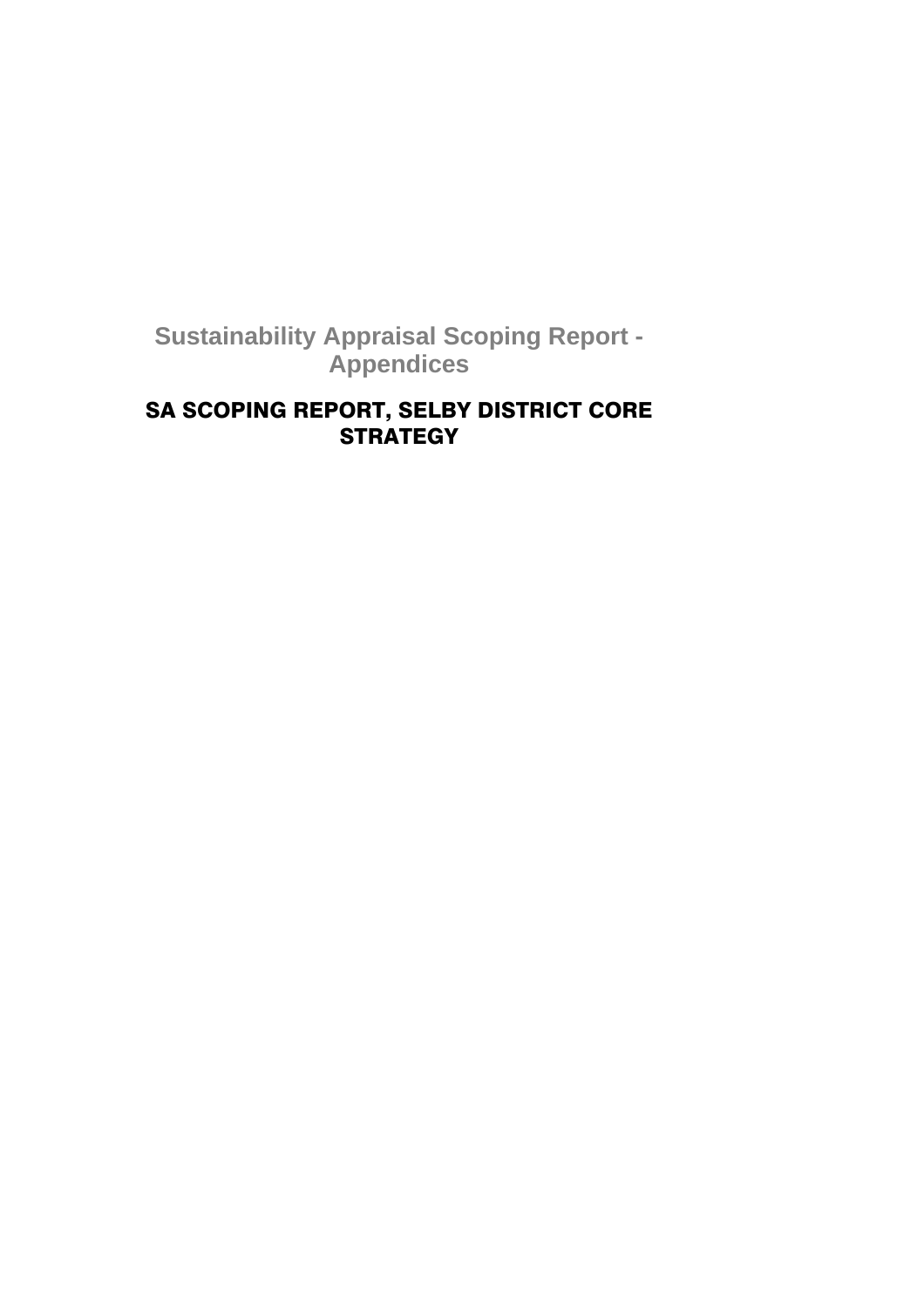Sustainability **Appraisal Scoping Report - Appendices** 

# **SA SCOPING REPORT, SELBY DISTRICT CORE STRATEGY**

Client:

# **SELBY DISTRICT COUNCIL**

Author:

| Name      | <b>Catherine Norris BA (Hons) MSc</b>                                      | Reference:                          | $EN5072/R/1.2.1$ appendice<br>s/CN |  |
|-----------|----------------------------------------------------------------------------|-------------------------------------|------------------------------------|--|
| Signature |                                                                            | Status:                             | <b>FINAL ISSUE</b>                 |  |
| Position  | Consultant                                                                 | Date:                               | NOVEMBER 2005                      |  |
|           | Checked by:                                                                | Issued by:                          | Waterman Environmental             |  |
| Name      | Kate Anderson BA (Hons) MA AIEMA                                           |                                     | Delphian House, Riverside          |  |
| Signature | Seducom.                                                                   |                                     | New Bailey Street                  |  |
| Position  | Project Manager                                                            |                                     | Manchester M3 5AP                  |  |
|           | Approved by:                                                               | Telephone:                          | 01618398392                        |  |
| Name      | David Brown BSc (Hons) MSc Principal<br><b>Registered EIA Practitioner</b> | Fax:                                | 01618398394                        |  |
| Signature |                                                                            | menvironmental@waterman-group.co.uk |                                    |  |
| Position  | Divisional Director                                                        | www.waterman-group.co.uk/we         |                                    |  |
|           |                                                                            |                                     |                                    |  |

This report has been prepared by Waterman Environmental, with all reasonable skill, care and diligence within the terms of the Contract with the client, incorporation of our General Terms and Condition of Business and taking account of the resources devoted to us by agreement with the client.

We disclaim any responsibility to the client and others in respect of any matters outside the scope of the above.

This report is confidential to the client and we accept no responsibility of whatsoever nature to third parties to whom this report, or any part thereof, is made known. Any such party relies on the report at its own risk.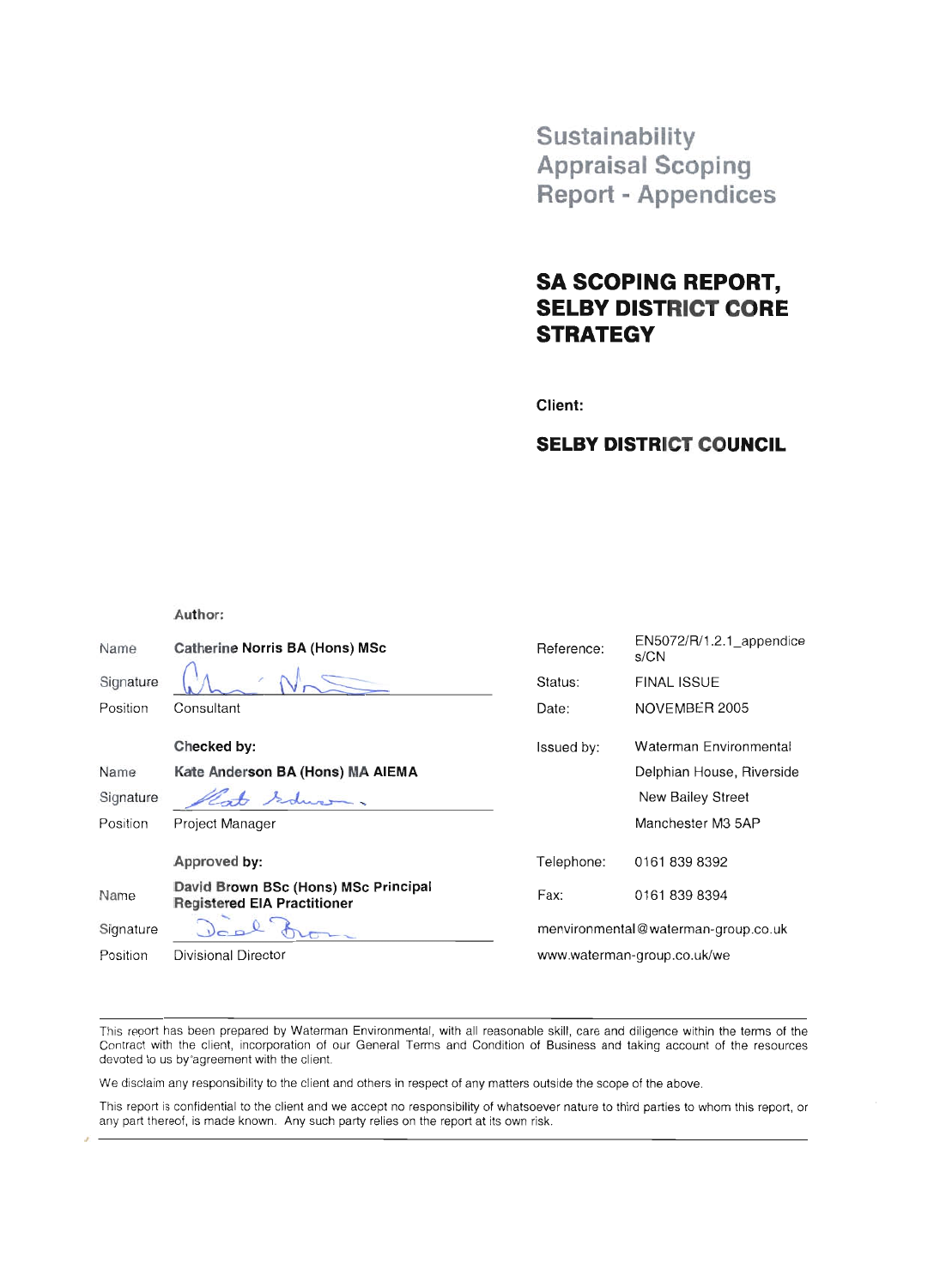# **CONTENTS**

- **APPENDIX A PLANNING POLICY REVIEW**
- **APPENDIX B BASELINE DATA SOURCES**
- **APPENDIX C DETAILED BASELINE INFORMATION FOR THE DISTRICT**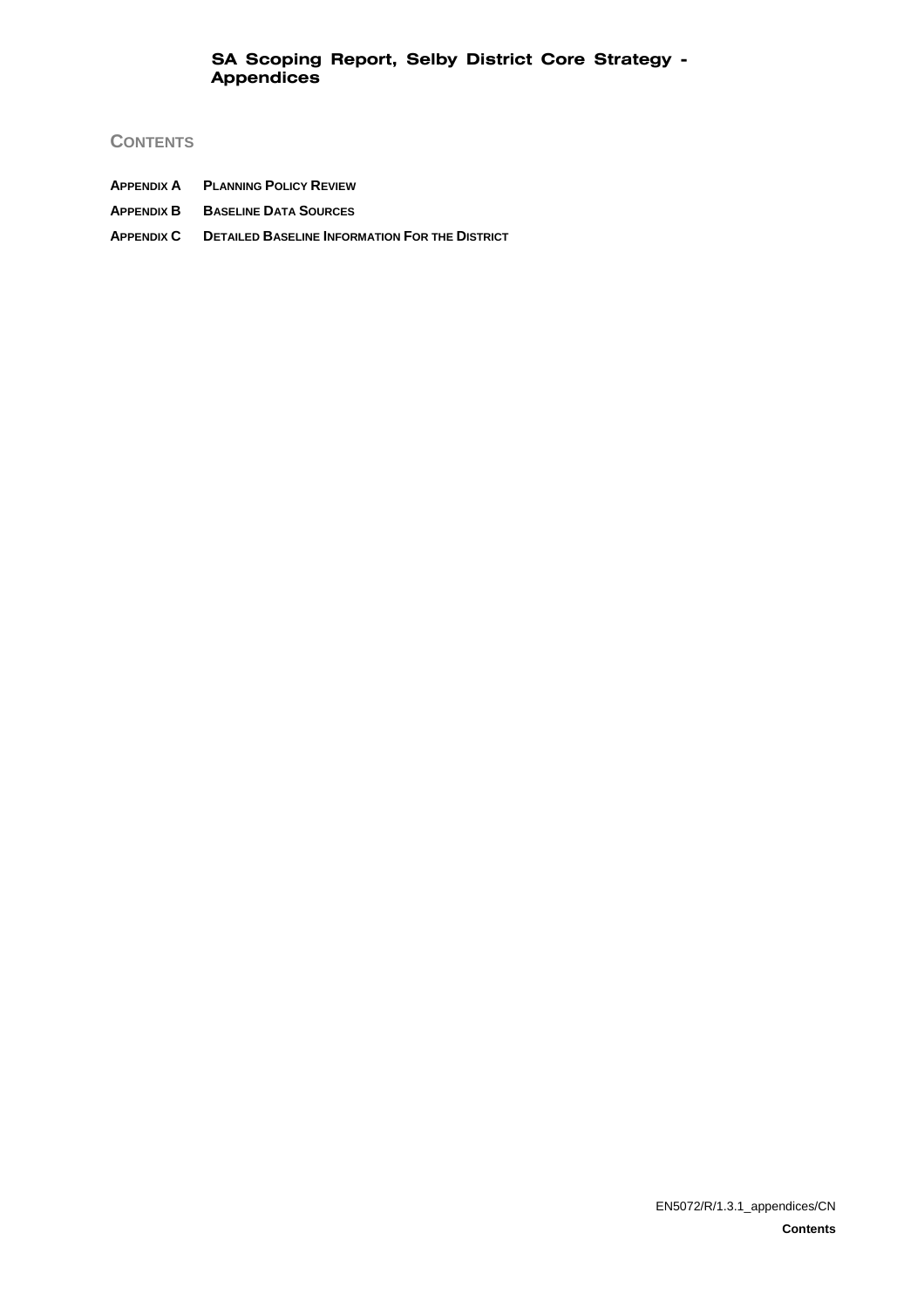# **Appendix A PLANNING POLICY REVIEW**

## **International Policy**

The following international documents were reviewed as part of this assessment:

- EU Habitats Directive 92/43/EC;
- Kyoto Protocol on Climate Change;
- The EC Directive on the Conservation of Wild Birds 79/409/EEC;
- The Convention on Biological Diversity, Rio de Janeiro;
- Directive 2000/60/EC Establishing a Framework for the Community Action in the Field of Water Policy (The Water Framework Directive);
- Directive 96/62/EC on Ambient Air Quality and Management;
- The Johannesburg Declaration of Sustainable Development;
- European Spatial Development Perspective;
- Waste Framework Directive (91/156/EEC);
- Environment 2010 Our Future Our Choice (EU Sixth Environment Action Programme);
- European Sustainable Development Strategy; and
- European Biodiversity Strategy.

### **National Planning Policy**

The following national planning documents were reviewed as part of this assessment:

- Securing the Future: The Government's Sustainable Development Strategy;
- PPS 1 Creating Sustainable Communities;
- PPG 2 Green Belts:
- PPG 3 Housing;
- PPG 4 Industrial, commercial development and small firms;
- PPS 6 Town Centres and Retail Developments;
- PPS 7 Sustainable Development in Rural Areas;
- PPG8 Telecommunications;
- PPS 9 Biodiversity and Geological Conservation;
- PPS 12 Local Development Frameworks;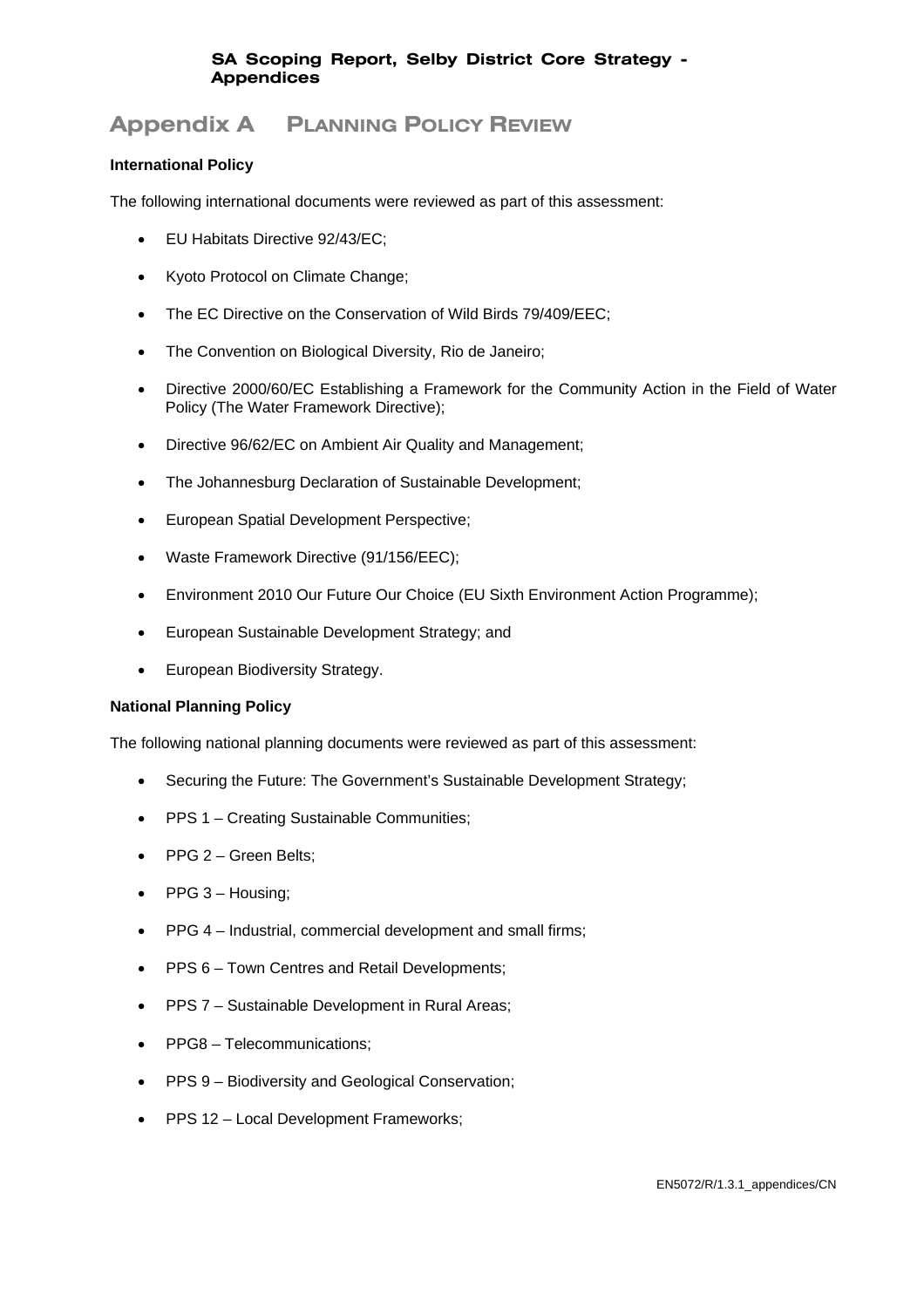- PPG 13 Transport;
- PPG 15 Planning and the Historic Environment;
- PPG 16 Archaeology and Planning;
- PPG 17 Planning for Open Space, Sport, and Recreation;
- PPG 21 Tourism;
- PPS 22 Renewable Energy;
- PPS 23 Planning and Pollution Control;
- PPG 24 Planning and Noise;
- PPG 25 Development and Flood Risk;
- Wildlife and Countryside Act 1981 (as amended);
- Countryside and Rights of Way Act 2000 (CRoW);
- UK Biodiversity Action Plan (1994) but ongoing development see http://www.ukbap.org.uk/;
- England Forestry Strategy;
- 'Working with the Grain of Nature': A Biodiversity Strategy for England;
- Our Energy Future Creating a Low Carbon Economy;
- Climate Change: The UK Programme;
- Air Quality Strategy: Working Together for Clean Air;
- The Historic Environment: A Force for Our Future; and
- A New Commitment to Neighbourhood Renewal, National Strategy Action Plan.

# **Regional Planning Policy**

l

The following regional planning documents were reviewed as part of this assessment:

- Regional Planning Guidance (RPG12);
- Regional Spatial Strategy for Yorkshire and the Humber to 2016 based on Selective Review of RPG 12;
- Regional Spatial strategy for Yorkshire and Humber to 2016<sup>1</sup>;

 $1$  The current RSS is under review. A revised RSS will be submitted to the Deputy Prime Minister in December 2005 and all relevant additions and revisions to policies will need to be taken into account when undertaking subsequent stages of the appraisal process. It should be noted, however, that the RSS will not be finally adopted until the summer of 2007, after public consultation and examination.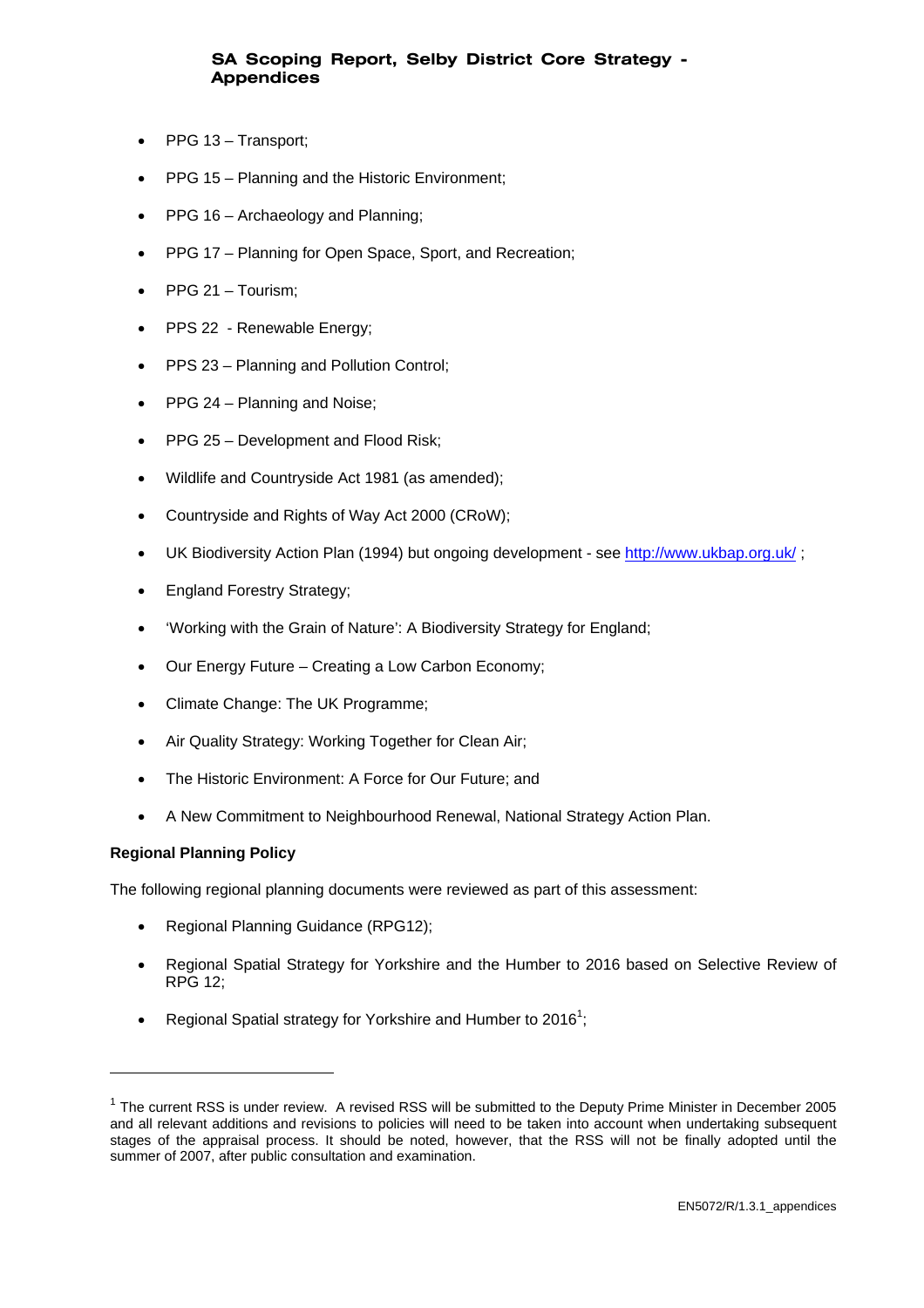- Framework for Regional Employment and Skills Action;
- Regional Economic Strategy;
- Regional Economic Strategy Review;
- Building the Benefits Regional Sustainable Development Framework
- Yorkshire and Humber Regional Sustainable Development Framework Update 2003 2005;
- Our Region, Our Health A Regional Strategic Framework for Public Health in Yorkshire and the Humber;
- Regional Transport Strategy;
- Regional Environmental Enhancement Strategy;
- Regional Forestry Strategy;
- Let's take it from the Tip Regional Waste Strategy;
- Regional Housing Strategy; and
- Regional Cultural Strategy.

## **Sub-County Documents**

The following local planning documents were reviewed as part of this assessment:

- North Yorkshire County Structure Plan;
- North Yorkshire Local Transport Plan 2001 2006;
- Consultation on the North Yorkshire Local Transport Plan 2006 2011;
- North Yorkshire Local Transport Plan Strategic Environmental Assessment Environmental Report;
- North Yorkshire Economic Development Strategy:
- North Yorkshire Education Service Plan 2003 2006;
- North Yorkshire Second Draft School Organisation Plan 2004 2009;
- North Yorkshire Adult Learning Plan;
- North Yorkshire Cycling Strategy;
- North Yorkshire Together Community Strategy 2005 2008;
- Let's Talk Rubbish Developing a Waste Strategy for York and North Yorkshire; and
- York and North Yorkshire Sub-Regional Investment Plan 2004.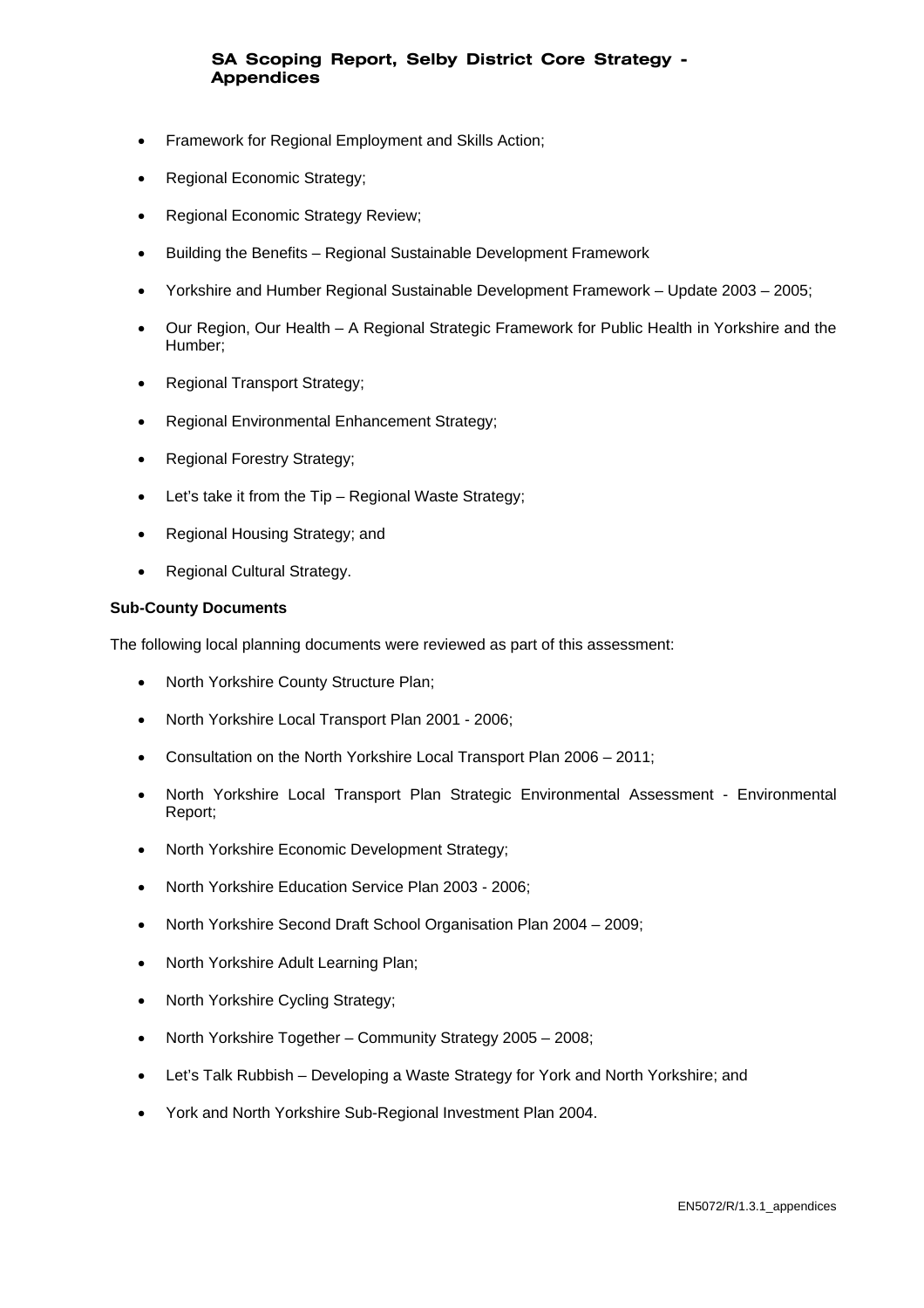### **Local Documents**

The following local planning documents were reviewed as part of this assessment:

- Selby District Local Plan;
- Community Strategy 2005-2010;
- Selby District Economic Development Strategy;
- Selby District Cultural Strategy 2003-2008;
- Selby District Council Homeless Strategy 2005 2008;
- Selby District Interim Housing Strategy 2004 2005;
- Selby District Social Inclusion Strategy 2003 2006;
- Selby District Council Draft Recreation Open Space Strategy;
- Selby District Community Safety Strategy 2005 2008;
- Air Quality Updating and Screening Assessment;
- Selby District Renaissance Charter; and
- Selby Biodiversity Action Plan.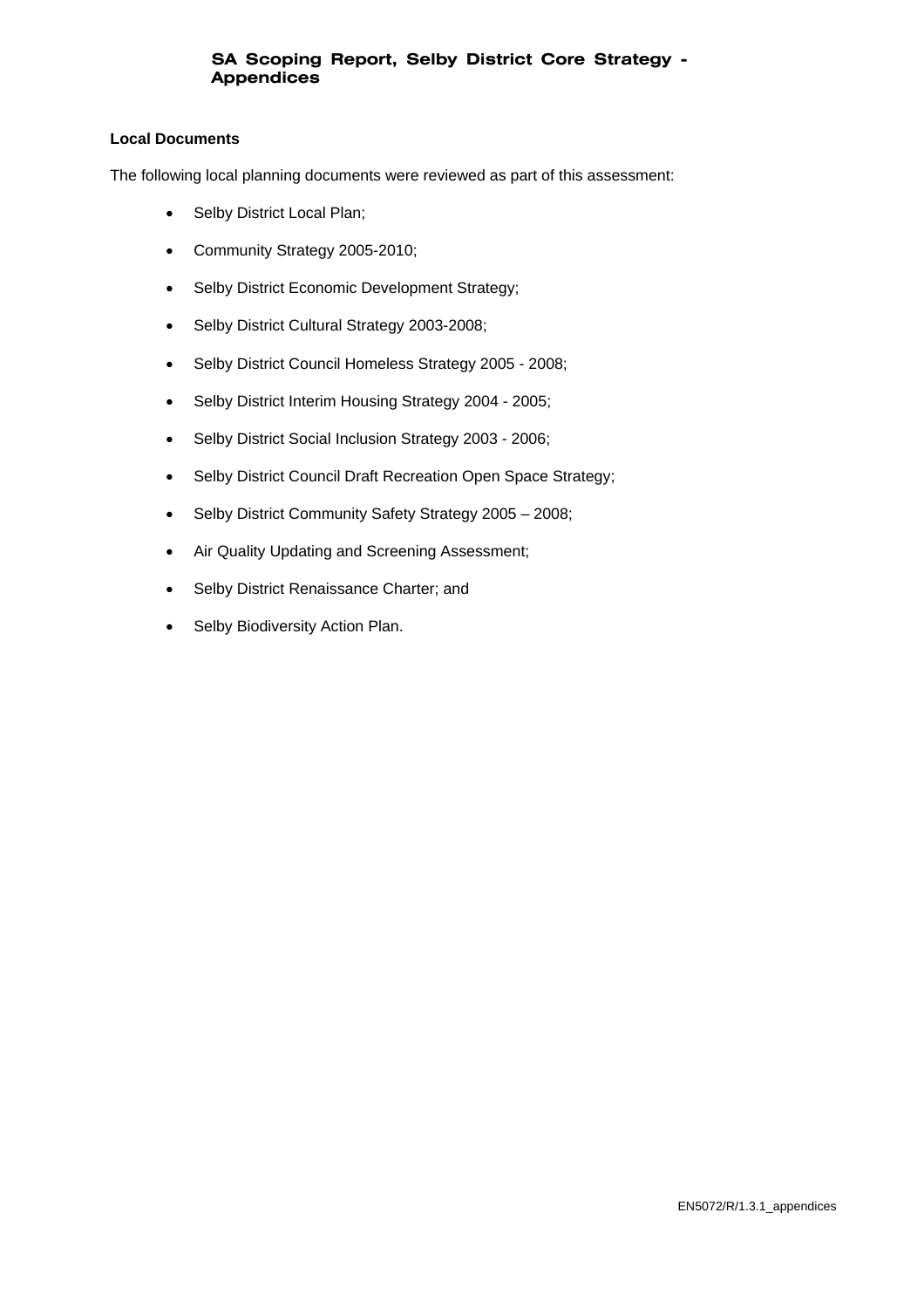### **INTERNATIONAL POLICIES**

### **EU Habitats Directive 92/43/EC (European Union, 1992)**

#### **Why it is relevant**

The EC Habitats Directive requires Member States to maintain or restore natural habitats of European importance at a 'favourable conservation status' so as to preserve biodiversity.

#### **Key objectives and targets**

Maintain or restore in a favourable condition designated natural habitat types and habitats of designated species listed in Annexes I and II respectively of the Directive. If a project compromising one of these habitats must proceed in spite of negative conservation impacts due to it being in the public interest, compensatory measures must be provided for.

Linear structures such as rivers/streams, hedgerows, field boundaries, ponds, etc., that enable movement and migration of species should be preserved.

### **Implications for the LDF and SA**

SA objectives and LDF options should incorporate nature conservation objectives and take into account the importance of habitats designated under the Directive.

### **Kyoto Protocol on Climate Change (United Nations, 1997)**

### **Why it is relevant**

The Protocol strengthens obligations of the United Nations Framework Convention on Climate Change. It presents a legally binding commitment for industrialised countries to collectively reduce their greenhouse gas emissions by at least 5% (of 1990 levels) by 2008-2012.

### **Key objectives and targets**

Achieve a reduction in anthropogenic CO<sub>2</sub> levels to at least 5% below 1990 levels by 2012. Consider afforestation and reforestation as carbon sinks.

### **Implications for the LDF and SA**

The LDF should encourage reduced reliance on the private car and energy-efficient development.

### **The EC Directive on the Conservation of Wild Birds 79/409/EEC (European Community, 1979)**

#### **Why it is relevant**

The Directive outlines a framework for the conservation and management of European wild birds. Member States determine the legal mechanisms through which to implement this. In the UK, this is achieved through several statutory and non-statutory methods including the UK Biodiversity Action Plan, and wild bird monitoring programmes.

#### **Key objectives and targets**

Duty on Member States to sustain populations of naturally occurring wild birds by sustaining areas of habitats so that populations are maintained at ecologically and scientifically sound levels.

### **Implications for the LDF and SA**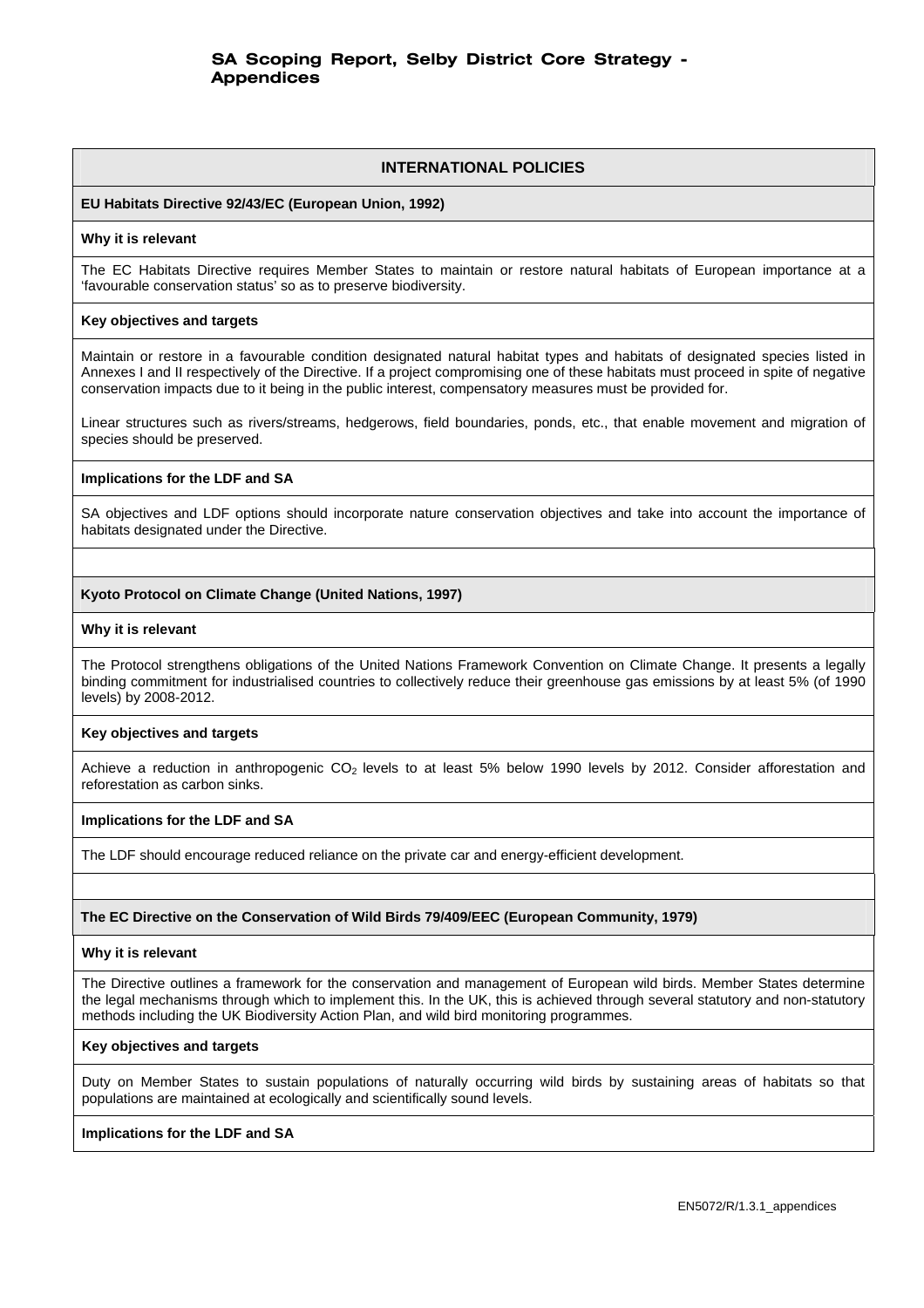The SA should consider the effects of local developments on European protected bird species.

#### **The Convention on Biological Diversity, Rio de Janeiro (United Nations, 1992)**

#### **Why it is relevant**

The Convention outlines three main goals for the conservation, protection and enhancement of biological diversity; the conservation of biological diversity, its sustainable use, and the equitable sharing of benefits associated with genetic resources. National strategies and action plans must be implemented by Contracting Parties to achieve these goals.

#### **Key objectives and targets**

Article 6a requires each Contracting Party to develop national strategies, plans or programmes for the conservation and sustainable use of biological diversity.

#### **Implications for the LDF and SA**

SA objectives should consider the impacts on biodiversity and view ecosystems holistically, rather than focusing on 'islands' of protected species.

**Directive 2000/60/EC Establishing a Framework for the Community Action in the Field of Water Policy (The Water Framework Directive) (European Union, 2000)** 

#### **Why it is relevant**

The Directive establishes a framework for the protection of inland surface waters (rivers and lakes), transitional waters (estuaries), coastal waters and groundwater. Its purpose is to ensure all aquatic ecosystems and terrestrial ecosystems and wetlands reach 'good status' by 2015.

### **Key objectives and targets**

Requires all Member States to achieve 'good ecological status' of inland water bodies by 2015, and limits the quantity of groundwater abstraction to that portion of overall recharge not needed by ecology.

#### **Implications for the LDF and SA**

Surface water run off from paved surfaces and built up areas can cumulatively pollute watercourses. The SA should include an objective on water quality / quantity.

### **Directive 96/62/EC on Ambient Air Quality and Management (European Union, 1996)**

#### **Why it is relevant**

The Directive outlines a framework for producing daughter-directives and limit values for a range of pollutants, assessing the concentrations of these to prevent exceedences and for the management of air quality.

#### **Key objectives and targets**

Establishes mandatory standards for air quality and sets limits and guides values for sulphur and nitrogen dioxide, suspended particulates, and lead, in air.

#### **Implications for the LDF and SA**

The location of new developments should take into account any emissions resulting from new transport links, new 'need' to travel, and emissions from new industry. The SA will include objectives for air quality.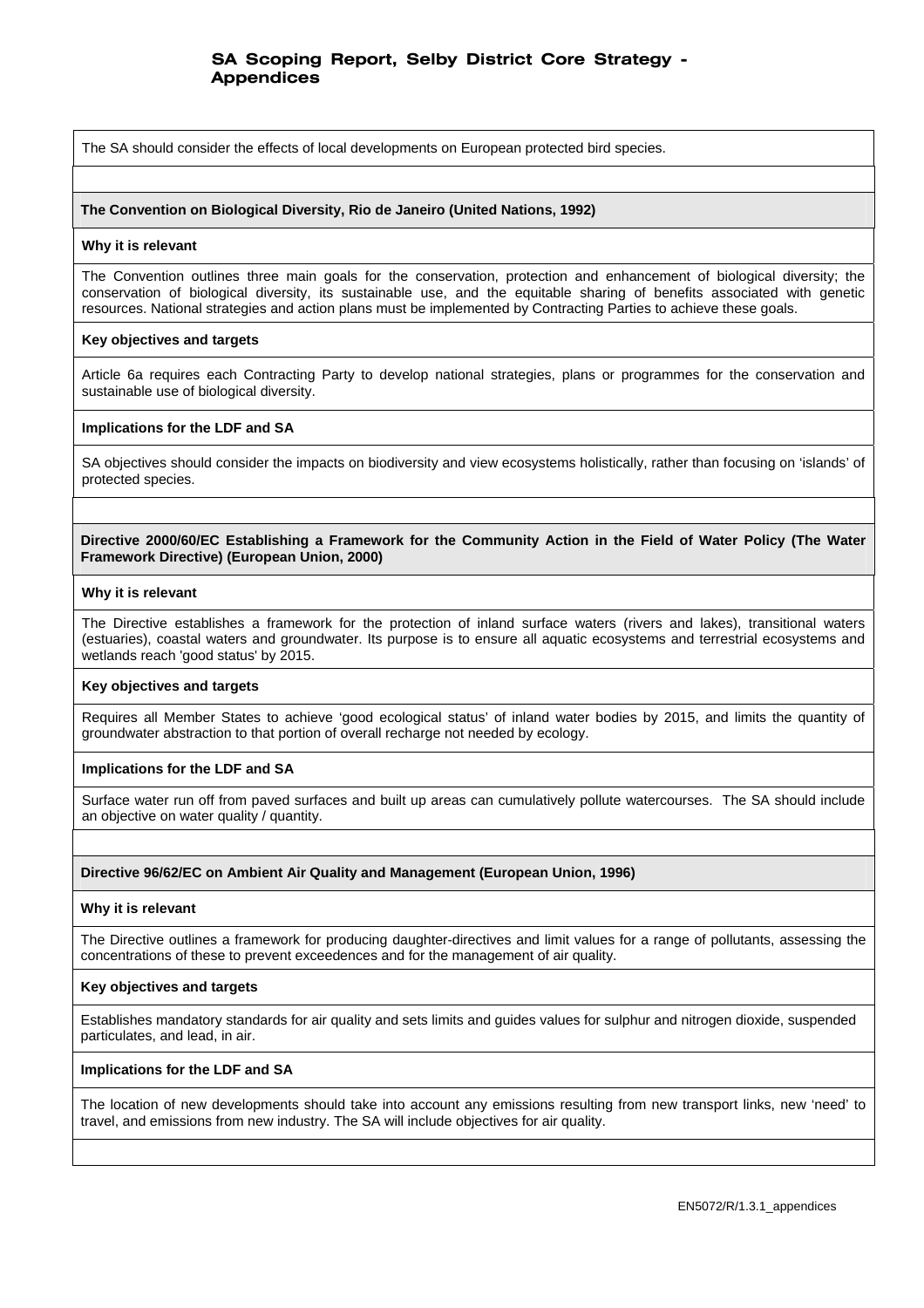**The Johannesburg Declaration of Sustainable Development (World Summit on Sustainable Development, 2002)**

#### **Why it is relevant**

The Johannesburg plan of implementation includes a political declaration by Heads of State. It sets new targets and timetables for action. A partnership agreement between governments, the private sector and the civil society was also achieved at the Summit.

#### **Key objectives and targets**

Governance should be strengthened and improved at all levels in order to effectively implement Agenda 21.

### **Implications for the LDF and SA**

None

### **European Spatial Development Perspective (European Union Ministers for Spatial Planning, 1999)**

#### **Why it is relevant**

The Perspective sets out principles for sustainable spatial development in Member States.

#### **Key objectives and targets**

European cultural landscapes, cities and towns, and a variety of natural and historic monuments are all part of the European Heritage. Its fostering should be an important part of modern architecture, urban and landscape planning in all regions of the EU.

A big challenge for spatial development policy is to contribute to the objectives, announced by the EU during international conferences concerning the environment and climate, of reducing emissions into the global ecological system.

### **Implications for the LDF and SA**

The LDF could influence the historic environment in several ways, including through the ambience of historic structures and features.

The SA should include objectives for Conservation Areas and reducing Carbon Dioxide emissions.

### **Waste Framework Directive 91/156/EEC (European Union, 1991)**

### **Why it is relevant**

The Framework Directive on Waste requires Member States produce a National Waste Strategy containing their policies on waste disposal and recovery. In the UK, the Directive is implemented into national law by the Environment Act 1995.

### **Key objectives and targets**

Article 4.

Member States shall take the necessary measures to ensure that waste is recovered or disposed of without endangering human health and without using processes or methods which could harm the environment, and in particular:

- Without risk to water, air, soil and plants and animals.
- Without causing a nuisance through noise or odours.
- Without adversely affecting the countryside or places of special interest.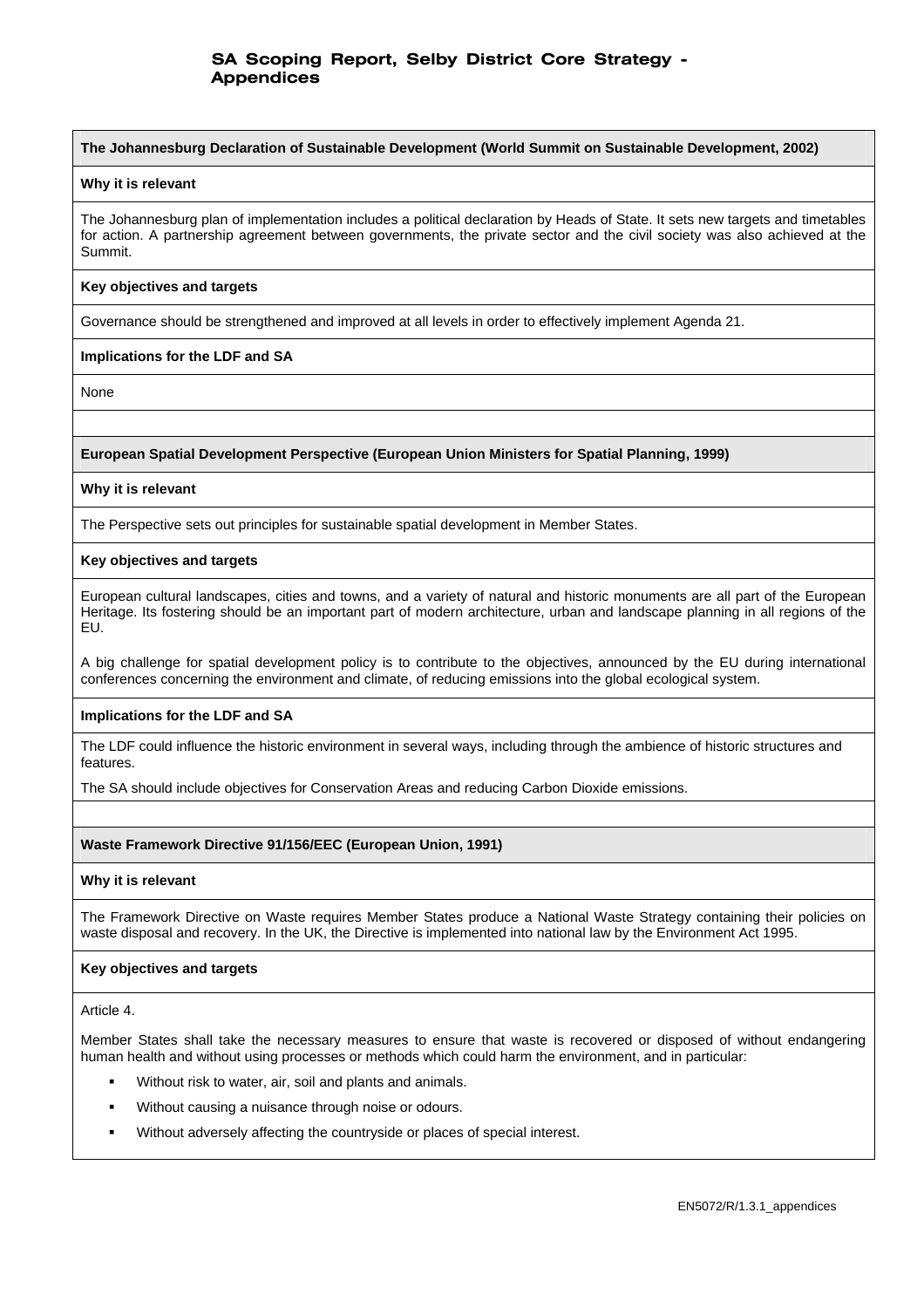#### **Implications for the LDF and SA**

The LDF should consider water, air, soil, noise, odour and biodiversity and landscape impacts when deciding on locations for waste disposal or processing.

This would feed into SA objectives for air, noise, landscape, and biodiversity.

### **Environment 2010: Our Future, Our Choice - EU Sixth Environment Action Programme (European Union, 2001)**

#### **Why it is relevant**

The Programme outlines priority environmental issues to be addressed by Member States.

#### **Key objectives and targets**

Recognises that land use planning and management decisions in the Member States can have a major influence on the environment, leading to fragmentation of the countryside and pressures on urban areas and on the coast. Also includes objectives relating to stabilising greenhouse gases, halting biodiversity loss, and reducing pollution and resource use.

#### **Implications for the LDF and SA**

The SA should include objectives on minimising the production of greenhouse gases, halting biodiversity loss, and reducing pollution and resource use.

#### **European Sustainable Development Strategy (European Union, 2001)**

#### **Why it is relevant**

Completing and building on the Lisbon strategy, the ESDS focuses on a small number of problems which pose severe or irreversible threats to the future well-being of European society.

### **Key objectives and targets**

Decoupling environmental degradation and resource consumption from economic and social development requires a major reorientation of public and private investment towards new, environmentally-friendly technologies.

The intention of the Strategy is to provide a catalyst for policy-makers and public opinion for the future as a driving force for institutional reform, changes in corporate and consumer behaviour. Clear, stable, long-term objectives.

#### **Implications for the LDF and SA**

LDF should reflect European and national desire to decouple environmental impacts and social issues from economic growth.

SA objectives should consider issues identified at the European level, which may be particularly relevant to Selby District.

### **European Biodiversity Strategy COM (98)42 (European Commission, 1998)**

### **Why it is relevant**

The Strategy addresses biodiversity loss and the role of spatial planning in conserving this resource within EU Member States.

### **Key objectives and targets**

The Strategy is intended to facilitate the reversal of present trends in biodiversity reduction or losses and to place species and ecosystems, including agro-ecosystems, at a satisfactory conservation status, both within and beyond the territory of the European Union (EU). The Strategy aims to anticipate, prevent and attack the causes of significant reduction or loss of biodiversity at its source, through the integration of environmental policies into key policy areas, at the regional level and through spatial planning.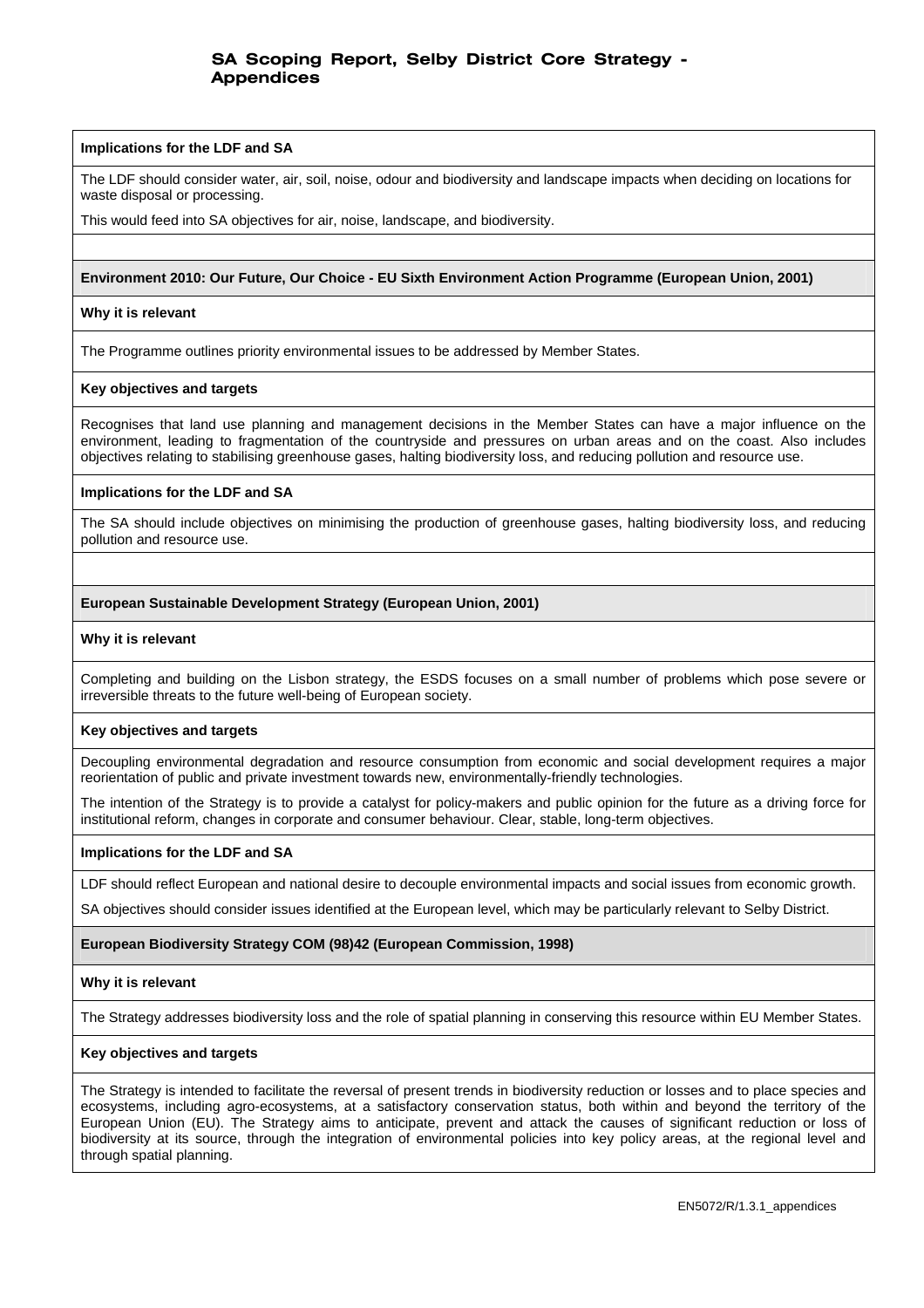#### **Implications for the LDF and SA**

LDF should emphasise the need to halt biodiversity losses and to seek biodiversity enhancement where possible.

SA should include objectives on maintaining and enhancing biodiversity through the preservation of existing designated sites (particularly when in conflict with allocated development areas) and general criteria-based policy.

# **NATIONAL POLICY**

### **Securing the Future: The Government's Sustainable Development Strategy (DEFRA, 2005 – Non-statutory document)**

### **Why it is relevant**

This is a review of the original sustainable development strategy of 1999. It contains principles, priorities and indicators relating to sustainable development in the UK.

#### **Key objectives and targets**

The new objectives included within the strategy are:

- Living within environmental limits;
- Ensuring a strong healthy and just society;
- Achieving a sustainable economy;
- Promoting good governance; and
- Using sound science responsibly.

#### **Implications for the LDF and SA**

The LDF should address the first three objectives of the strategy. The objectives should form the basis for the SA objectives.

### **PPS 1 – Creating Sustainable Communities (ODPM, 2005 – Government Policy document)**

#### **Why it is relevant**

The document sets out the key policies and principles and the Government's vision for planning. It includes high-level objectives and sets out the framework for specific policies further developed in the thematic Planning Policy Statements which will substitute the current PPG documents.

#### **Key objectives and targets**

Sustainable development is the purpose of planning. Communities need to be actively involved in the planning process, which is not simply regulations and control but must become a proactive management of development.

These overarching objectives inform specific objectives such as promotion of urban and rural regeneration, of local economies, of inclusive, healthy and safe communities.

### **Implications for the LDF and SA**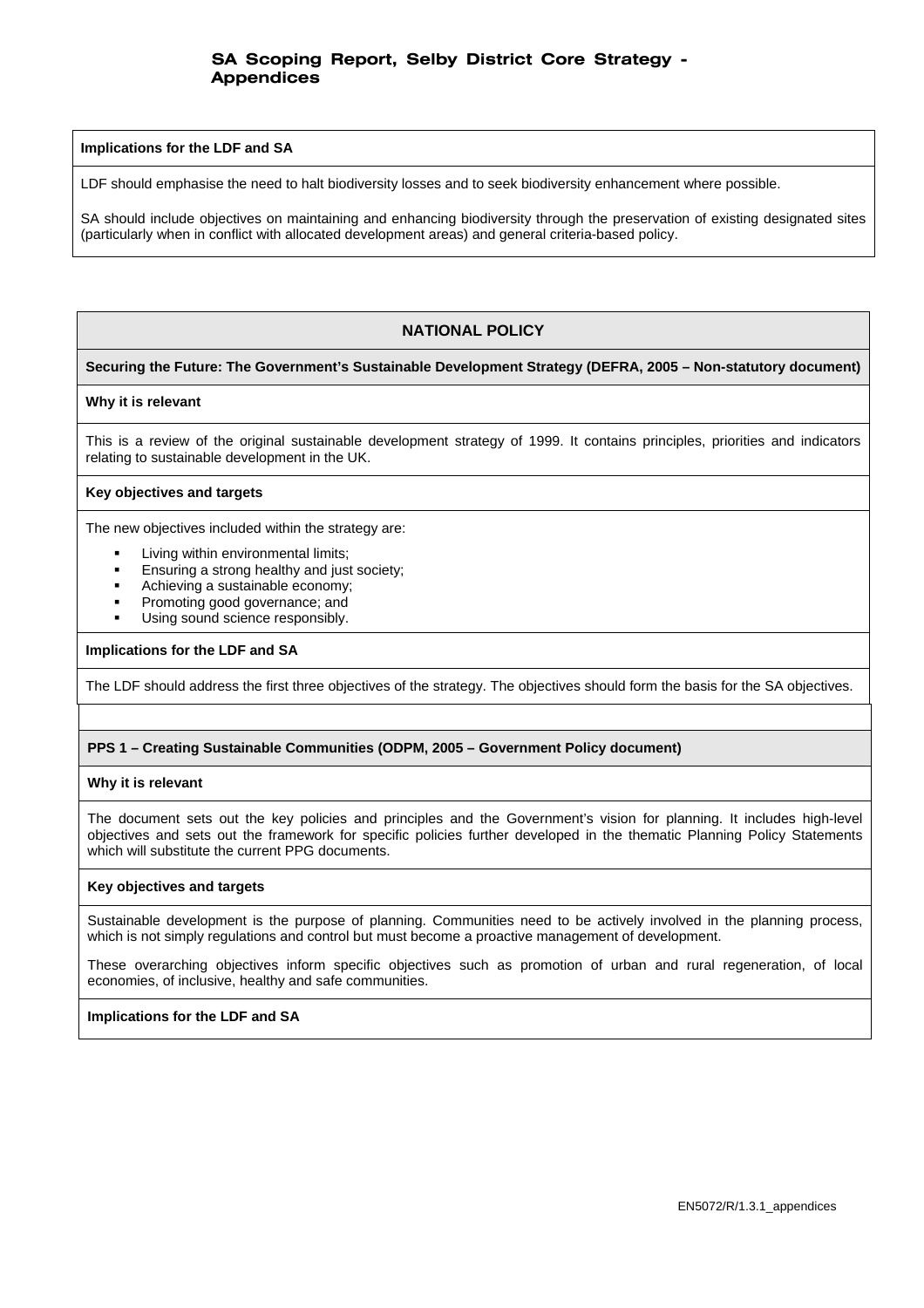Local Authorities should consider how their plans are addressing the four pillars of sustainable development by including relevant sustainability objectives both for the plan and the SA. The four core aims of sustainable development are:

1. Social progress which recognises the needs of everyone;

2. Effective protection of the environment;

3. Prudent use of natural resources; and

4. Maintenance of high and stable levels of economic growth.

### **PPG 2 – Green Belts (DTLR, 1995 – Government Policy document)**

### **Why it is relevant**

PPG 2 outlines Government policy on Green Belt land and will have an effect on the content of Selby District Council's development plans.

#### **Key objectives and targets**

There should be a general presumption against inappropriate development in the Green Belt. This includes the construction of new buildings unless exempted under Paragraph 3.4 of the Guidance note.

When any large scale development or redevelopment occurs within the Green Belt, it should contribute towards the objectives provided Paragraph 1.6 of the Guidance note.

#### **Implications for the LDF and SA**

The LDF should include policies to protect the Green Belt, limiting exceptions and windfall sites.

Objectives pertaining to the openness of landscape in Green Belt and the protection of biodiversity (habitat connectivity), will be included within the SA.

### **PPG 3 – Housing (2000 – Government Policy document)**

### **Why it is relevant**

PPG 3 outlines Government policy on housing and will have an effect on the content of Selby District Council's development plans.

### **Key objectives and targets**

Plan to meet the housing needs of the whole community, consider mixed-use developments and prioritise the redevelopment of brownfield sites. Place the needs of the people before ease of traffic movement.

Additional housing should be well designed and should be focused in towns and cities.

### **Implications for the LDF and SA**

The LDF must help to implement PPG 3 and could, for example, include a policy seeking affordable housing in appropriate developments.

SA should recognise and include objectives on tackling social exclusion.

The SA objective for townscape should emphasise the presumption towards brownfield developments.

### **PPG 4 – Industrial, Commercial Development and Small Firms (1992 – Government Policy document)**

**Why it is relevant**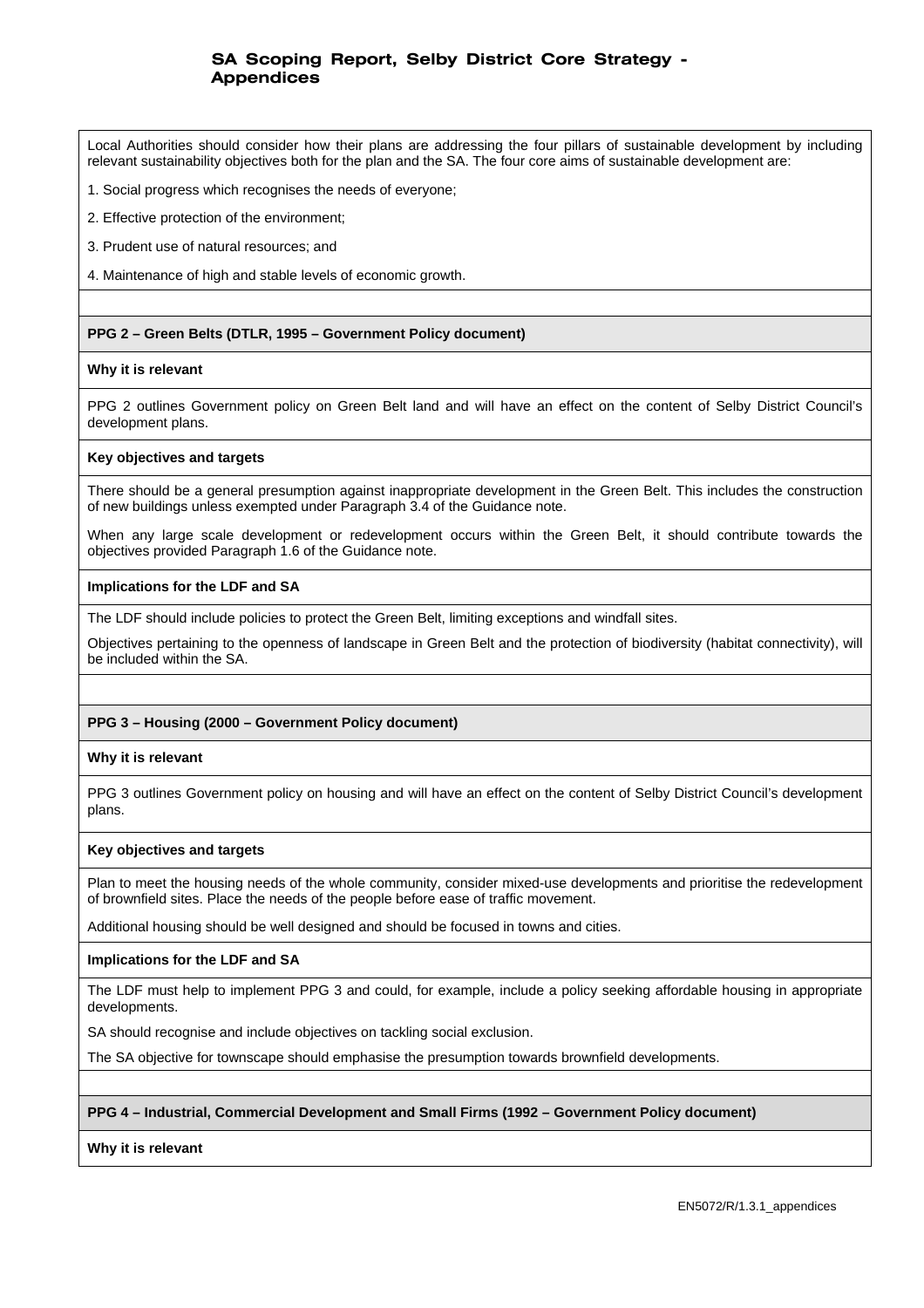PPG 4 outlines Government policy on industrial/ commercial development and will influence the content of Selby District Council's development plans.

#### **Key objectives and targets**

Guidance on the provision for economic development married to respect for the environment, in planning.

Industrial and commercial developments are vital for the wealth of an area but need to be carefully placed so to minimise dependency of businesses and customers on road transport and integration with existing/ planned transport and housing developments and plans.

Encourage new developments in locations which minimise the length and number of trips, especially by motor vehicles.

Encourage new development in locations that can be served by more energy efficient modes of transport.

Discourage new development where it would be likely to add unacceptably to congestion.

Locate development requiring access mainly to local roads away from trunk roads, to avoid unnecessary congestion on roads designed for longer distance movement.

### **Implications for the LDF and SA**

The LDF should seek to make beneficial use of previous industrial areas which are currently under-used or vacant.

Heritage issues should be taken into account when considering proposals to convert buildings of special architectural or historic interest.

The LDF should seek to increase accessibility and reduce social exclusion.

The LDF should seek to separate polluting activities from sensitive areas such as housing, hospitals or schools.

### **PPS 6 – Town Centres and Retail Developments (ODPM, 2005 – Government Policy document)**

### **Why it is relevant**

PPS 6 outlines Government policy on development within towns and out of town locations. It will affect the content of Selby District Council's development plans.

### **Key objectives and targets**

Adopt a town centre first sequential approach to development.

Promote and enhance existing centres by focusing development in such centres and encourage a wide range of services in a good environment.

Encouraging town centre development will promote their vitality and viability, and will enhance consumer choice with a wide provision of shopping, leisure and local services to meet the needs of the whole community;

Ensure development is accessible by a range of means of transport, and to encourage a cleaner, safer, greener town centre environment;

Promote social inclusion by encouraging investment in disadvantaged areas to provide improved services and more employment opportunities;

Promote high quality and inclusive design and make efficient use of land in town centres to deliver more sustainable development.

### **Implications for the LDF and SA**

The LDF should promote the vitality of town and village centres in the District, whilst increasing accessibility and reducing social exclusion.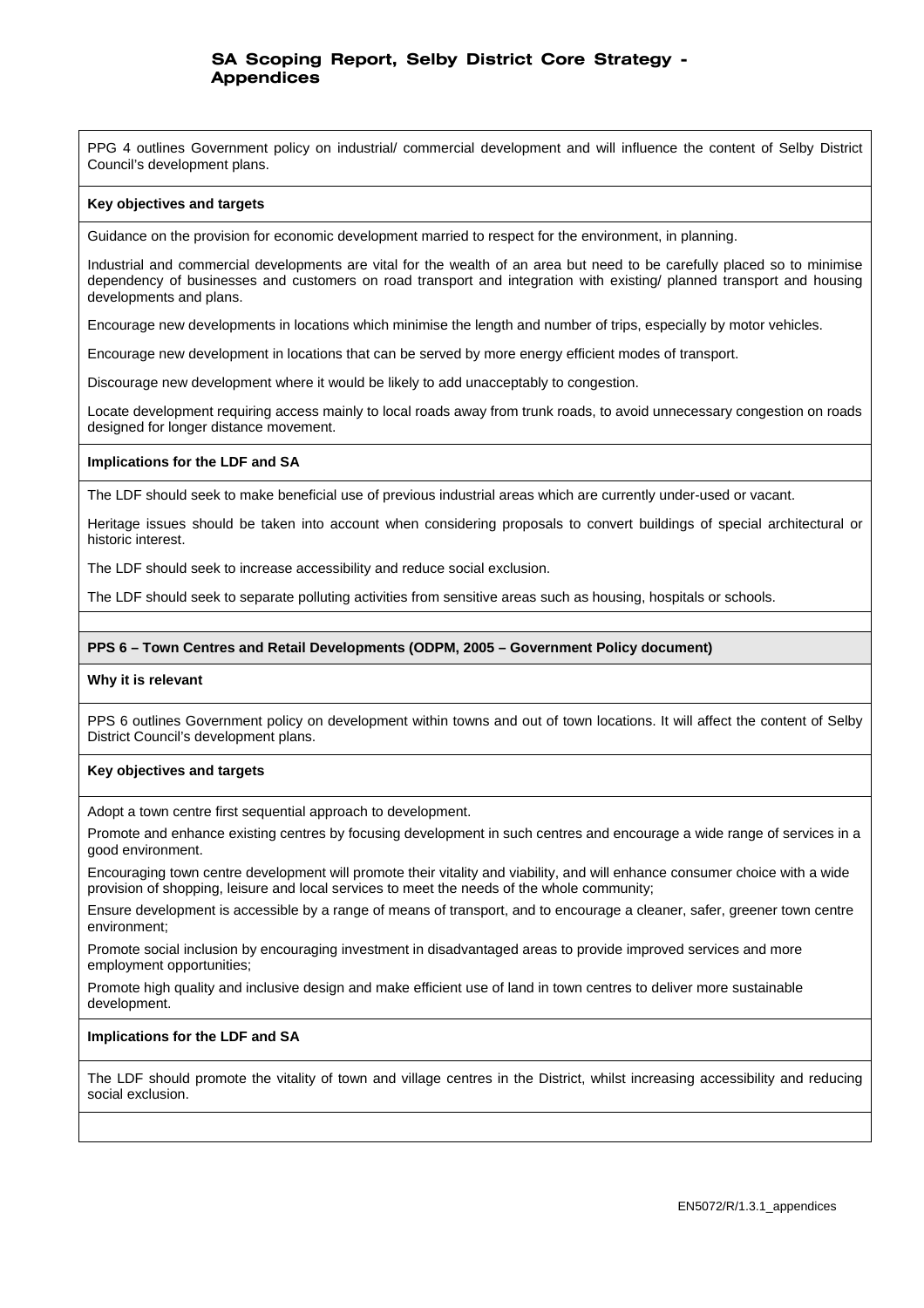#### **PPS 7 – Sustainable Development in Rural Areas (ODPM, 2004 – Government Policy document)**

#### **Why it is relevant**

PPS 7 outlines Government policy on sustainable development in rural locations and will therefore affect the content of Selby District Council's development documents.

### **Key objectives and targets**

Requires that development within existing villages should be permitted where it meets local economic and community needs, maintains or enhances the environment and does not conflict with other policies.

### **Implications for the LDF and SA**

Ensure the LDF is coordinated with rural transport service plans.

SA Objective to include 'local needs met locally'.

### **PPG 8 – Telecommunications (2001 – Government Policy document)**

#### **Why it is relevant**

PPG 8 outlines Government policy and will influence the content of Selby District's development plans with regard to telecommunications.

#### **Key objectives and targets**

The Government's policy is to facilitate the growth of new and existing telecommunications systems whilst keeping the environmental impact to a minimum. The Government also has responsibility for protecting public health.

### **Implications for the LDF and SA**

The LDF needs to include the right mix of policies to balance the competing demands of industry, health concerns and the environment.

The LDF should include policies which restrict the positioning of telecommunications masts near locations which are sensitive in terms of human health. Policies should ensure adequate screening to avoid adverse visual impacts.

### **PPS 9 – Biodiversity and Geological Conservation (2005 – Central Government Policy document)**

#### **Why it is relevant**

PPS 9 outlines Government policy relating to biodiversity and geological conservation and will have an effect on the content of Selby District Council's development plans.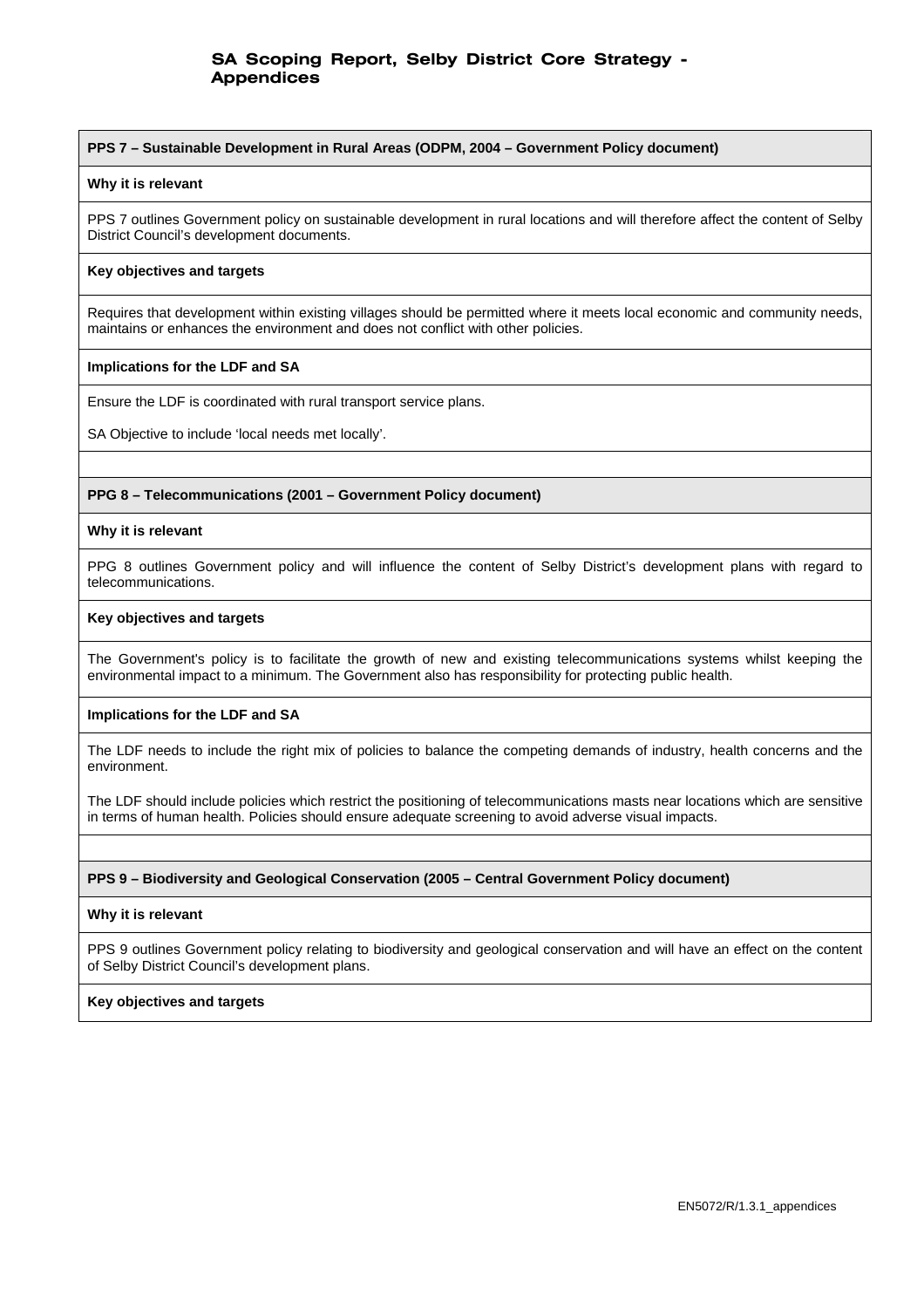Plan policies and planning decisions should be based upon up-to-date information about the environmental characteristics of their areas and seek to maintain, or enhance, or add to biodiversity and geological conservation interests.

Plan policies on the form and location of development should take a strategic approach to the conservation and enhancement of biodiversity and geology, and recognise the contributions that individual sites and areas make to conserving these resources within the wider environment.

Local planning authorities should consider whether proposed developments can be accommodated without causing harm to biodiversity and geological conservation interests. Where there may be significant harmful effects, local planning authorities will need to be satisfied that any reasonable alternative sites that would result in less or no harm have been fully considered.

Proposals maps within the LDF should make clear distinctions between the hierarchy of international, national, regional, and locally-designated sites when identifying designated sites of importance for biodiversity and geodiversity.

### **Implications for the LDF and SA**

The LDF should include policies to protect and enhance biodiversity. Create new areas of habitats and make Local Nature Reserve designations, as appropriate.

The LDF should recognise the importance of nature conservation objectives when determining the location and type of new developments in close proximity to designated sites.

The SA should also include an objective to protect and enhance biodiversity.

### **PPS 12 – Local Development Frameworks (2004 – Central Government Policy document)**

### **Why it is relevant**

PPS 12 outlines Government policy on the process of preparing Local Development Documents.

### **Key objectives and targets**

Outlines a new style of land-use planning, streamlining programme for policy agreement and ensuring community engagement throughout the process.

No relevant objectives, targets and indicators.

### **Implications for the LDF and SA**

The LDF should accord with national guidance in terms of process. No particular policy considerations.

### **PPG 13 – Transport (2001 – Central Government Policy document)**

### **Why it is relevant**

This PPG outlines Government policy on the integration of transport and planning at the national, regional and strategic levels.

### **Key objectives and targets**

Actively manage the pattern of urban growth and the location of major travel-generating development to make the fullest use of public transport, and to encourage walking and cycling and reduce the need to travel, especially by car.

Land use planning should facilitate a shift in transport of freight from road to rail and water. Attention should be paid to the value of disused transport sites and effort made to prevent their loss to different land uses.

### **Implications for the LDF and SA**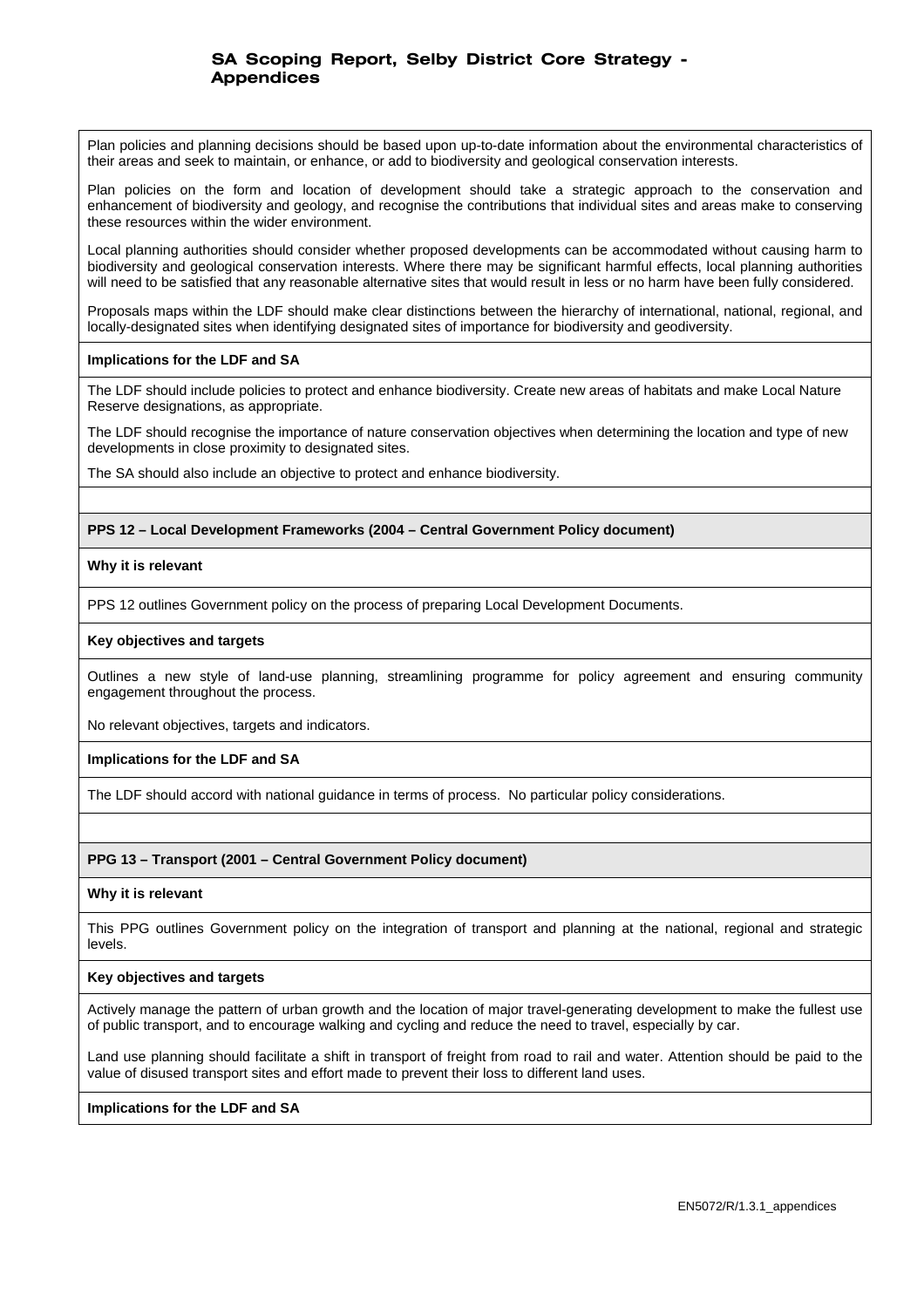This objective is fundamental in encouraging public transport use and establishing a viable patronage base, as well as cycling and walking. In doing so, the LDF would be contributing to the air quality, human health, climate change and social inclusion objectives of its SA. Future development patterns will also affect the amount of car travel and the length of future car journeys. The Core Strategy should aim to minimise the need for and the amount of, car travel. Full advantage should be taken of the rail services available in the District.

#### **PPG 15 – Planning and the Historic Environment (1994 – Central Government Policy document)**

#### **Why it is relevant**

PPG 15 relates to the role of the planning system in the conservation and identification of built heritage. It complements PPG 16, on Archaeology and Planning.

#### **Key objectives and targets**

Objectives are for effective protection for all aspects of the historic environment.

#### **Implications for the LDF and SA**

The LDF should recognise that the historic environment, tourism and economic prosperity are linked.

The historic environment can be affected by land-use in a number of ways, including inappropriate development, vibration/noise impacts, and visual intrusion. The SA should include objectives for the conservation of the historic environment.

#### **PPG 16 – Archaeology and Planning (1990 – Central Government Policy document)**

#### **Why it is relevant**

This PPG sets out policy on archaeology and advises on the handling of remains including on the level of consideration that should be afforded in planning decisions and planning conditions.

#### **Key objectives and targets**

Development plans should reconcile the need for development with the interests of conservation, including archaeology. Detailed development plans should include policies for the protection, enhancement and preservation of sites of archaeological interest and of their settings.

#### **Implications for the LDF and SA**

Archaeological sites can be potentially damaged through construction of new build. Archaeological and cultural objectives should be included within the SA.

#### **PPG 17 – Planning for Open Space, Sport, and Recreation (2002 – Central Government Policy document)**

#### **Why it is relevant**

PPG 17 sets out Government policy on the role of local authorities in the provision of open spaces and sports and recreation facilities.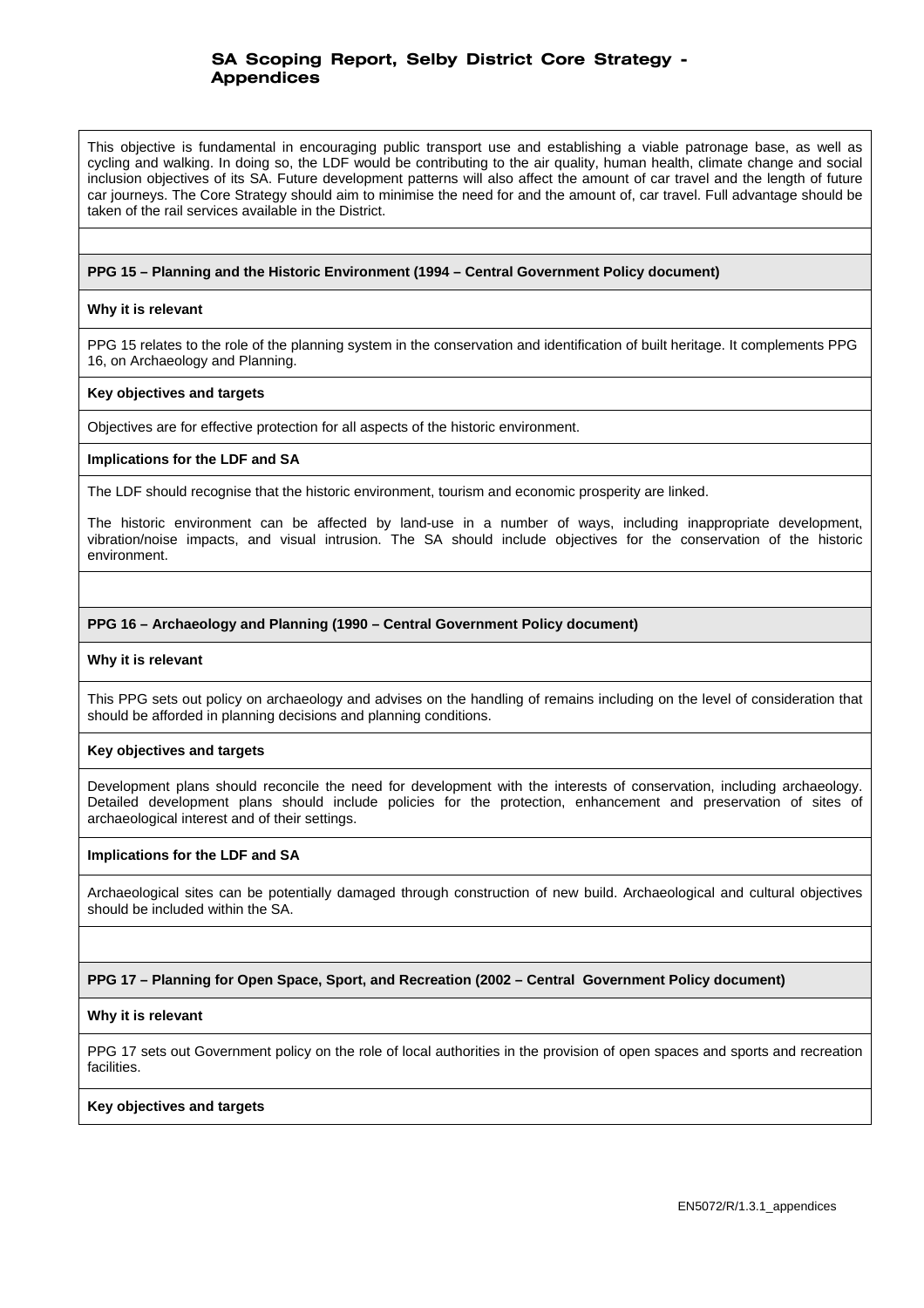The recreational quality of open spaces can be eroded by insensitive development or incremental loss of the site. In considering planning applications - either within or adjoining open space - local authorities should weigh any benefits being offered to the community against the loss of open space that will occur.

### **Implications for the LDF and SA**

Ensure policy proposals take account of the impact of developments on all open space.

There will be an opportunity within the LDF to address the provision and quality of recreation facilities and open space.

Recognise and protect open space and recreation areas which are highly valued by the community.

### **PPG 21 – Tourism (1992 – Central Government Policy document)**

#### **Why it is relevant**

This PPG addresses the importance of tourism for the economy. It also outlines the environmental impact of tourism and its relevance in land-use planning. PPG 21 explains how the needs of tourism should be addressed in development plans and in development control.

### **Key objectives and targets**

Ensure land-use is distributed and managed in such a way that it supports the qualities that underpin the tourism industry.

### **Implications for the LDF and SA**

Promoting tourism would increase prosperity and employment, however, it is important to recognise the potential conflicts between tourist developments and other environmental objectives.

### **PPS 22 Renewable Energy (2004 – Central Government Policy document)**

### **Why it is relevant**

The policies set out in PPS 22, on renewable energy, will need to be incorporated into the Local Development Documents for the District.

#### **Key objectives and targets**

Regional Spatial Strategies and Local Development Documents should contain policies designed to promote and encourage, rather than restrict, the development of renewable energy resources. Except where these developments are likely to have an adverse effect on designated conservation sites (historic and natural), or designated landscapes.

Targets should be expressed as the minimum amount of installed capacity for renewable energy in the region, expressed in megawatts, and may also be expressed in terms of the percentage of electricity consumed or supplied. Targets will be set in the revised RSS for achievement by 2010 and by 2020.

### **Implications for the LDF and SA**

Prioritise policies that protect designated sites in relation to renewable energy developments.

The LDF should include policies to ensure that, where appropriate, a percentage of energy to be used in new developments is sourced from on-site renewable energy sources.

### **PPS 23 - Planning and Pollution Control (2004 – Central Government Policy document)**

**Why it is relevant**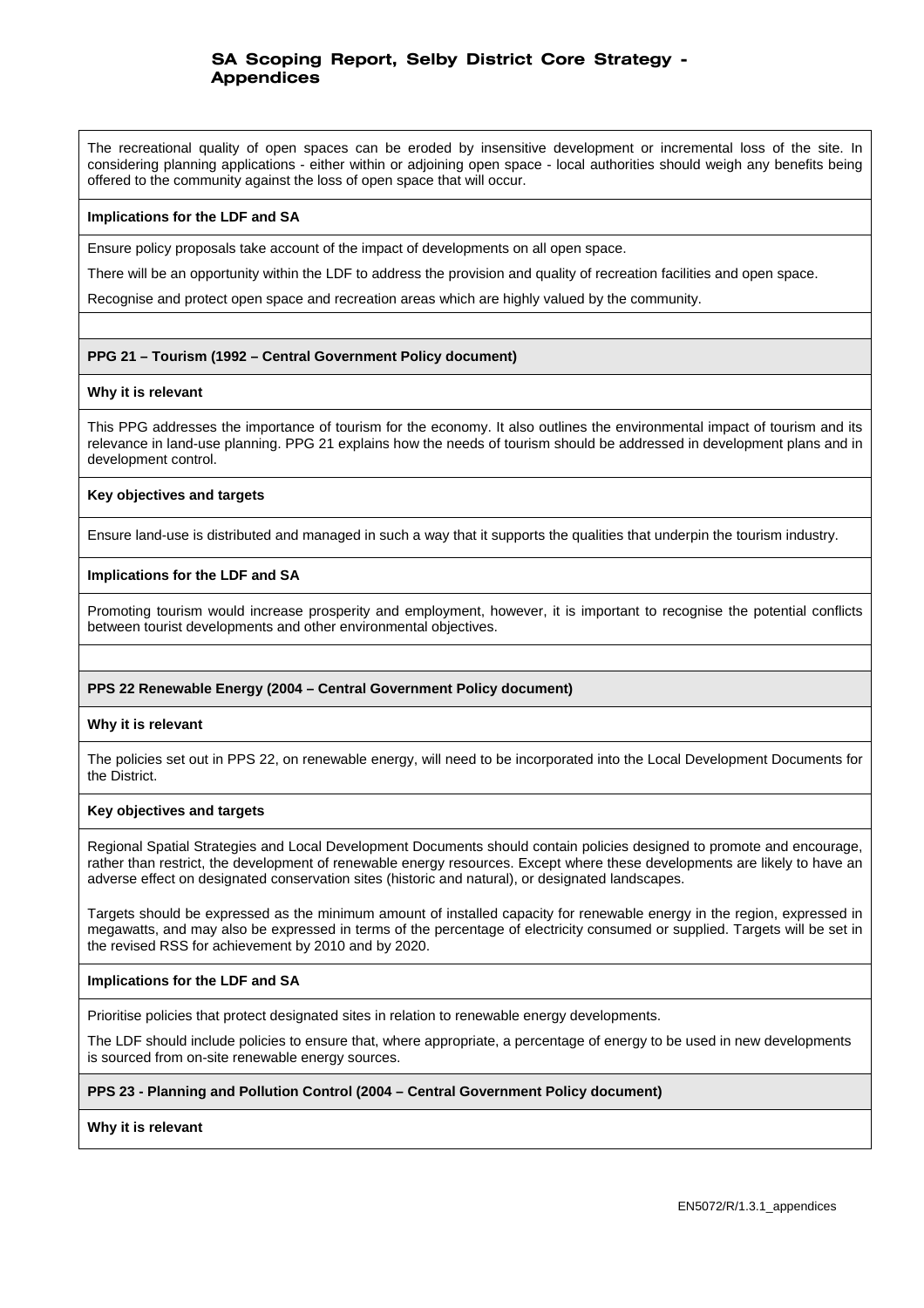Local authorities are required to take the policies outlined in PPS 23 and its Annexes into consideration when preparing Local Development Documents.

#### **Key objectives and targets**

Any consideration of the quality of land, air or water and potential impacts arising from development, possibly leading to impacts on health, is capable of being a material planning consideration, in so far as it arises or may arise from or may affect any land use;

The planning system plays a key role in determining the location of development which may give rise to pollution, either directly or indirectly, and in ensuring that other uses and developments are not, as far as possible, affected by major existing or potential sources of pollution.

### **Implications for the LDF and SA**

Policies should be developed that assist in determining the location of potentially polluting development.

Policies should be developed that require remediation of contaminated sites.

### **PPG 24 – Planning and Noise (1994 – Central Government Policy document)**

#### **Why it is relevant**

This PPG provides guidance on noise and the role of local authorities in minimising adverse impacts.

#### **Key objectives and targets**

Noise-sensitive developments should be located away from existing sources of significant noise (or programmed development such as new roads) and that potentially noisy developments are located in areas where noise will not be such an important consideration or where its impact can be minimised.

### **Implications for the LDF and SA**

Ensure that SA includes a noise objective.

### **PPG 25 – Development and Flood Risk (2001 – Central Government Policy document)**

#### **Why it is relevant**

PPG 25 provides guidance on the consideration of flood risk in relation to development. It sets out the importance of management and flood-risk reduction in land-use planning.

### **Key objectives and targets**

Consider the information available on the nature of flood risk and its potential consequences and accord it appropriate weight in the preparation of development plans and in determining applications for planning permission and attaching conditions, where permission is granted.

### **Implications for the LDF and SA**

The LDF should avoid unnecessary development in the floodplains that might decrease storage/increase runoff, and compromise human safety. The LDF should also encourage development of Sustainable Urban Drainage Systems.

### **Wildlife and Countryside Act 1981 (as amended) (1981 – Statutory document)**

#### **Why it is relevant**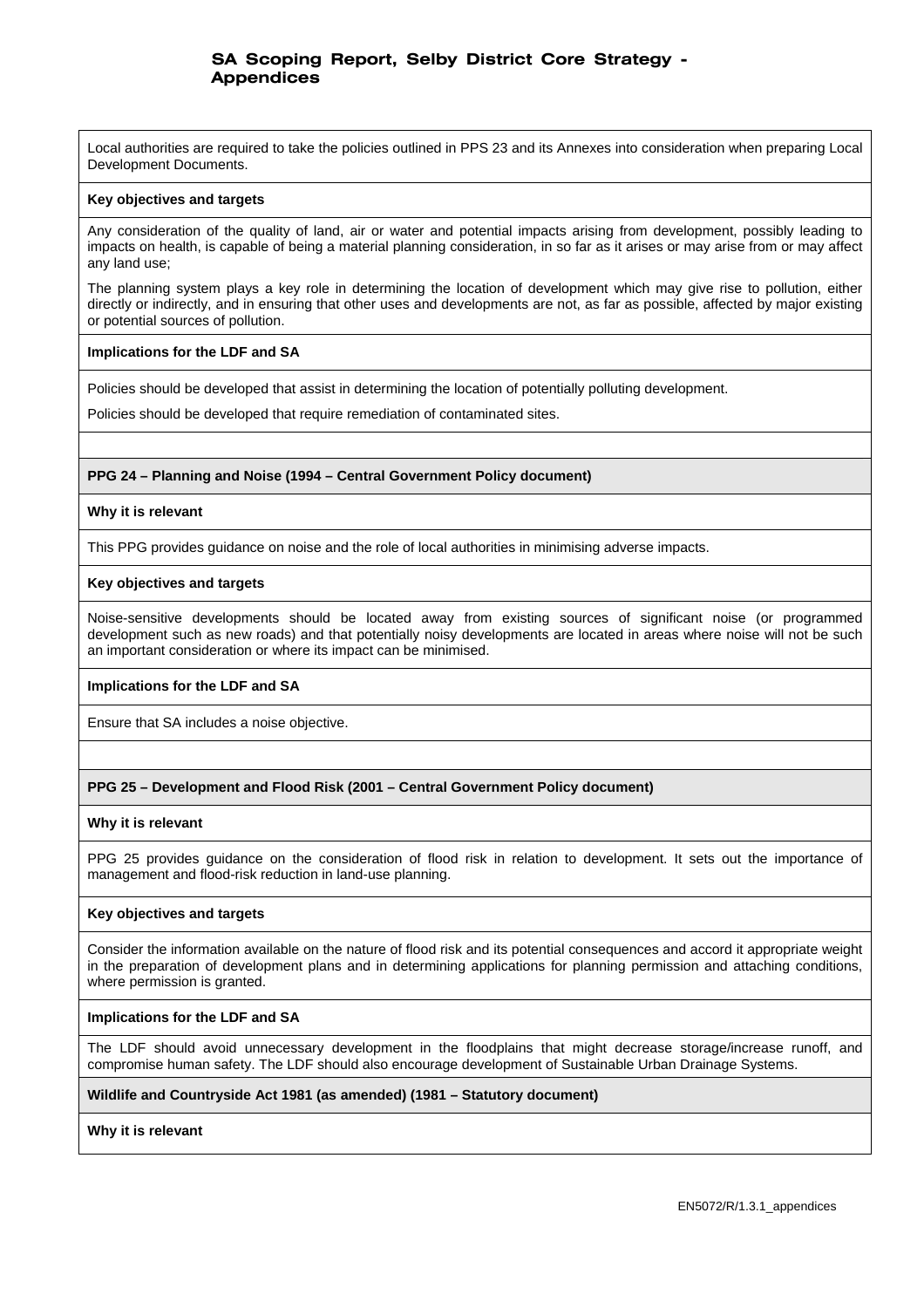The Act is the principle mechanism for the legislative protection of wildlife in Great Britain.

#### **Key objectives and targets**

Addresses the problem of species protection and habitat loss by setting out the protection that is afforded to wild animals and plants in Britain.

### **Implications for the LDF and SA**

There is significant interaction between wildlife and different types of land use. The SA should consider the affects of land use on biodiversity.

#### **Countryside and Rights of Way Act 2000 (2000 – Statutory document)**

#### **Why it is relevant**

The Act creates new public access rights to the countryside of England and Wales.

#### **Key objectives and targets**

Emphasises the public's right of access to open country and common land, and gives additional protection to Sites of Special Scientific Interest (SSSI).

#### **Implications for the LDF and SA**

Certain land uses and development might hinder accessibility to open country and common land. The LDF should consider these issues, which have relevance to SA objectives on human health, population, and severance.

### **UK Biodiversity Action Plan (1994 – Central Government Non-statutory document)**

#### **Why it is relevant**

The Action Plan is the Government's response to the Convention on Biodiversity. It is the primary framework for wildlife conservation in the UK. The Plan recognises the role of local authorities in implementing the Plan on a local level.

#### **Key objectives and targets**

The UK BAP was published in response to the requirements of the Convention on Biological Diversity (1992). It highlights a number of priority habitats and species with associated action plans.

#### **Implications for the LDF and SA**

The LDF should take account of priority habitats and species in the District, and integrate their plan objectives within it, whenever possible.

#### **England Forestry Strategy 1999 (Forestry Commission, 1999 – Non-statutory document)**

#### **Why it is relevant**

The Strategy sets out strategic priorities and programmes for forestry in England.

#### **Key objectives and targets**

Continued steady expansion of woodland area to provide more benefit for society and the environment.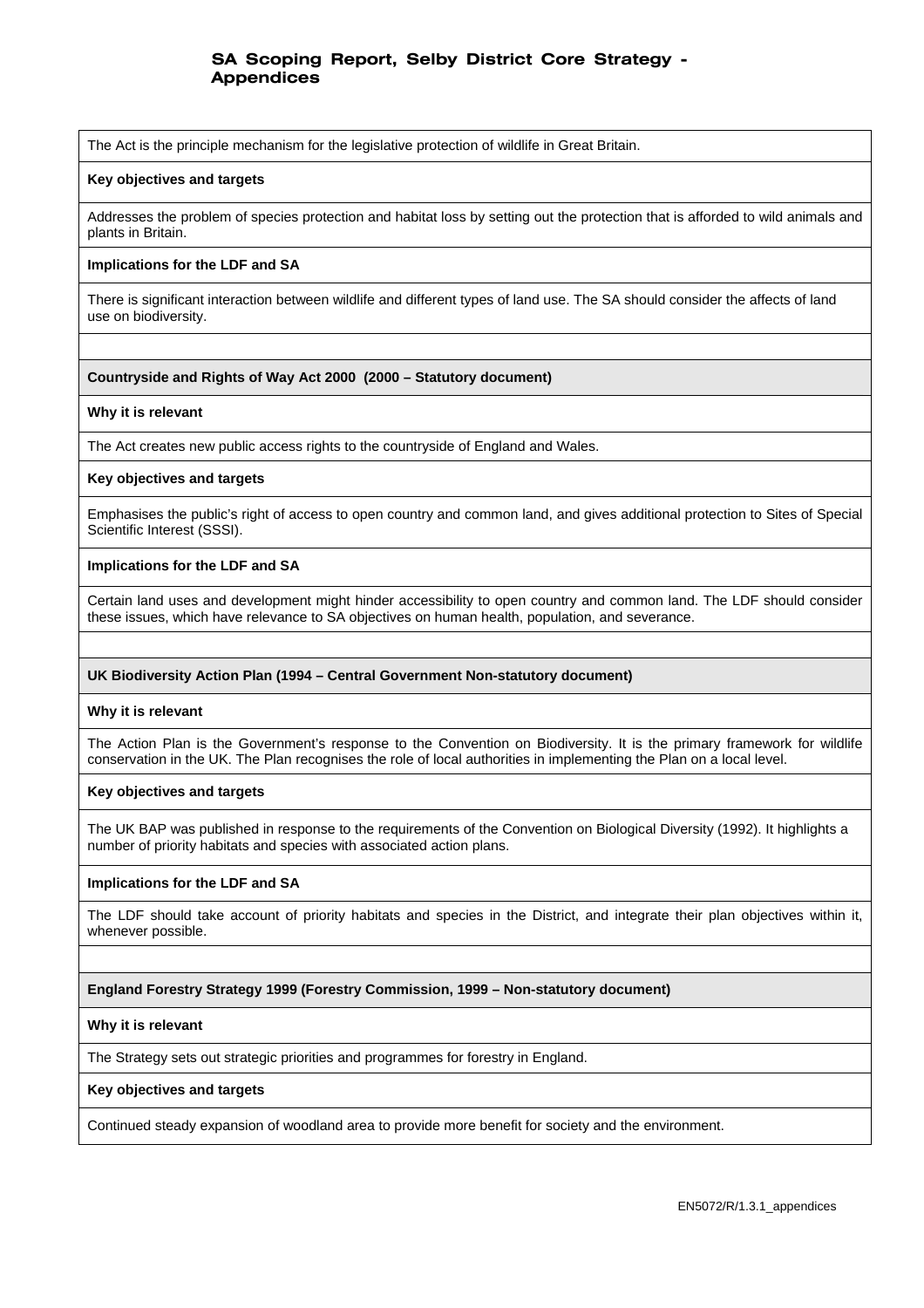#### **Implications for the LDF and SA**

The LDF should seize upon opportunities to expand existing woodland or create new woodland areas.

### **'Working with the Grain of Nature': A Biodiversity Strategy for England (2002 – Central Government Non-statutory document)**

#### **Why it is relevant**

The Strategy sets out a five year work programme for biodiversity. It seeks the greater integration of biodiversity issues in policy. It complements and builds on the UK Biodiversity Action Plan.

#### **Key objectives and targets**

Ensures biodiversity considerations are embedded in all main sectors of economic activity. (It is the principal means by which the government will comply with duties under Section 74 of the CRoW Act).

### **Implications for the LDF and SA**

The SA aims to integrate biodiversity into LDF activity by highlighting the interaction between land-use and wildlife.

### **Our Energy Future – Creating a Low Carbon Economy (2003 – Central Government Non-statutory document)**

### **Why it is relevant**

The document sets out policies for a low-carbon future and addresses energy use and climate change in the UK.

#### **Key objectives and targets**

Stimulate new, more efficient sources of power generation, and cut emissions from the transport and agricultural sector.

### **Implications for the LDF and SA**

The LDF should encourage development of renewable energy facilities and attempt to reduce the need for long-distance car travel.

### **Climate Change: The UK Programme (2000 – Central Government Non-statutory document)**

#### **Why it is relevant**

The programme outlines how the UK plans to meet its Kyoto target to cut its greenhouse gas emissions by 12.5%, and achieve its domestic goal to cut carbon dioxide emissions by 20% below 1990 levels by 2010.

### **Key objectives and targets**

Cutting UK Carbon Dioxide emissions 60% by 2050.

### **Implications for the LDF and SA**

The SA should contain objectives for reducing Carbon Dioxide emissions.

### **Air Quality Strategy: Working Together for Clean Air (2000 – Central Government Non-statutory document)**

**Why it is relevant**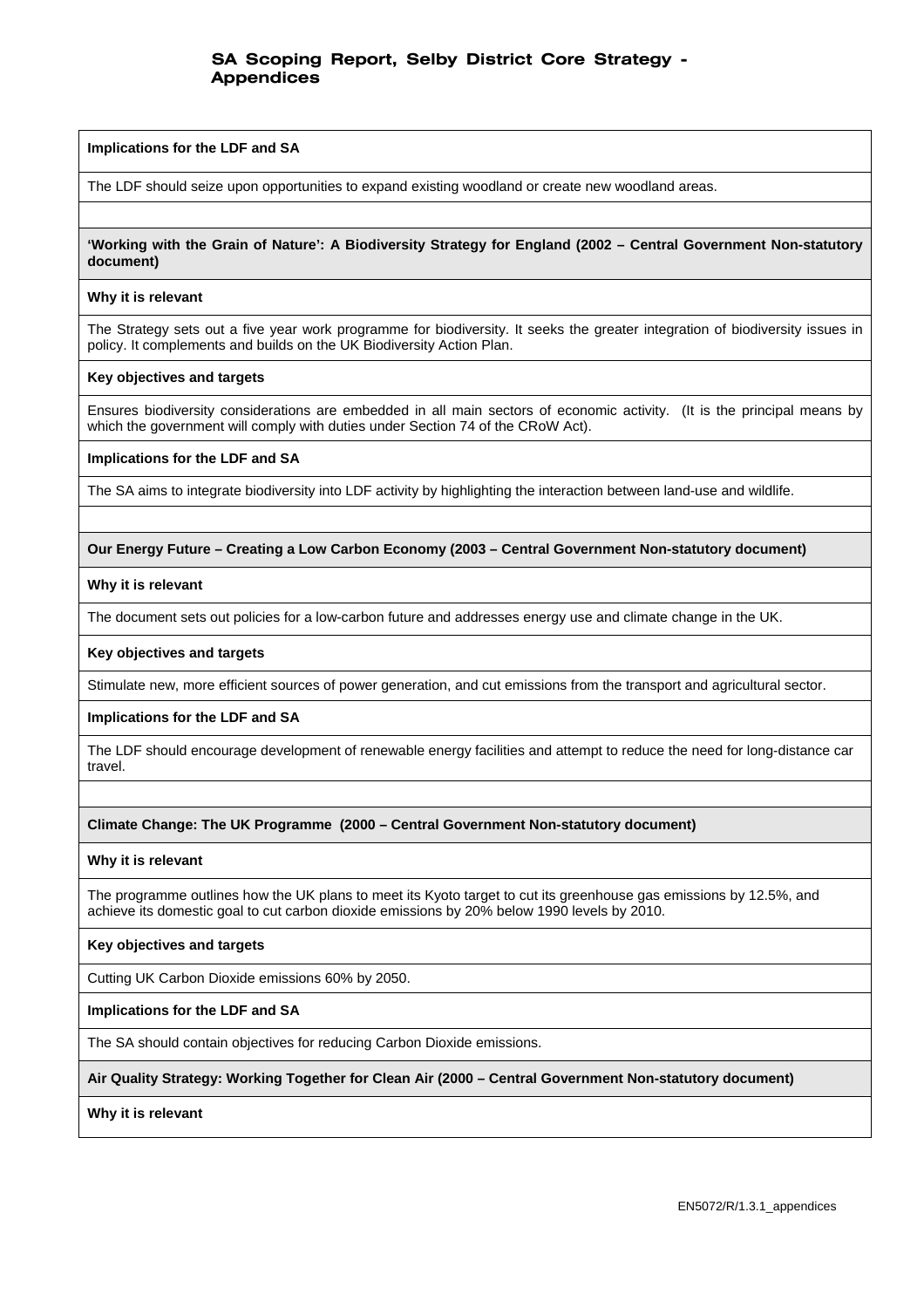The Strategy describes the current and likely future air quality of the UK. It provides a framework for action which includes objectives to improve and protect the UK's air quality in the long-term.

### **Key objectives and targets**

Sets objectives for eight main air pollutants, to protect health.

### **Implications for the LDF and SA**

The LDF should consider the location of any Air Quality Management Areas, and the objectives for the eight main air pollutants.

### **The Historic Environment: A Force for Our Future (2001 – Central Government Non-statutory document)**

#### **Why it is relevant**

The document outlines an agenda to achieve more attractive towns and cities; a prosperous and sustainable countryside; world-class tourist attractions; new jobs; and learning, vibrant and self-confident communities.

### **Key objectives and targets**

The historic environment should be protected and sustained for the benefit of our own and future generations.

#### **Implications for the LDF and SA**

The LDF could influence the historic environment in several ways, including the ambience of historic structures and features.

The SA should include objectives for Conservation Areas.

### **A New Commitment to Neighbourhood Renewal, National Strategy Action Plan (2001 – Central Government Nonstatutory document)**

#### **Why it is relevant**

The Strategy outlines the Government's vision that no person should be seriously disadvantaged by where they live. It includes two long-term goals; lower worklessness and crime, and improved health, skills, housing and environment, in order to reduce the gap between deprived neighbourhoods and the rest of the country.

### **Key objectives and targets**

The national vision for neighbourhood renewal, the plan aims:

- To have lower worklessness; less crime; better health; better skills; and better housing and physical environment in all the poorest neighbourhoods.
- To narrow the gap on these measures between the most deprived neighbourhoods and the rest of the country.

There are no specific targets.

### **Implications for the LDF and SA**

These objectives are essential in reducing social exclusion and should be considered broadly within the LDF and SA.

The LDF should look to regenerate the most deprived wards in the District.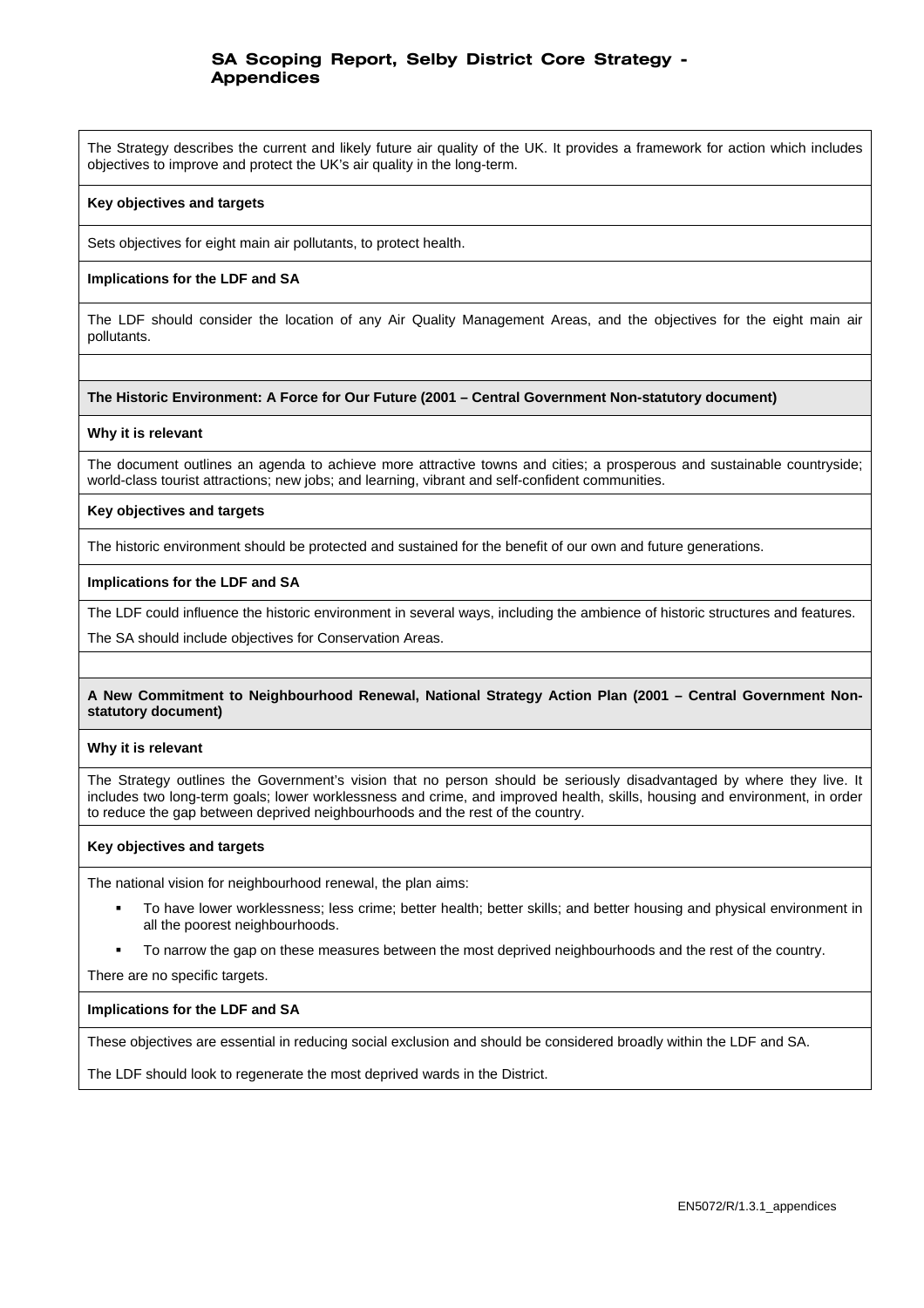### **REGIONAL POLICIES**

**Regional Planning Guidance, RPG 12 (now replaced by the Regional Spatial Strategy for Yorkshire and the Humber)** 

#### **Why it is relevant**

The Regional Spatial Strategy for Yorkshire and the Humber is based on RPG12.

### **Key objectives and targets**

4 strategic themes:

- Economic regeneration and growth;
- Promoting social inclusion;
- Urban and rural renaissance;
- Conserving and enhancing natural resources.

RPG 12 includes an extensive set of indicators and targets. These are reported in an annual monitoring report, which is published on the Yorkshire and Humber Assembly website.

#### **Opportunities, synergies, constraints and challenges**

See Regional Spatial Strategy for Yorkshire and the Humber, below.

### **Implications for the LDF and SA**

RPG indicators need to be integrated into LDF monitoring.

### **Regional Spatial Strategy for Yorkshire and the Humber to 2016 based on Selective Review of RPG 12 (Government Office for Yorkshire and the Humber, 2004 – Statutory document)**

### **Why it is relevant**

Local authorities must take the RSS for Yorkshire and the Humber into account in preparing their development plans and local transport plans. Local Development Documents prepared under the Planning and Compulsory Purchase Act 2004 must be in general conformity with the RSS. The Regional Spatial Strategy encompasses the Regional Transport Strategy.

### **Key objectives and targets**

The Selective Review addresses the following RPG 12 topics: rural regeneration, coastal communities, culture and tourism, climate change, renewable energy, flood risk, waste management and transport.

Other parts of RPG12 have been carried forward largely unchanged.

Opportunities and challenges fro the RSS are presented under the following headings: Economic, Housing, Integrating Transport & Land-Use, Sustainable Waste Management, A Changing Climate, and Development and Patterns of Economic and Social Activity.

Key objectives are mapped on to the four core objectives of sustainable development:

#### **Maintenance of high and stable levels of economic growth and employment:-**

Regeneration of areas damaged by past industrial decline as well as capitalising on economic growth points

### **Social progress which recognises the needs of everyone:-**

- Seeking social equity and inclusion
- Protecting rural communities and recognising their particular need
- Seeking wider housing opportunity and choice

### **Effective protection of the environment:-**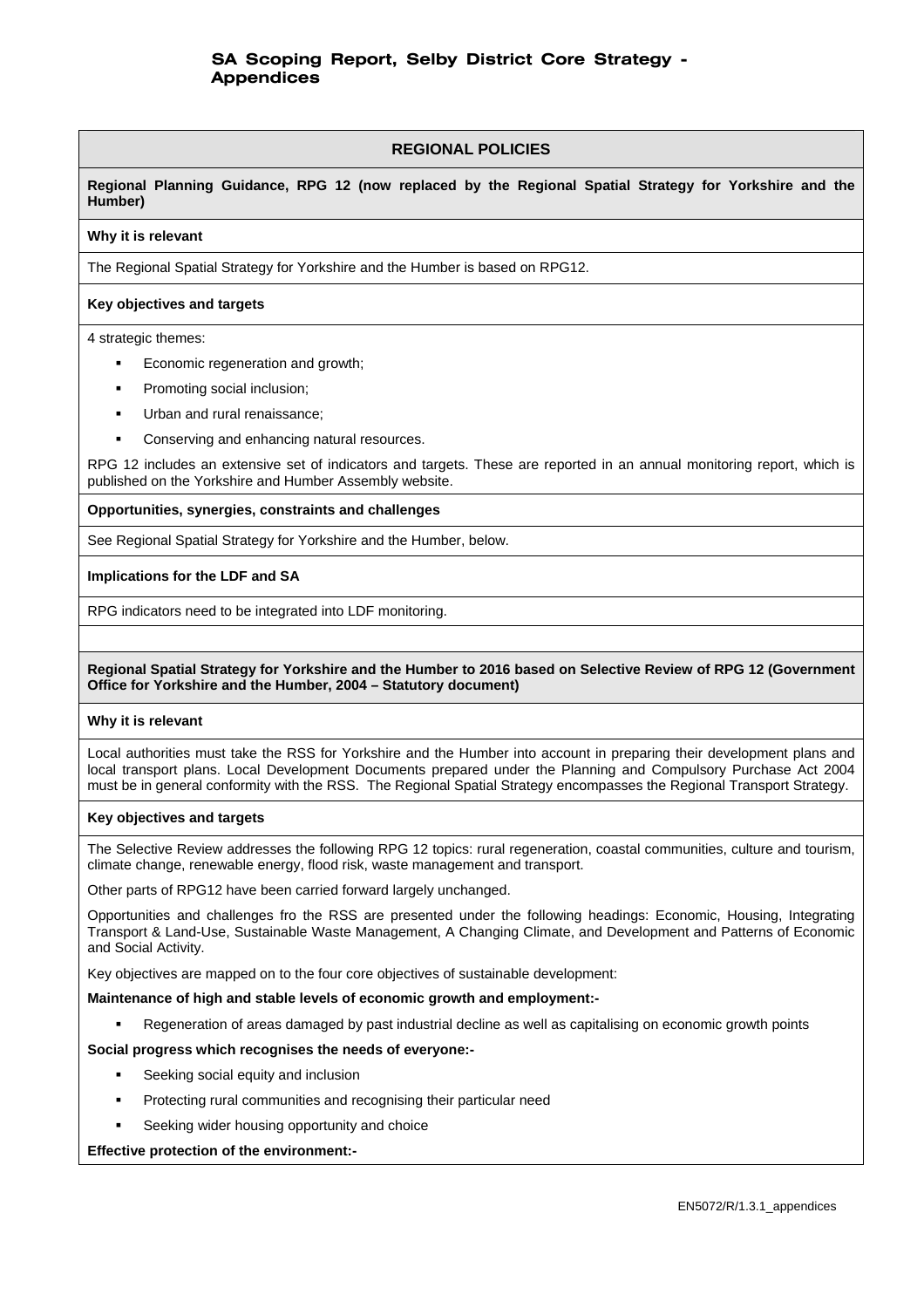- Making full use of urban land and minimising the loss of greenfield land
- **Protecting and enhancing natural resources**
- **Tackling urban traffic congestion and reducing transport related emissions**
- Making urban areas attractive, high quality, safe places where people choose to live
- Minimising the loss of the rural landscape, maintaining and where possible enhancing its diverse character

#### **Prudent use of natural resources:-**

- Addressing the causes of and responding to the effects of climate change
- Minimising travel needs and maximising use of energy efficient modes
- Limiting pollution to what is compatible with health and biosphere capacity
- Reducing resource consumption and encouraging use of renewable energy
- Promoting the sustainable management of waste

The following targets are set:

### **Economy**

- GDP and GDP per head to be higher in real terms and relative to UK and EU average
- **Higher percentage of employees in the high technology sector**
- Lower regional unemployment relative to national average
- VAT registrations as % of stock of businesses reduction in gap between regeneration areas and the rest of the region
- Increase business start ups, and % of new businesses surviving for 3 years

#### **Social Progress**

- Homes judged unfit to live in  $-$  reduction in number and  $%$
- Numbers on local authority waiting list
- Annual provision of affordable housing 4,000 homes pa in the region (1998-2016)
- **Reduction in long term levels of crime**
- Indicators of success in tackling poverty and social exclusion
- Expected years of healthy life

### **Environment**

- New homes built on previously developed land (PDL) and provided through conversions Target 60%
- % of employment allocations on PDL
- Emissions of greenhouse gases- reduce by at least 20% below 1990 levels by 2010 and by at least 255 below 1990 levels by 2015
- Rivers of good or fair quality 100km of rivers to be improved by one quality grade by 2005
- Population of wild birds maintain or increase populations

#### **Natural Resources**

- Road traffic targets to be set
- Reduce traffic congestion in the inter-urban network and in urban areas below the current levels by 2010
- Passenger travel by mode 10% increase in bus passenger usage by 2010. 50% increase in rail passenger kilometres by 2010
- Increase percentage of municipal waste recycling
- Energy generated from renewable sources at least 9.4% of regional energy consumption by 2010 and 22.5% by 2020. West Yorkshire to supply 74MW by 2020

#### **Opportunities, synergies, constraints and challenges**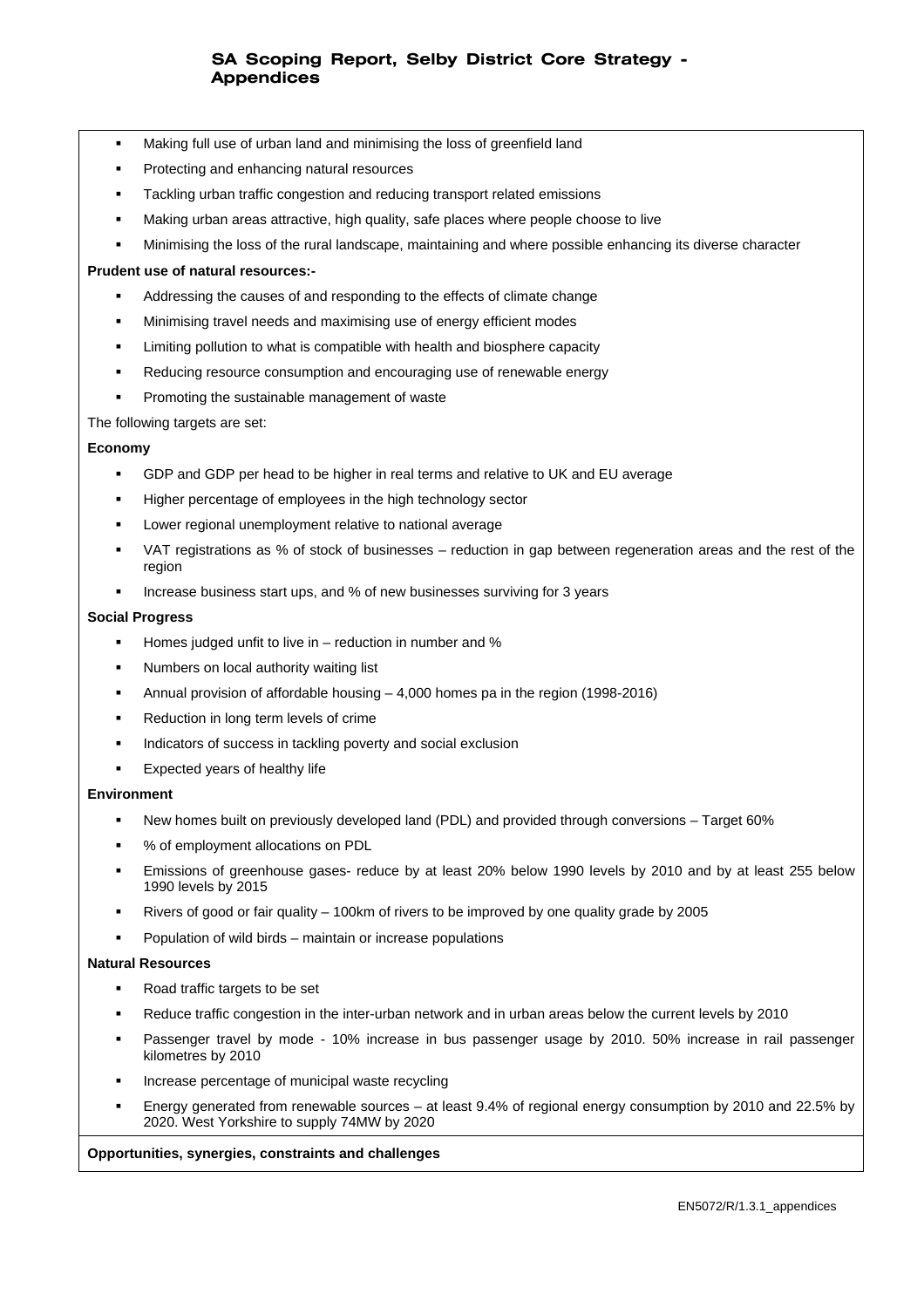There are large amounts of industrial land left from the decline of older industries, embedded in the urban fabric. This represents both an opportunity and a challenge – urban renaissance and vibrant urban economies will require that such land is brought into beneficial use.

The major challenge is to ensure that the benefits of strong economic growth in parts of the region are spread to other parts and to ensure that regeneration is supported and encouraged.

Revitalisation of the poorer existing housing, environmental improvements and issues of poverty and exclusion are critical to tackling dispersion.

The supply of adequate and affordable housing remains a key challenge in the region.

### **Implications for the LDF and SA**

Consider the objectives and targets in the RSS when developing the LDF.

Utilise the targets and indicators in the SA where appropriate, to monitor performance.

### **Regional Spatial Strategy for Yorkshire and the Humber to 2016**

#### **Why it is relevant**

The RSS will include a broad development strategy for the region, setting out regional priorities in terms of location and scale of development. Local authorities must take the RSS for Yorkshire and the Humber into account in preparing their development plans and local transport plans. Local Development Documents prepared under the Planning and Compulsory Purchase Act 2004 must be in general conformity with the RSS.

The current RSS is under review. A revised RSS will be submitted to the Deputy Prime Minister in December 2005 and all relevant additions and revisions to policies will need to be taken into account when undertaking subsequent stages of the appraisal process. It should be noted, however, that the RSS will not be finally adopted until the summer of 2007, after public consultation and examination.

### **Framework for Regional Employment and Skills Action Yorkshire and Humber (Yorkshire Forward - Non-statutory document)**

### **Why it is relevant**

The Framework provides a single action plan for matching skilled people to good quality jobs.

#### **Key objectives and targets**

The Framework includes 9 objectives:

A) Create a culture in which education, learning and skills are highly valued by individuals and businesses (RES Objective Four – Skills);

B) Increase productivity through workforce development Activity (RES Objective One – Existing businesses);

C) Develop entrepreneurial and business skills (RES Objective Two – New businesses);

D) Capitalise on public investment in the NHS, education, housing and transport (RES Objective Three – Investment);

E) Improve educational attainment and vocational skills amongst labour market entrants (RES Objective Four – Skills);

F) Raise the skills and flexibility of the region's workforce, so it can more effectively adapt to change and respond to economic opportunities (RES Objective Four – Skills);

G) Increase the quality, flexibility and responsiveness of education, learning and skills provision (RES Objective Four – Skills);

H) Connect those at most disadvantage to labour market opportunity, through learning and skills acquisition (RES Objective Five – Regeneration); and

I) Tackle barriers to labour market mobility (RES Objective Six – Infrastructure).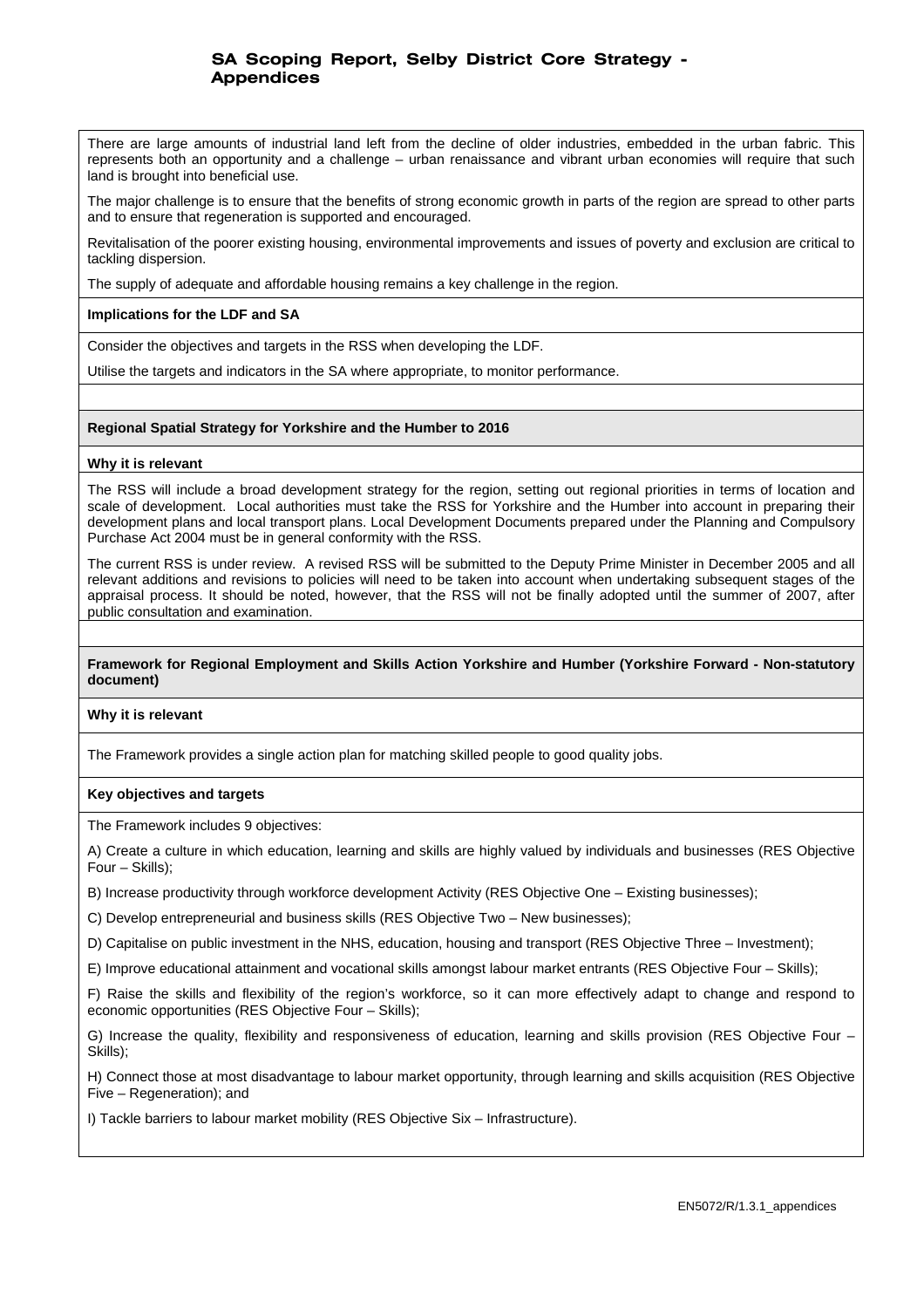Priority Objectives:

Yorkshire and Humber's top priorities for action between 2003 and 2006 will cover the following three objectives:

(a) Create a culture in which education, learning and skills are highly valued by individuals and businesses;

(b) Develop entrepreneurial and business skills; and

(c) Increase the quality, flexibility and responsiveness of education, learning and skills provision.

Targets which underpin the ongoing monitoring and evaluation of the Framework and provide a starting point for the establishment of targets:

- By 2005, increase productivity by at least 6%;
- By 2005, ILO\* Employment rate above 72.8%;
- By 2005, 10% increase in businesses working with HE institutions/Centres of Excellence;
- By 2004, 81.5% of 16-18 year olds participating in structured learning;
- By 2004, 79% of 19 year olds attaining NVQ level 2 or equivalent;
- By 2004, 43.4% of 19 year olds attaining NVQ level 3 or equivalent;
- By 2004, 78,450 of those in need to improve their literacy and numeracy skills; and
- By 2004, 52.6% of the adult working population attaining NVQ level 3 or equivalent.

#### **Opportunities, synergies, constraints and challenges**

FRESA 'vision':

There will be a wide choice of redevelopment land to facilitate inward investment.

Housing quality will be sufficient to attract and retain people and encourage investment within the region and will be located near appropriate public transport links.

The region will have and will be perceived as having low crime rates.

### **Implications for the LDF and SA**

Consider how the LDF can contribute to meeting the objectives.

**Regional Economic Strategy 2003-2012 (Yorkshire Forward and Yorkshire and Humber Assembly, 2003 – Statutory document)** 

### **Why it is relevant**

The Strategy provides a framework of common objectives and priorities relating to businesses, public agencies, voluntary groups and communities. It sets out a rationale for spending decisions and collective action in improving the region's economic performance.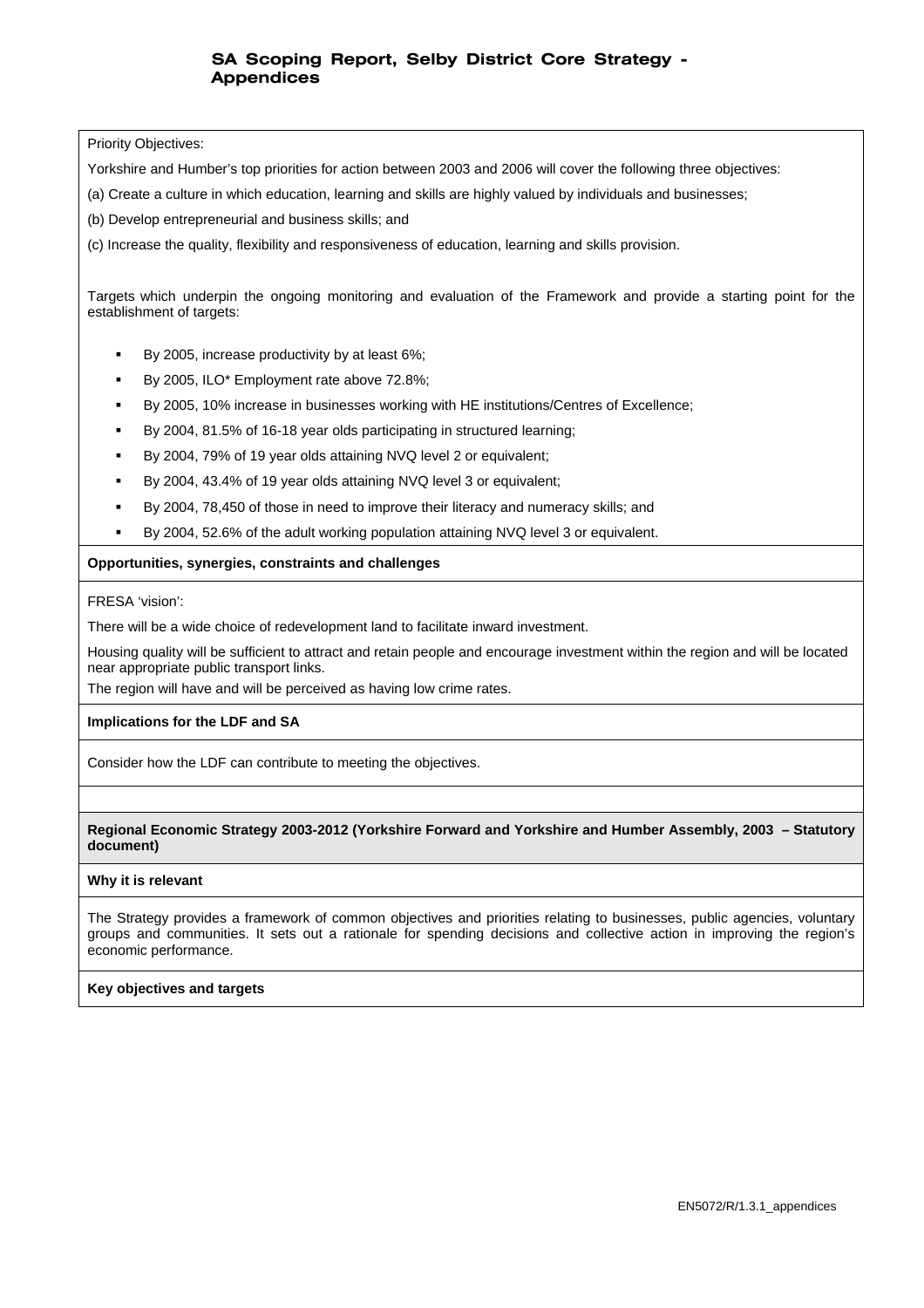The Strategy is based around three strategic aims that are designed to achieve sustainable development:

- Realising and enhancing the potential of all Yorkshire and Humber's people to achieve a healthy learning region and social inclusion;
- Growing existing and new businesses to achieve high and stable levels of economic growth and jobs; and
- Utilising the full potential of Yorkshire and Humber's physical and cultural assets and conserving and enhancing its environment to achieve an integrated, sustainable economy.

The six objectives that provide the focus for what the region will do to improve its economic performance in urban and rural areas are to:

- Grow the region's businesses, focusing on key clusters, to create a radical improvement in the competitiveness, productivity and value they add to the region's wealth;
- Achieve higher business birth and survival rates to create a radical improvement in the number of new, competitive businesses that last;
- Attract and retain more private and public investment by creating the right product for investors, and more effective marketing of the region;
- Radically improve the development and application of education, learning and skills, particularly high-quality vocational skills;
- Connect all of the region's communities to economic opportunity through targeted regeneration activity; and
- Enhance and utilise the region's infrastructure of physical and environmental assets.

Tier 1 targets (by 2010):

- Jobs: Create 150,000 new jobs;
- Enterprise: Double the rate of business start-ups per 10,000 population;
- Investment: Treble foreign manufacturing investment;
- **Skills: 3 million people trained in IT skills;**
- Inclusion: Halve the number of wards (in the most deprived 10% of the index of deprivation);
- Environment: Cut greenhouse gases by over a fifth (from 1990 to 2010);
- Growth: A year on year increase in GDP growth above EU average.

#### **Opportunities, synergies, constraints and challenges**

Regeneration and renaissance activity should be a core element of delivering sustainable development. Activities should integrate economic progress, quality of life issues and environmental good practice (e.g. by including high environmental, design, security and energy efficiency standards in housing, new development and business operations).

A greater range of employment opportunities are required. It is important to consider how economic growth can have the most positive long term benefit on the quality and quantity of employment in the region and on wider goals.

The region's housing market is less prone to overheating than that in the south of England, however, parts of Yorkshire and Humber do experience shortages of affordable housing.

Pockets of deprivation and low income levels exist in the region.

#### **Implications for the LDF and SA**

Develop LDF objectives and DPD policies to reflect RES objectives.

RES objectives and targets should be considered integral to the baseline assessment and in the identification of issues and SA objectives.

**Draft Regional Economic Strategy for Yorkshire and Humber 2006-2015 (Yorkshire Forward and Yorkshire and Humber Assembly, 2005)** 

**Why it is relevant**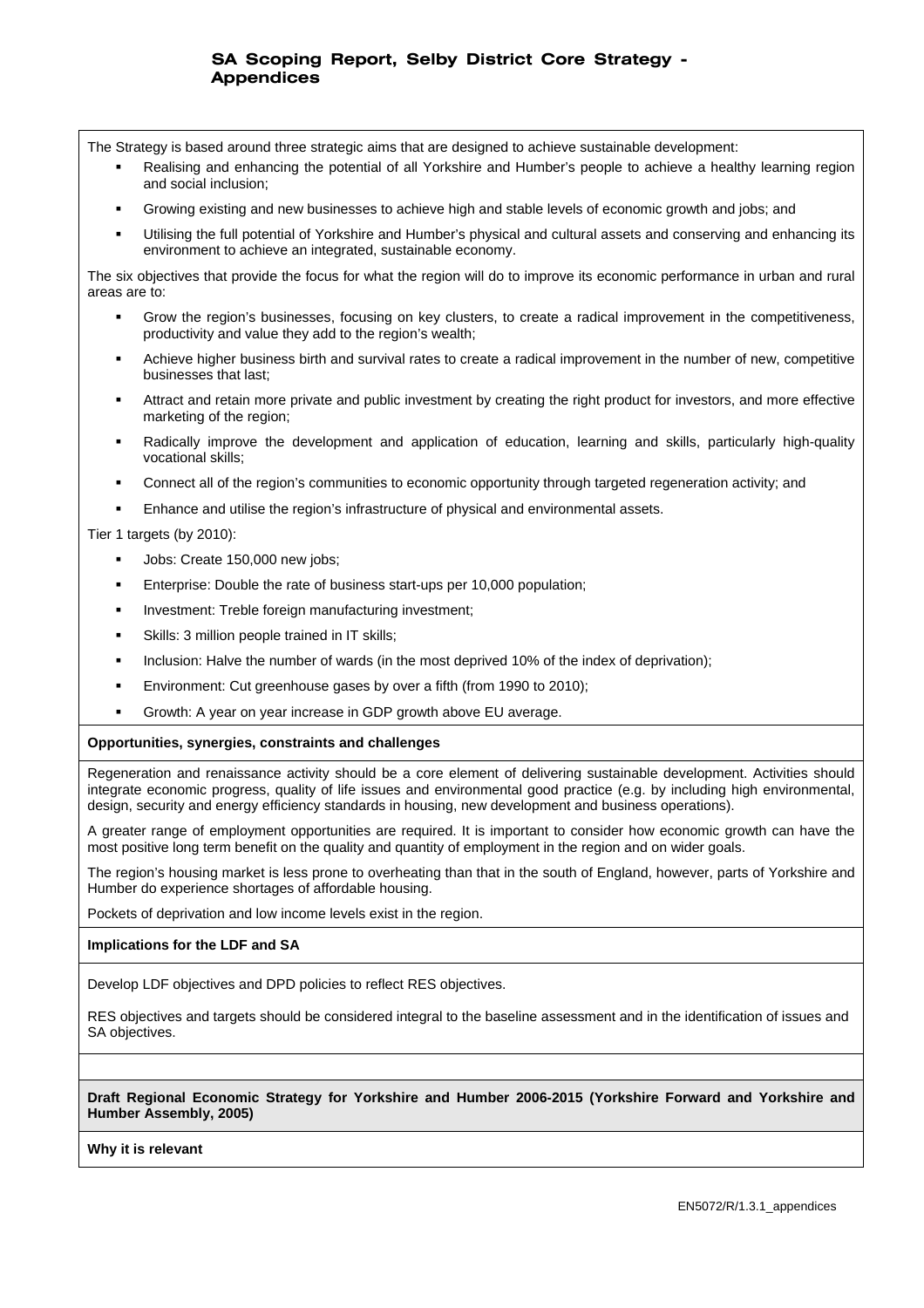The purpose of the Review is to assess the progress made to date on achieving the objectives and targets outlined in the RES of 2003. It outlines a Strategy for growth in the region. The first round of consultation of the Review process has been completed. The second round of consultation has begun, with the final draft of the RES due to be submitted to Government at the end of October 2005.

#### **Key objectives and targets**

This strategy has six objectives that reflect the aims of Business, People and Environment*:*

- More businesses because higher levels of enterprise are so important;
- Competitive businesses making indigenous businesses more productive because they innovate and invest;
- Skilled People with talents that employers value and which offer due reward;
- To connect people to good jobs because levels of employment make a big difference to people and the economy, and we need more people in jobs in deprived areas;
- Enhanced transport, infrastructure and the environment a strong economy needs good transport connections and to make the best of the environment and infrastructure; and
- Stronger cities, towns and rural communities to ensure they are attractive places to live, work and invest.

The following Tier 1 and 2 targets have been set for 2016:

- Increase GDP faster than major competitors
- Raise the ILO Employment rate from 74.4% in 2004 to 78%-80% equating to around 155,000 200,000 net extra iobs:
- Raise GVA per worker by 25-30% from £28,300 in 2003 to between £35,000 -£37,000 (GVA per workforce job);
- Double R&D expenditure from 0.5% of GVA in 2002 to 1% of regional GVA (Business Enterprise R&D all industries, total workplace based);
- Increase total business stock by 25% from 32 businesses per 1,000 adults in 2004 to 40 businesses per 1,000 adults – based on VAT registered firms and equating to over 30,000 extra net businesses;
- Raise % of people with NVQ level 2 or higher to 80% (from 70% in 2004) and the proportion within this total with Level 4+ from 37% in 2004 to 45%;
- Achieve real terms increase in transport investment in the region as a % of regional GVA from 0.9% in 2004/5 to over 1% of GVA;
- Raise total private sector manufacturing and services investment by 50% from £5.3 billions in 2002 to £8b;
- Notably improve quality of place in renaissance cities and towns based on improvement on a new index. Detail to be in final RES based on measures such as migration patterns, skills/incomes, neighbourhood satisfaction, and town/city centre demand;
- Reduce greenhouse gas emissions (CO2 equivalent) by 20-25% over 1990 baseline, based on modelling of energy/resources consumption attributable to Y&H; and
- Cut the % of local 'super output areas' in the region in the 10% most deprived nationally from 16% (in 2004) to 13% - halving the gap to national average.

### **Opportunities, synergies, constraints and challenges**

High quality, integrated projects that can hit as many of the six objectives as possible should be developed. There are strong links between the objectives. For example, business growth depends upon an effective transport system and attracting skilled people – who want good schools, housing, hospitals and quality of life as well. Better education, learning and skills will help the businesses in the region, create more entrepreneurs and attract greater investment, as well as lift people out of poverty and into jobs.

Integrated planning, high energy and environmental standards in new buildings, and encouragement of renewable energy or resource efficiency will characterise publicly supported projects.

Yorkshire and Humber has fewer skilled people than the most successful regions. The region needs to improve the skills of the people already living here, and to attract and retain more skilled people.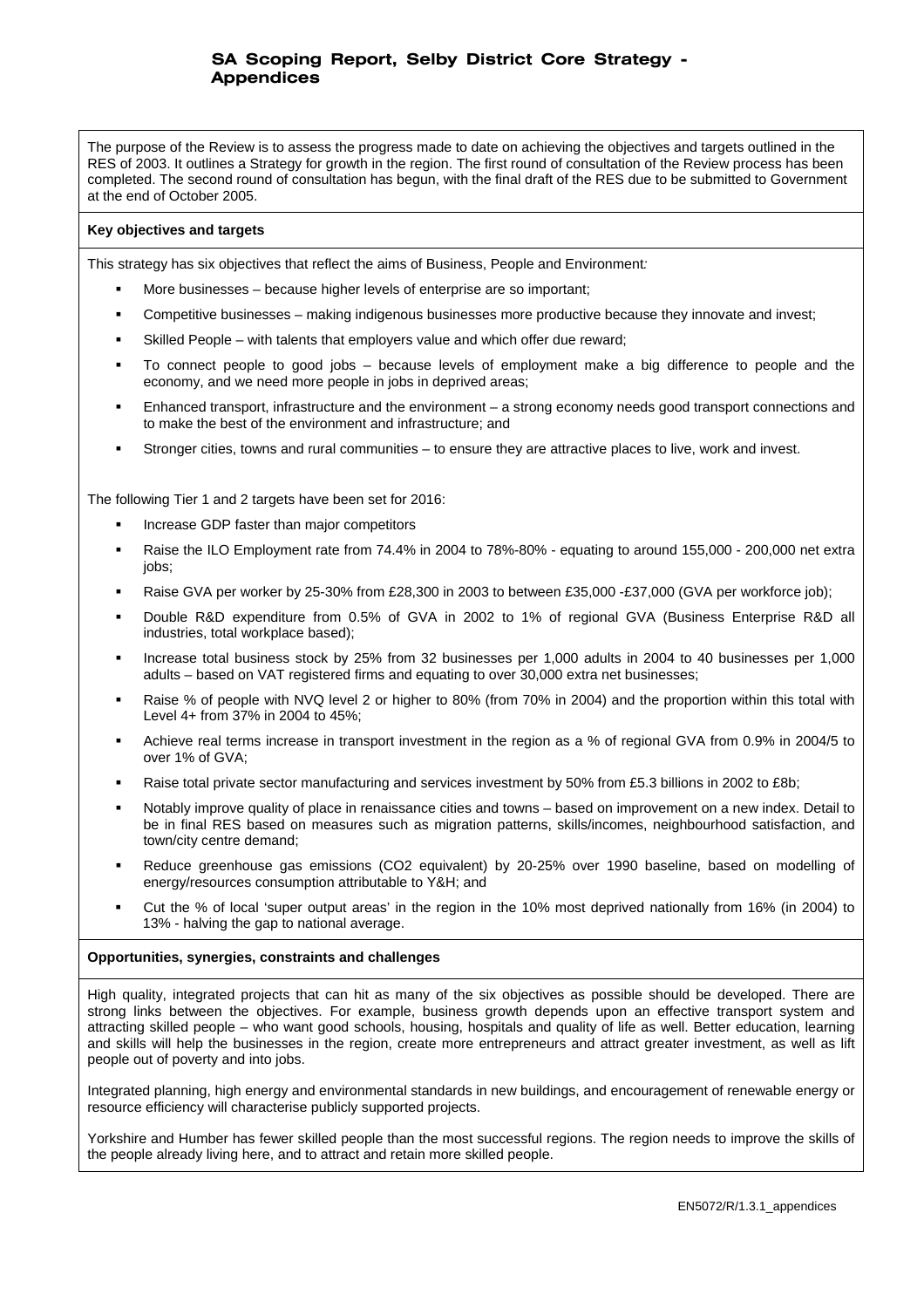#### **Implications for the LDF and SA**

Develop LDF objectives and DPD policies to reflect RES objectives.

RES objectives and targets should be considered integral to the baseline assessment and in the identification of issues and SA objectives.

### **Building the Benefits – Yorkshire and Humber Regional Sustainable Development Framework (Yorkshire and Humber Assembly, 2000 - Statutory document)**

#### **Why it is relevant**

The RSDF seeks to ensure that sustainable development is an integral part of policy and decision-making at regional, subregional, and local levels.

#### **Key objectives and targets**

The Framework includes 15 sustainability aims that provide the basis of the region's sustainability appraisal:

- Good quality employment opportunities available to all;
- Conditions enabling business success, economic growth and investment;
- Education and training opportunities building the skills and capacities of the population;
- Safety and security for people and property;
- **•** Conditions and services engendering good health;
- Culture, leisure and recreation opportunities available to all;
- **•** Vibrant communities participating in decision making;
- Local needs met locally;
- A transport network maximising access whilst minimising detrimental impacts;
- A quality built environment and efficient land use patterns making good use of derelict sites, minimising travel and promoting balanced development;
- Quality housing available to everyone;
- A bio-diverse and attractive natural environment;
- Minimal pollution levels;
- Minimal greenhouse gas emissions and a managed response to the effects of climate change; and
- Prudent and efficient use of energy and natural resources with minimal production of waste.

#### **Opportunities, synergies, constraints and challenges**

See RSDF Update, below.

### **Implications for the LDF and SA**

See RSDF Update, below.

**Building the Benefits – Yorkshire and Humber Regional Sustainable Development Framework Update 2003-2005 (Yorkshire and Humber Assembly, 2003 - Statutory document)** 

#### **Why it is relevant**

This document is an interim update of the Regional Sustainable Development Framework that was first produced in 2000. The framework will be fully reviewed in 2005. This version is intended to re-focus efforts to take forward sustainability. It concentrates on two priorities - integrating sustainability into policy and decision making and developing a regional approach to tackling climate change.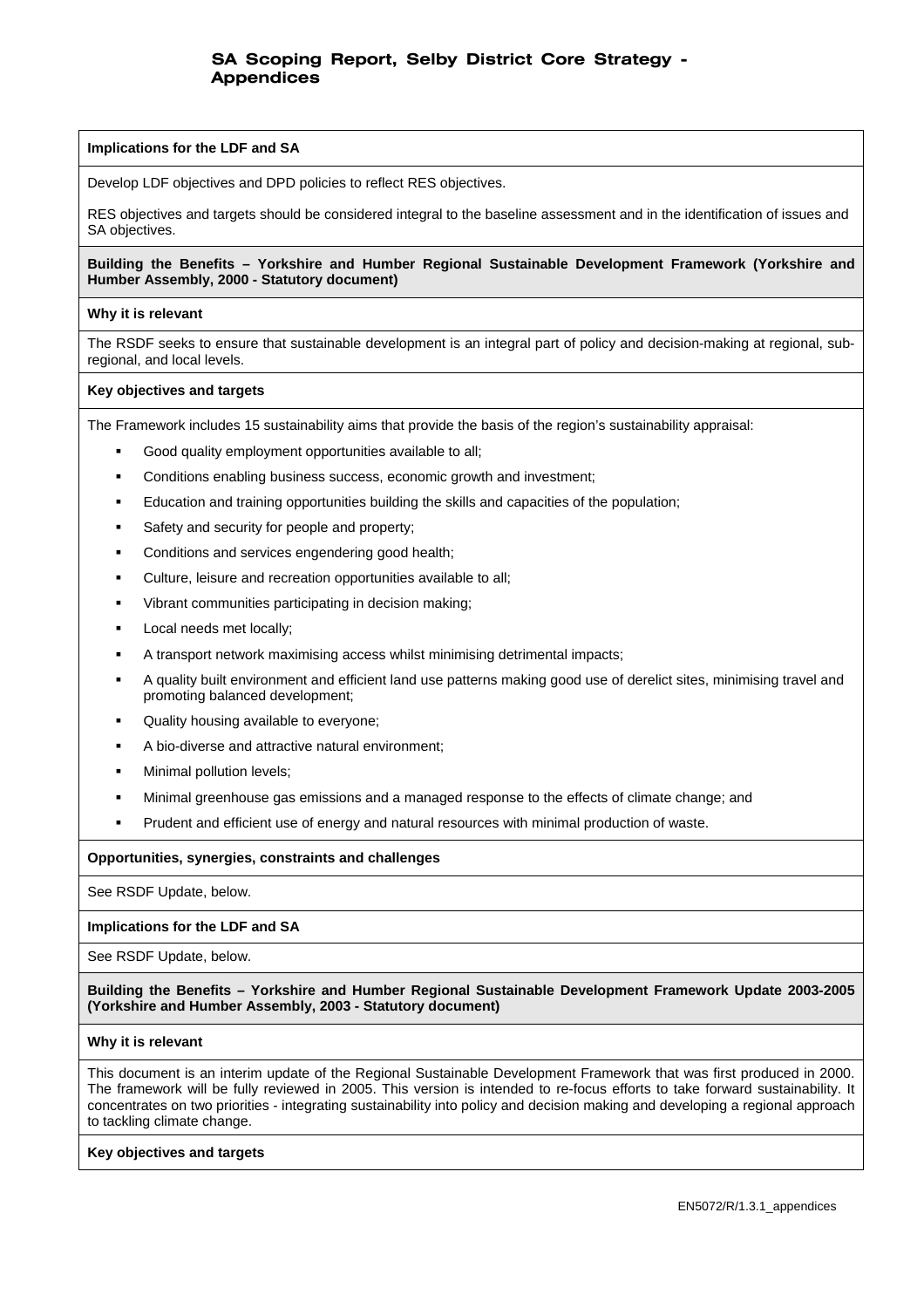The Update document retains the 15 sustainability aims from the RSDF (see above).

#### **Opportunities, synergies, constraints and challenges**

Existing priority habitats and species should be protected and enhanced. Provision should be made for the appropriate long term management of wildlife habitats.

The quality and quantity of woodland cover in appropriate locations should be enhanced using native species.

Maximum use should be made of previously developed land and existing buildings for development.

A varied range of employment opportunities should be available across a range of sectors and across all parts the region, including in areas that in the past suffered severe economic decline.

New homes, should be designed and built in a sustainable way to encourage diverse and mixed-income communities and to cater for the changing demographics of the region.

The development of communities with accessible services, employment, shops and leisure facilities should be promoted.

New developments should provide essential services accessible without use of a car and should be accessible by public transport.

#### **Implications for the LDF and SA**

The sustainability aims should be integrated into the LDF. The SA should incorporate the sustainability indicators included in Appendix 4 of the document.

**Our Region, Our Health – A Regional Strategic Framework for Public Health in Yorkshire and the Humber (Government Office for Yorkshire and the Humber, 2004 - Statutory document)** 

#### **Why it is relevant**

The Framework offers a vision for better public health across the region and outlines the unique actions that can be taken at a regional level to influence better health and reduce health inequalities. It seeks to maximise the opportunities for coordinated regional action through the implementation of the White Paper on Public Health.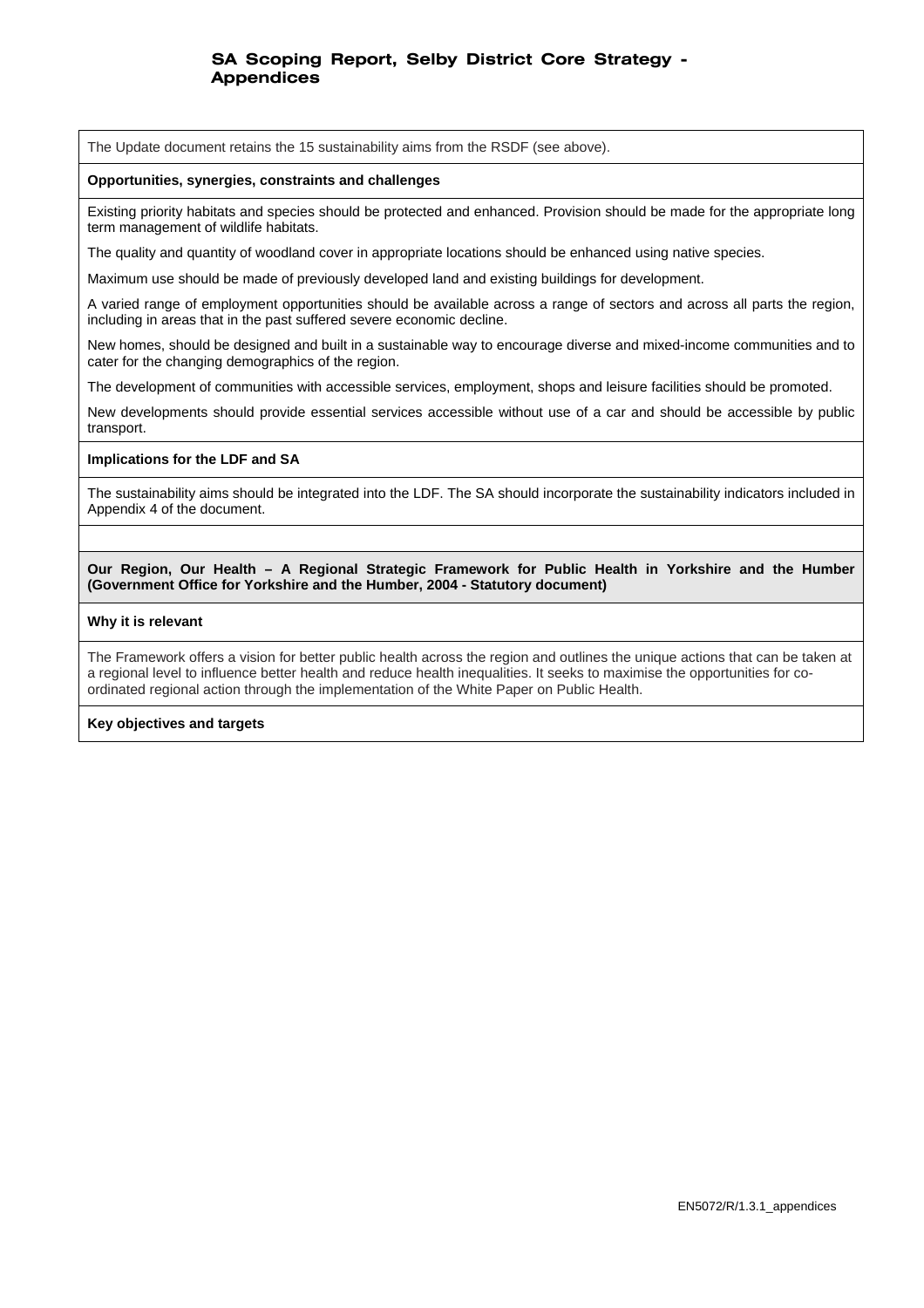Eight key strategic priorities for regional-level work to promote the health of the region:

### **Influencing public policy by:**

- 1. Improving health and reducing health inequalities through regional policies, strategies and plans;
- 2. Supporting the implementation of national public health programmes and policies;

3. Influencing national and European health policy development;

#### **Developing effective public health systems by:**

- 4. Continuing to form and develop key strategic partnerships;
- 5. Working to support the development of organisations, networks and communities;

#### **Building our public health resources by:**

- 6. Developing strong, reliable and accessible public health intelligence systems;
- 7. Establishing an intrinsic culture of learning from evidence and best public health practice;
- 8. Creating a sustainable long term strategy for public health capacity development.

Regional strategies support and deliver Public Service Agreement targets.

#### **Public Service Agreement targets:**

Objective 1: Improve the health of the population. By 2010 increase life expectancy at birth in England to 78.6 years for men and to 82.5 years for women:

1) Substantially reduce mortality rates by 2010:

- from heart disease and stroke and related diseases by at least 40% in people under 75, with a 40% reduction in the inequalities gap between the fifth of areas with the worst health and deprivation indicators and the population as a whole;
- from cancer by at least 20% in people under 75, with a reduction in the inequalities gap of at least 6% between the fifth of areas with the worst health and deprivation indicators and the population as a whole; and
- from suicide and undetermined injury by at least 20%.

2) Reduce health inequalities by 10% by 2010 as measured by infant mortality and life expectancy at birth.

- 3) Tackle the underlying determinants of health and health inequalities by:
	- reducing adult smoking rates to 21% or less by 2010, with a reduction in prevalence among routine and manual groups to 26% or less;
	- halting the year-on-year rise in obesity among children under 11 by 2010 in the context of a broader strategy to tackle obesity in the population as a whole. Joint target with the Department for Education and Skills and the Department of Culture, Media and Sport; and
	- reducing the under-18 conception rate by 50% by 2010, as part of a broader strategy to improve sexual health. Joint target with the Department for Education and Skills.

#### **Opportunities, synergies, constraints and challenges**

Local Authorities have an important role in promoting health and well being for their local population.

Health is a key component in the Comprehensive Performance Assessment (CPA) of local government from 2005:

- setting targets to improve health as part of Local public service agreements and Local Area Agreements
- learning from the national work on 'Shared Priorities'
- **scrutiny of health.**

#### **Implications for the LDF and SA**

Ensure that these objectives are addressed by the DPDs and SPDs.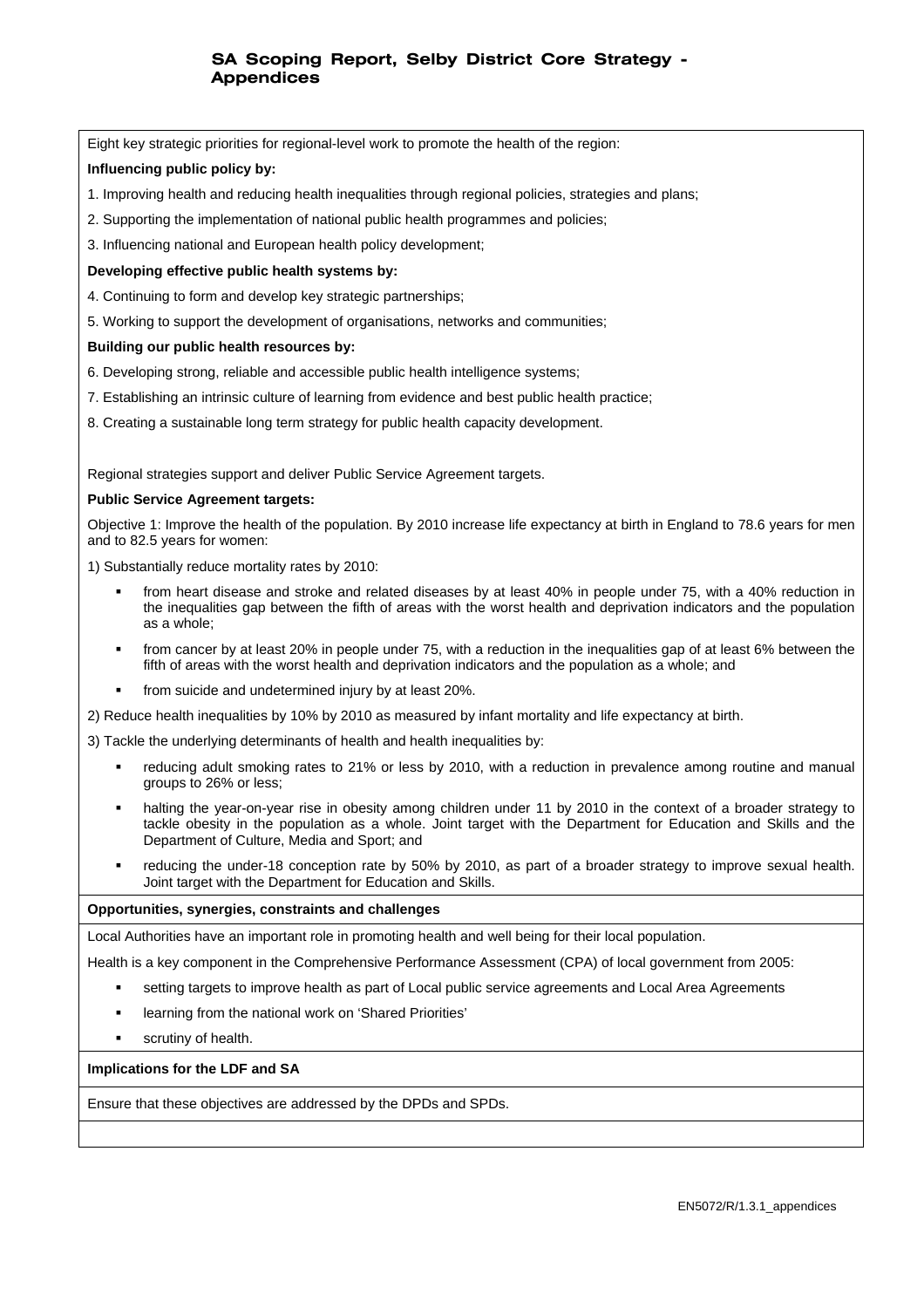**Regional Environmental Enhancement Strategy (The Yorkshire and Humber Regional Environment Forum, 2003 – Statutory document)** 

#### **Why it is relevant**

The Strategy presents regional objectives for environmental enhancement over the next 5-10 years; and practical actions to achieve those objectives. It provides the context for promoting and raising understanding of environmental issues; creates a channel to improve decision-making and community participation; and tries to influence how funds for environmental enhancement are deployed. It sets the environmental agenda for shaping policy and decision-making processes in other regional strategies, particularly Regional Planning Guidance (RPG) and the Regional Economic Strategy (RES).

#### **Key objectives and targets**

Objectives:

- Building knowledge and understanding;
- Conserving environmental resources;
- Managing environmental change;
- Making community connections.

There are no specific targets, however, the Strategy includes a range of indicators:

- River Quality;
- Household Waste Arising;
- % of housing developed on previously used land;
- **Total Motor Vehicle Km travelled;**
- % of journeys to work by walk/ cycle/ public transport;
- Average time taken travelling to work (mins); and
- Mean traffic speed (kph).

#### **Opportunities, synergies, constraints and challenges**

Radical improvements in resource efficiency, to reduce the region's consumption and prevent further climate change, should be made.

Opportunities to enhance environmental wealth, by repairing damage and giving people and nature the chance to strive, should be seized.

Within the region, decisions should be based on a real understanding of the environment and a desire to enhance it.

Everyone should be able to enjoy the environment and have the opportunity to participate in shaping and enhancing it.

#### **Implications for the LDF and SA**

Consider how LDF can contribute to the environmental enhancement strategy.

**The Value of Trees in Our Changing Region - The Strategic Framework for Trees, Woods and Forests in Yorkshire and The Humber Region and Action Plan (Forestry Commission, 2005 – Statutory document)** 

#### **Why it is relevant**

'The Value of Trees in Our Changing Region' provides a Strategic Framework for the future management of trees and woodlands in Yorkshire and The Humber region. It marries national priorities with local aspirations and identifies where a regional approach can add value.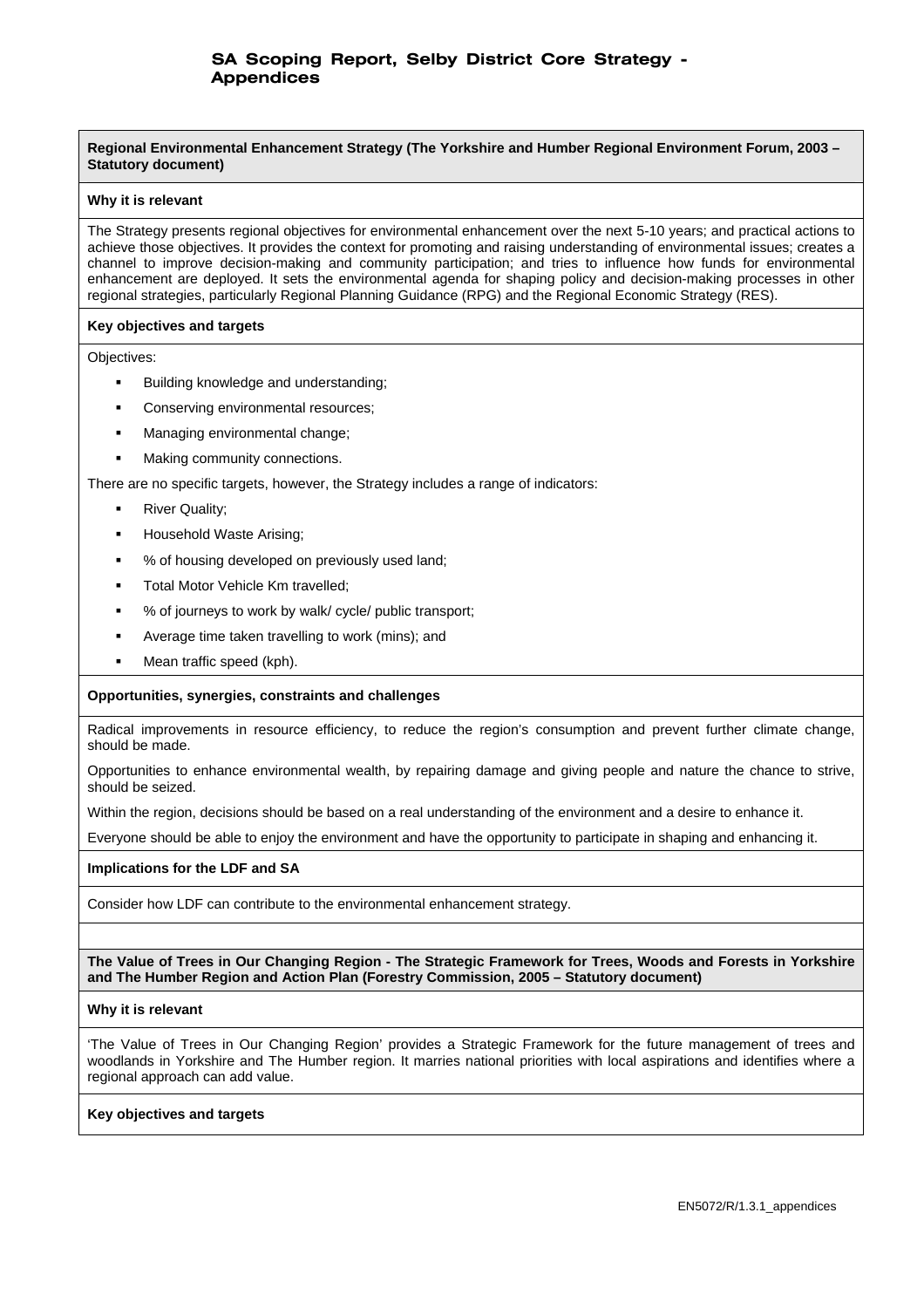Strategic aims/ objectives:

- To ensure the benefits provided by the region's trees and woodlands are understood, recognised and valued;
- A sustainably managed regional tree and woodland resource supporting the retention and development of a viable and vibrant forestry sector, and contributing to the overall sustainable development of the region;
- To utilise the many environmental strengths of trees and woodlands to underpin the economic and social renaissance of the region;
- To achieve maximum biodiversity gain for the region through appropriate tree and woodland planting and management that takes account of the needs of all species and habitats;
- To help the region address issues of ill-health by maximising the contribution of trees and woodlands, particularly in areas of greatest health inequalities;
- To help the region combat climate change through maximising the contribution of trees and woodlands; and
- To achieve effective and efficient implementation of the aims and objectives of the strategy.

There are no specific targets.

### **Opportunities, synergies, constraints and challenges**

The restoration of woodland Sites of Special Scientific Interest to a favourable condition, and the development of a better understanding of the current status of all priority woodland habitats and species in the region, should be prioritised. Only then will it be possible to meet international biodiversity obligations for woodland habitat restoration and expansion.

A high priority is given to the management and protection of the region's existing trees and woodlands to increase progressively the overall tree and woodland cover in the region, but to prioritise new planting in areas where the maximum public benefit can be achieved.

The restoration of Ancient Woodlands, particularly those planted with non-native species, offers a significant opportunity to deliver biodiversity gain.

Fragmentation should be minimised, and connectivity maximised, both between individual woodlands and between woodlands and other semi-natural habitats, so as to create more functional habitat networks in the wider landscape.

### **Implications for the LDF and SA**

The Framework should inform the DPDs and SPDs.

### **Let's Take it from the Tip - Yorkshire and Humber Waste Strategy (Yorkshire and Humber Assembly, 2003 – Statutory document)**

#### **Why it is relevant**

The Strategy aims to develop sustainable waste management systems for Yorkshire and Humber.

#### **Key objectives and targets**

A set of four objectives has been drawn up to take forward the principles of sustainable waste management and to take into account the barriers to better waste management that exist within the region:

- Objective 1 Gain community support and involvement in the delivery of the strategy;
- Objective 2 Reduce waste production and increase re-use, recycling and composting;
- Objective 3 Manage residual waste in the most sustainable way; and
- Objective 4 Provide technical support and advice.

Within the objectives, the following targets have been set:

- Priority should be given to reduce waste; the target is to cut the average annual increase in waste from 3% to 2% by 2008/9;
- The recycling and composting targets for household waste for the local authorities in the region are summarised as follows: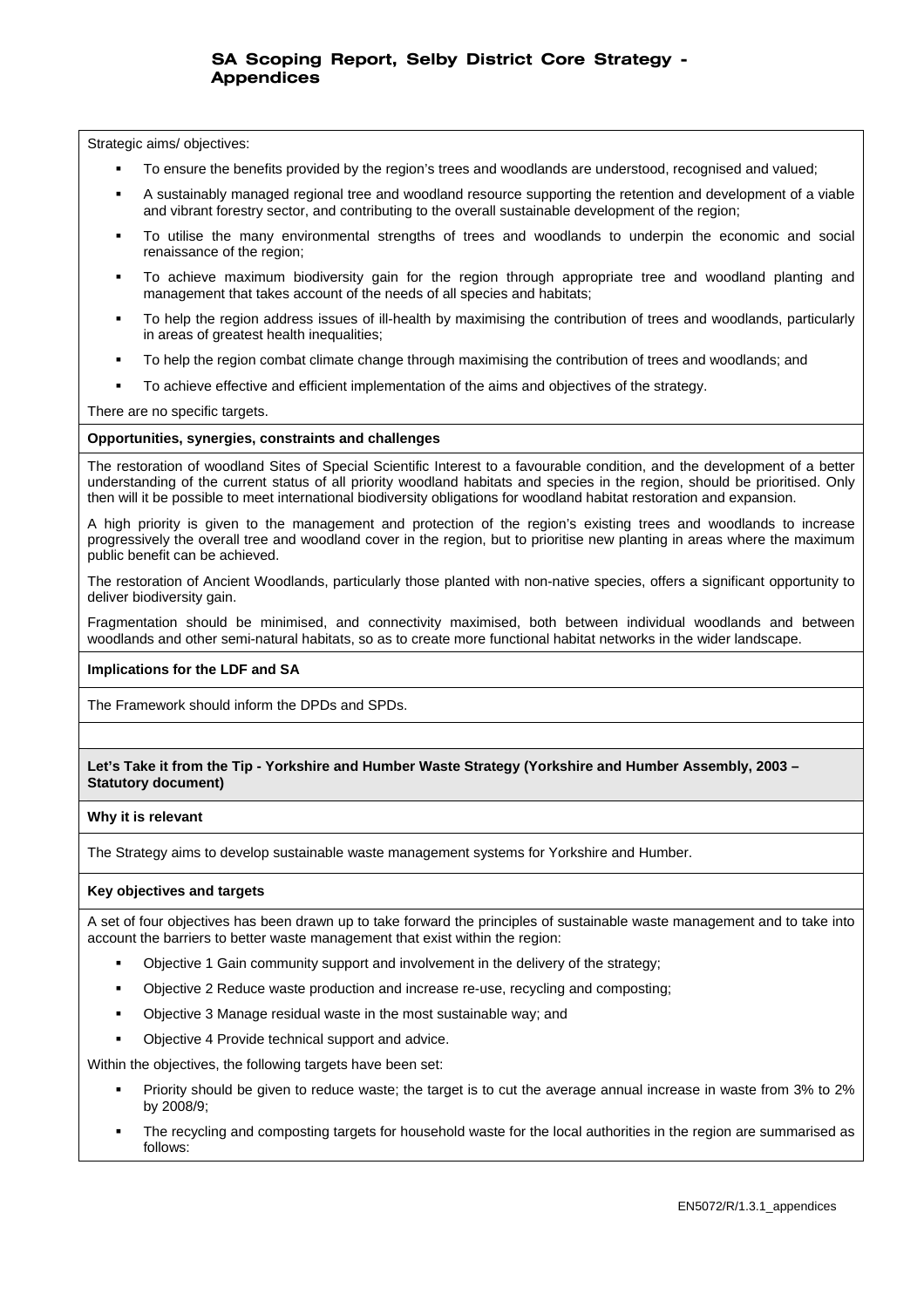- o 2005/6 21%
- o 2010/11 30%
- o 2015/16 33.3%
- o (The recycling target rate for Selby for 2005/6 is 18% of the total municipal waste collected).
- Achieve statutory targets for recycling and composting household waste and diverting BMW from landfill.
- Municipal waste management strategies and new waste disposal contracts should be evaluated using Best Practicable Environmental Option, sustainability appraisal and health impact assessment.
- Establish networks of contacts from local authorities, waste companies, environmental groups, community organisations and individuals:
	- o disseminate good practice on waste management
	- o provide updates and interpretation on new legislation
	- o facilitate discussions to inform consultation responses to UK and EU Governments

#### **Opportunities, synergies, constraints and challenges**

In line with the waste hierarchy the priorities, after reduction, should be to re-use, recycle and compost waste.

Reducing the amount of waste produced in the region must be the priority. Less waste means fewer resources are used and less waste treatment is needed. The target for this objective is to bring down the 3% year on year waste growth by reducing the annual increase per household to 2% by 2008/9.

To achieve these targets there will need to be more kerbside collection schemes to serve communities across all parts of the region. It is recommended that local authorities implement much more widespread kerbside schemes.

The region is one of the worst performing in England, with an average regional recycling rate of around 6%. This will need to be improved to 21% by 2005/6 to attain the first government target deadline.

For local authorities, introducing more sustainable waste management systems will require new investment.

The market for recycled waste materials is under-developed in the Yorkshire and Humber region.

#### **Implications for the LDF and SA**

Consider how the LDF could contribute to the objectives and achieving the targets for waste reduction and recycling. SA objectives should consider the promotion of recycling and methods for dealing with waste, other than landfill.

**Yorkshire and the Humber Regional Housing Strategy 2003 - 2005 (Yorkshire and Humber Assembly, 2003 – Statutory document)**

#### **Why it is relevant**

This first strategy was valuable in setting initial regional priorities to steer the use of the first single housing pot. The strategy is now historical due to the preparation of the 2005-2021 Regional Housing Strategy.

#### **Key objectives and targets**

4 main programme objectives:

- Objective One regeneration and renewal.
- Objective Two provision of sufficient new homes, creating mixed-income communities.
- Objective Three improving homes to meet decent standards and aspirations.
- Objective Four fair access to quality housing for all groups.

In addition, there has been a fifth 'objective' included – on delivering the Strategy.

A number of indicators are included in the Strategy.

Specific targets included in the Strategy are as follows:

- Objective One:
	- On increasing the rate of clearance Number of properties cleared needs to increase toward guideline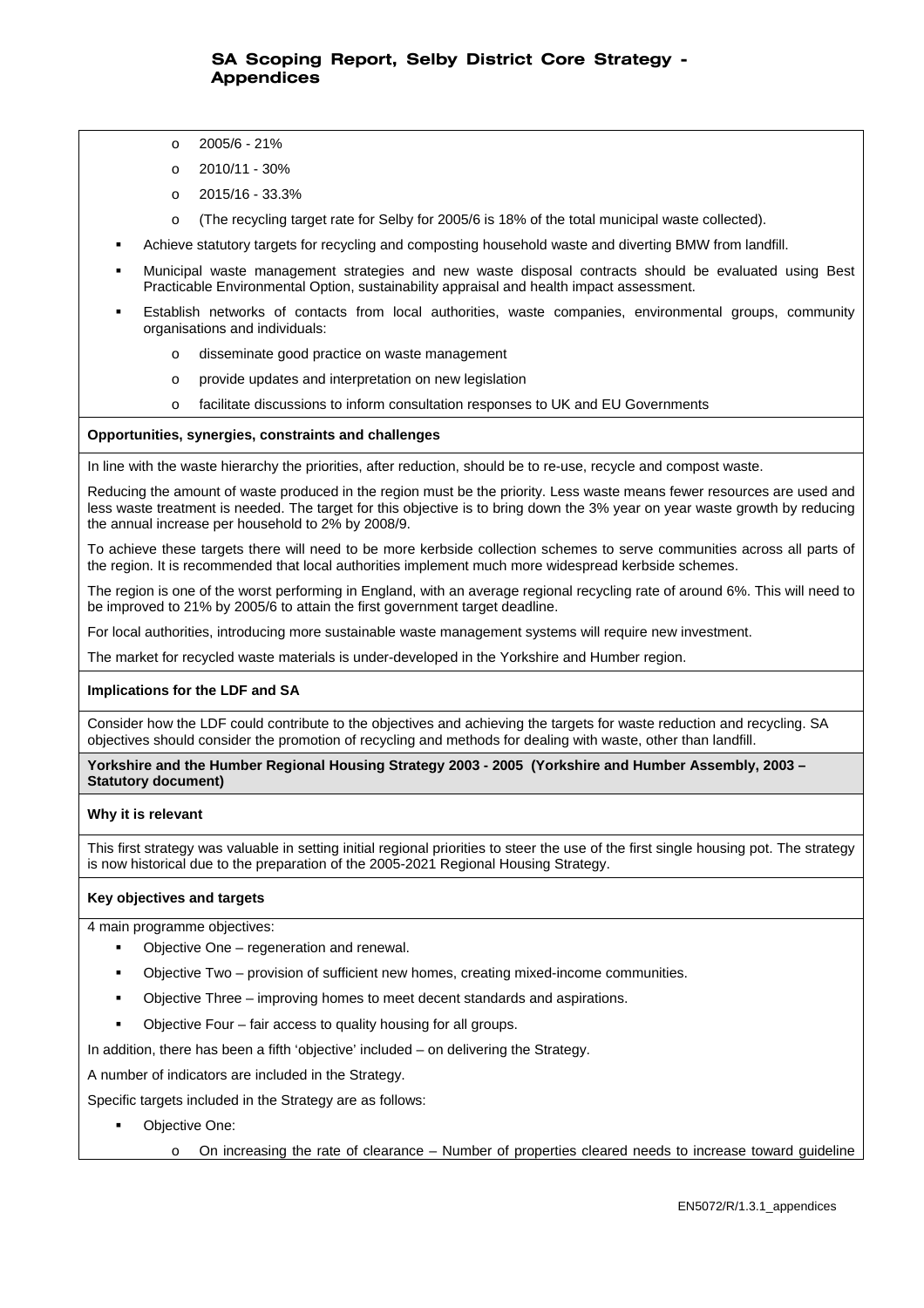range of 4,500-6,000 pa.

- On vacancy rate To reduce vacants from  $4.3\%$  (2002) to  $3.5\%$  by 2016.
- o On private house sales at very low prices Number of properties sold at less than £20K to be reduced to NIL by 2016.
- o On new housing on brownfield sites To increase new housing developed on previously-developed land to 60% by 2016 (49% in 1998).
- Objective Two:
	- o On housing completions Number of homes completed by size, category and type (new-build and conversions) each year. RPG guideline is 14,675 pa up to 2016.
- Objective Three:
	- o Regional target of reducing greenhouse gas emissions by 20% by 2010.
	- o To reduce the number of households in fuel poverty to NIL by 2010 (29.1% in 1996)

There are no numeric targets for Objective Four or for delivering the Strategy 'objective' Five).

#### **Opportunities, synergies, constraints and challenges**

See Yorkshire and the Humber Regional Housing Strategy 2005 – 2021 below.

#### **Implications for the LDF and SA**

See Yorkshire and the Humber Regional Housing Strategy 2005 – 2021 below.

#### **Yorkshire and the Humber Regional Housing Strategy 2005 - 2021 (Yorkshire and Humber Assembly, 2005 – Statutory document)**

#### **Why it is relevant**

The Regional Housing Strategy complements and supports other key regional strategies. The strategy also sets out how close alignment with the RES and RSS will deliver sustainable communities. The Strategy is currently in its Final Draft form.

#### **Key objectives and targets**

The strategy is focused around three themes:

- Creating better places responding to the diversity of markets and improving neighbourhood infrastructure and facilities;
- Delivering better homes, choice and opportunity delivering choice and opportunity for all people to meet their housing aspirations, and to improve housing condition and services for all; and
- Fair Access making sure the requirements and preferences of all parts of communities are met by sensitive and appropriate housing solutions, and that obstacles faced by specific groups to accessing their housing choices are removed.

Targets are as follows:

- Creating Better Places:
	- o Close by a third the gap between the level of vacancies and house values in Pathfinder areas and West Yorkshire low demand areas compared to the regional average.
	- o Achieve population stability in the main urban areas.
	- o Achieve an overall regional vacancy rate of between 2.5 and 3.5% by 2010, and sustain it within this threshold thereafter.
	- o Deliver 360 affordable homes in rural areas 50% of which to be in settlements with a population of less than 3,000.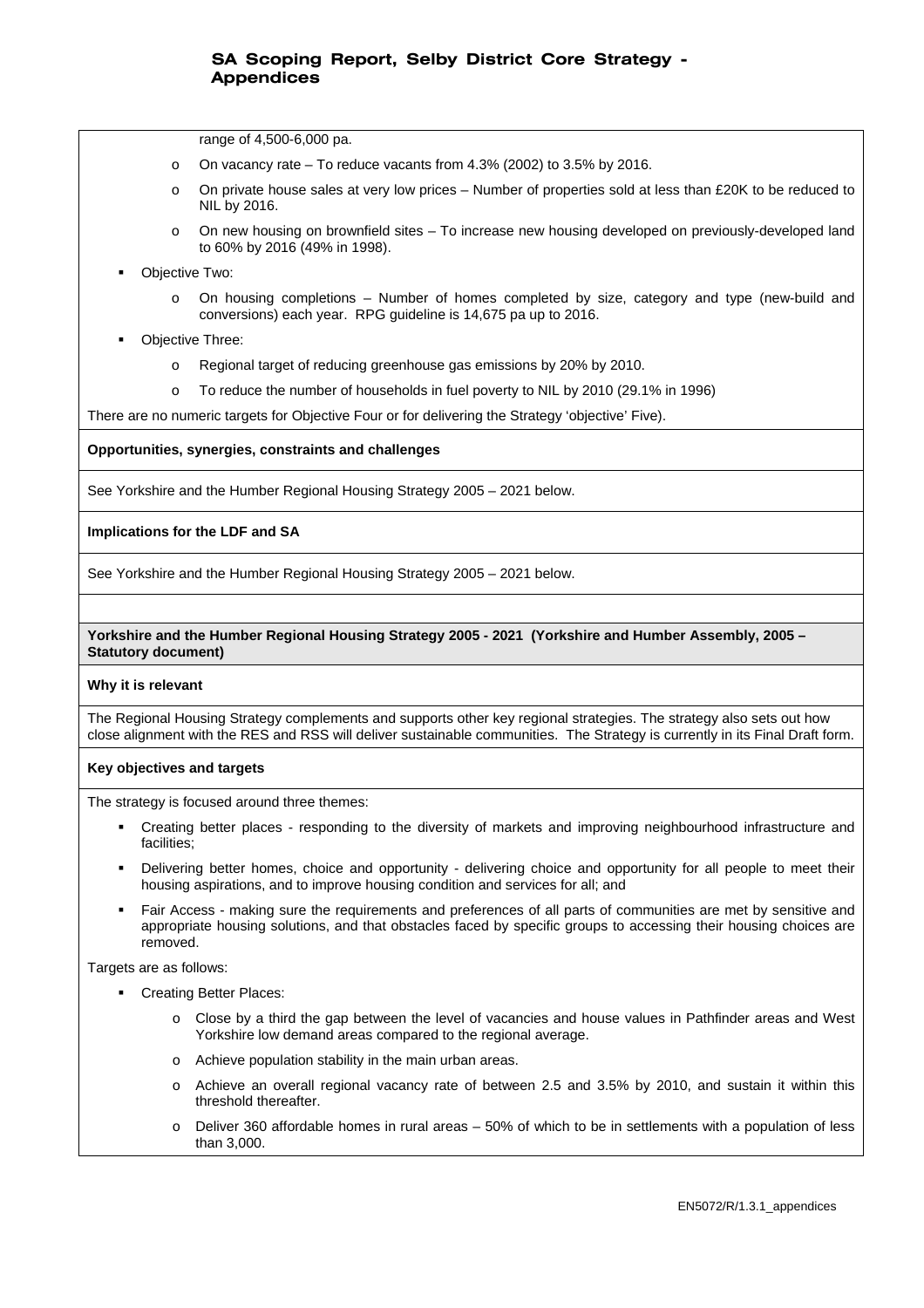- Delivering Better Homes:
	- o Ensure all social housing tenants live in decent homes by 2010, as a minimum, and continue to do so thereafter.
	- o Increase the proportion of vulnerable private sector households living in decent homes to at least 70% by 2010.
	- o End fuel poverty for vulnerable households by 2010, and for all households by 2016; including increasing average home energy rating across all homes to SAP 65 by 2016 including reducing the percentage of homes with a SAP rating of less than 30 to below 1% in social housing and 2% (or less) in private sector housing.
- Fair Access to Quality Housing:
	- o The number of homelessness acceptances across the region to be reduced by at least 30% by 2010 from the Quarter 3, 2004 level.
	- o Continue to ensure that no families with children are placed in Bed & Breakfast accommodation for longer than 6 weeks throughout the region.

### **Opportunities, synergies, constraints and challenges**

Work with planning authorities to deliver Local Development Frameworks with robust and defensible affordable housing targets.

All local authorities and their partners should develop integrated investment plans for investing in homes that meet modern living requirements and are in neighbourhoods where people want to live and continue to live.

Local authorities, Pathfinders and other partners to develop modern partnering arrangements with the construction sector that deliver value for money and benefits to local economies – especially in deprived areas - through local supply chains, and employment and apprenticeship opportunities.

All local authorities to carry out an effective needs analysis of Gypsy and Traveller sites to determine the number of additional static and transit sites that are required.

Local authorities and their partners should develop strategies that provide a range of flexible options and care services to meet the needs and aspirations of older people and people with physical disabilities.

### **Implications for the LDF and SA**

Consider how the LDF can contribute to the provision of affordable housing and improving the quality of housing.

The SA should include objectives relating to social inclusion. The objective for townscape should emphasise the presumption towards brownfield developments and (rural) affordable housing.

**Deep Roots, Real Achievements, Lofty Ambitions - Yorkshire and the Humber Regional Cultural Strategy (Yorkshire Cultural Consortium, 2001 - non-statutory document)** 

### **Why it is relevant**

The purpose of the cultural strategy is to link the work of all the individual people, organisations and agencies who have a bearing on quality of life in the region.

### **Key objectives and targets**

The Strategy is based on two principles:

- 1) Culture is not an extra, an add-on; it is a fundamental element of the lives of us all, as important to a fulfilled life as prosperity, health and education.
- 2) Culture belongs to everyone; rather than seeing some aspects of culture as intrinsically more valuable than others, the Consortium believes that everyone, resident and visitor alike, deserves the best.

There are no specific targets.

### **Opportunities, synergies, constraints and challenges**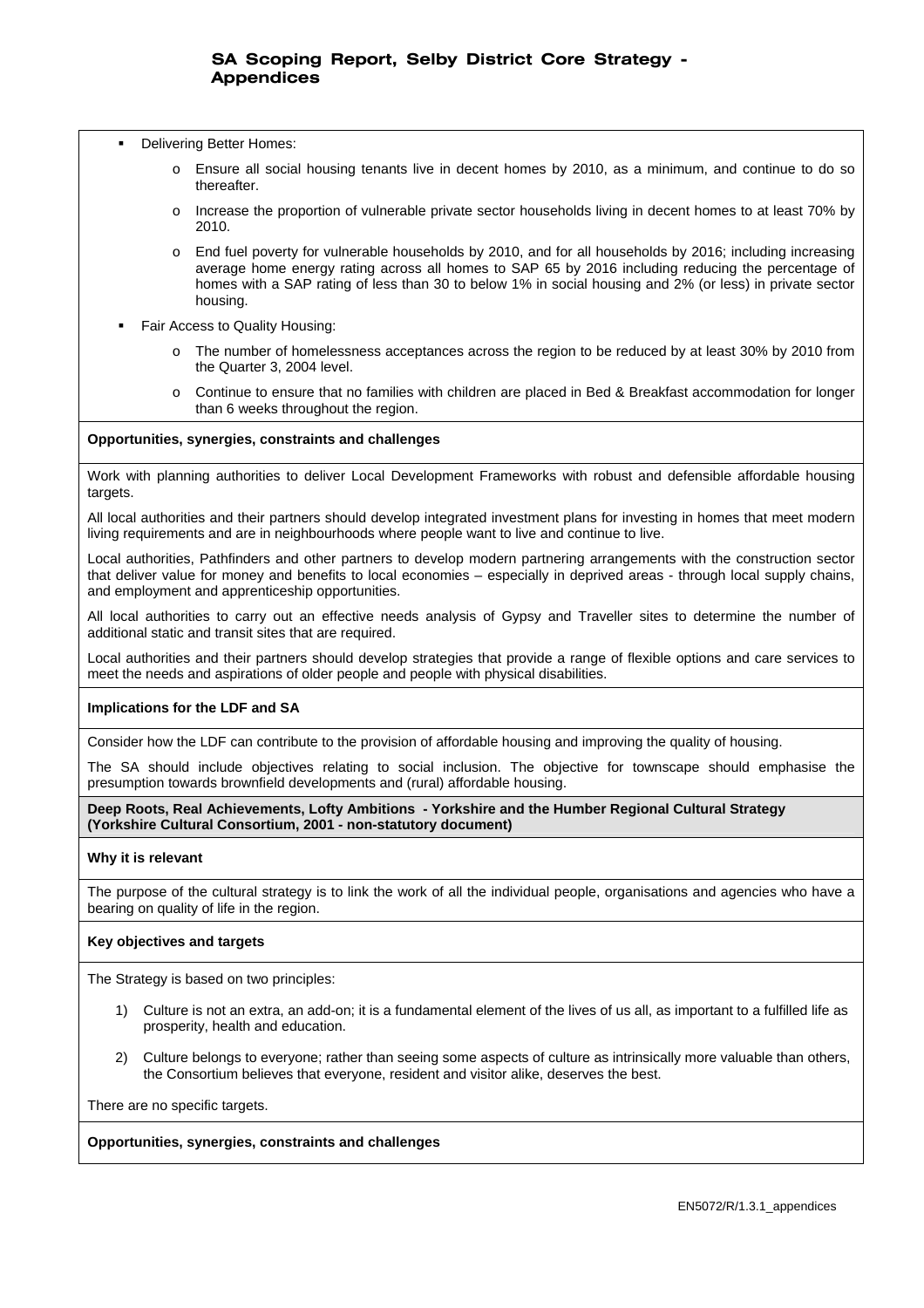There are ten challenges to the vision: access (including barriers of class and race, poor public transport and a lack of information); ambition (to compete as a world class region, a world class culture is needed); education (the national curriculum was slow to recognise the benefits of cultural expression); equity (the region does not get its fair share of resources); innovation (a higher business birth rate in cultural industries needs to be encouraged); integration (the Consortium itself and the cultural community are not yet fully integrated); priorities (the majority of the regions local authorities have a low level of spending on culture); recognition (a stronger cultural profile for the region is needed); regeneration (culture can make a big contribution to the regeneration of the region's economy, but its case has to be made successfully to investors, decision-makers and planners); skills (the regions skills-base needs continuous upgrading).

### **Implications for the LDF and SA**

Consider how the LDF can contribute to achieving these objectives.

# **SUB-COUNTY DOCUMENTS**

**North Yorkshire County Structure Plan 1991 - 2006 (North Yorkshire County Council, 1996 – Statutory document)** 

### **Why it is relevant**

The Structure Plan provides the strategic policy base on which North Yorkshire District Councils and the two National Park Authorities, as well as the City of York, prepare their detailed Local Plans. It also provides a context for the County Council's Local Transport Plan. The plan was adopted in 1995 and covers the period 1991-2006.

#### **Key objectives and targets**

Policy H1:

- For the period 1991 -2006, provision will be made mainly in and around main urban areas, main towns and small towns for about 34,400 additions to the housing stock (new build plus net conversions) in the county of North Yorkshire on the boundaries effective from 1 april 1996 and for about 10,200 additions to the housing stock (new build plus net conversions) in the new county and city of York.
- Within the county of North Yorkshire the 34,400 dwellings will be broadly distributed as follows: Craven 2,600 Hambleton 4,500 Harrogate 7,000 Richmondshire 2,500 Ryedale 2,700 Scarborough 5,800 Selby 9,300

Policy I5 :

- For the period 1991 -2006 provision will be made mainly in and around main urban areas, main towns and small towns for about 430ha of additional land for industrial/business development in the county of North Yorkshire on the boundaries effective from 1 April 1996 and for about 145 ha in the new county and City of York.
- Within the county of North Yorkshire, the 430ha of land will be broadly distributed as follows: Craven 25 ha Hambleton 70 ha Harrogate 65 ha Richmondshire 35 ha Ryedale 20 ha Scarborough 90 ha Selby 125ha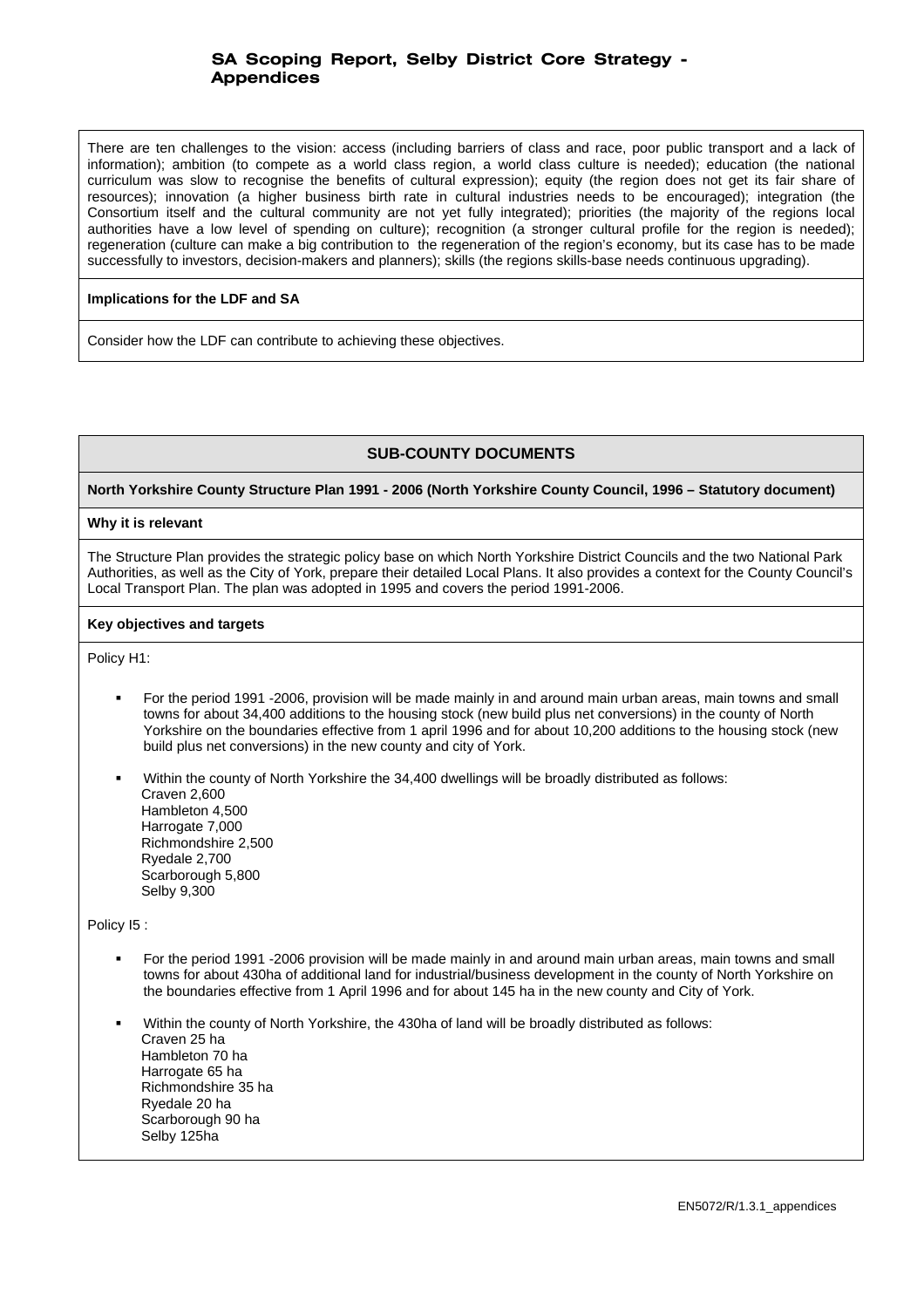#### Policy R1:

 Provision will be made for the development of recreational, leisure and cultural facilities in locations accessible to both public and private transport where this is not detrimental to local interests.

Policy E1:

- Priority will be given to the conservation of the landscapes and general amenity of the following areas: The North York Moors national park;
	- The Yorkshire Dales national park;
	- The Forest of Bowland area of outstanding natural beauty;
	- The Nidderdale Moors;
	- The Howardian Hills;
	- The North Yorkshire and Cleveland Heritage Coast; and
	- The Flamborough Head Heritage Coast.
	- Within these areas: (i) There will be a presumption against new development or major extensions to existing development except where it can be shown to be necessary in that location.

(ii) when development is permitted, high standards of design will be required, using appropriate materials and paying due regard to its setting.

(iii) measures will be taken to protect and enhance the landscape, important buildings and other heritage features.

#### **Opportunities, synergies, constraints and challenges**

The Local Authorities will take steps to ensure that the housing provisions in this policy will be phased to maintain a supply of land throughout the plan period. In settlements outside the main urban centres, market towns and service villages, new housing development will be limited to conversions, infilling and small-scale development.

Outside the major urban areas and the market towns, provision will be made within the District totals for the majority of new housing development in the rural areas to be located in service villages

Provision will be made for the development of tourist accommodation and facilities.

Conventional public transport services, both bus and train, will be sustained throughout the county as far as possible. Particular emphasis will be given to services for journeys to work and shopping purposes.

Single shopping developments over 15,000 sq.ft. gross floor area will normally be permitted only in or as an extension to an existing shopping centre.

Development which would involve the loss of agricultural land but which could reasonably be expected to take place on nonagricultural land or on agricultural land of a lower quality will be resisted. Preference will be given to the use of derelict, under-used or degraded land.

Buildings and areas of special townscape, architectural or historic interest will be afforded the strictest protection.

### **Implications for the LDF and SA**

Consider how to meet broad objectives within the DPDs and SPDs, as appropriate.

### **North Yorkshire Local Transport Plan 2001- 2006 (North Yorkshire County Council, 2000 – Statutory document)**

#### **Why it is relevant**

The North Yorkshire Local Transport Plan seeks to develop a better more integrated transport system for North Yorkshire based on less congestion, less pollution, more transport choice and less dependency on the car.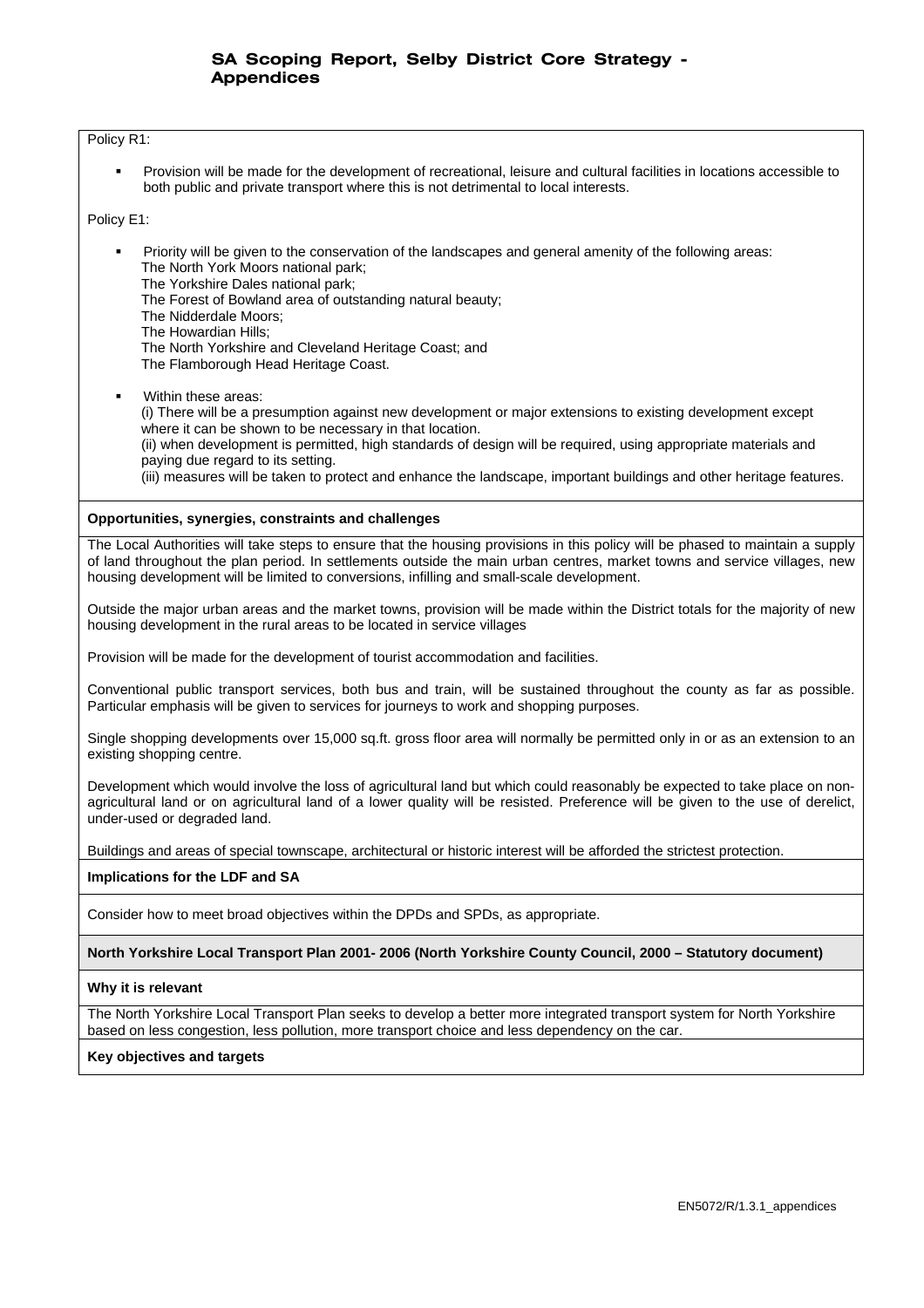#### Objectives:

- To promote social equality by providing genuine choices of travel mode which meet the travel needs of the socially and physically disadvantaged;
- To limit traffic growth by reducing the need to travel and developing alternative non-car travel modes;
- To provide a safe, efficient and well maintained highway network as part of an integrated transport strategy;
- To minimise the adverse impact of traffic on the environment, particularly with regard to noise and air pollution;
- To provide a quality public transport system for as many residents as possible which recognises the importance and impact of tourism in the County;
- To reduce the number and severity of casualties arising from road accidents in the County; and
- To facilitate opportunities for economic regeneration and growth and the sustainable movement of goods.

#### Targets:

- To increase the total annual distance in km covered by local buses within the area of the Authority by 10% by 2005/06;
- To introduce 10 calming/gateway schemes per annum;
- To ensure that 75% of users are satisfied with local bus services by the end of the Plan period;
- To ensure that 75% of users are satisfied with local provision of public transport information by the end of the Plan period;
- To achieve a 40% reduction in the number of people killed or seriously injured by 2010 compared with the average for 1994 – 1998;
- To achieve a 50% reduction in children under 16 years of age killed and seriously injured by 2010 compared with the average for 1994 – 1998;
- To achieve a 10% reduction in slight casualty rate (expressed as the number of people slightly injured per 100 million vehicle km) compared with the average for 1994 – 1998;

### **Opportunities, synergies, constraints and challenges**

A sustainable transport system is required, which will not only meet the social and economic needs of local communities but also safeguard the environment.

The predominant means of travel for the majority of journeys in North Yorkshire is by private car. The challenge the County Council faces is to reduce and ultimately reverse the growth in the number and lengths of motorised transport journeys while developing sustainable alternative modes of transport. Limiting traffic growth is particularly pressing in urban areas and tourist "hotspots".

### **Implications for the LDF and SA**

The LDF should contain policies that reduce the use of the private car, and supports alternative modes of transport. The Transport Plan objectives and targets should be considered integral in the identification of SA objectives.

### **North Yorkshire Local Transport Plan 2006- 2011 (North Yorkshire County Council, 2005 – Statutory document)**

### **Why it is relevant**

The North Yorkshire Local Transport Plan 2006- 2011 sets out the aims and objectives for transport in North Yorkshire for the next ten to fifteen years and the strategies and policies to deliver them over the five year period 2006-2011. This plan will replace the existing local transport plan (as detailed above), which expires in March 2006.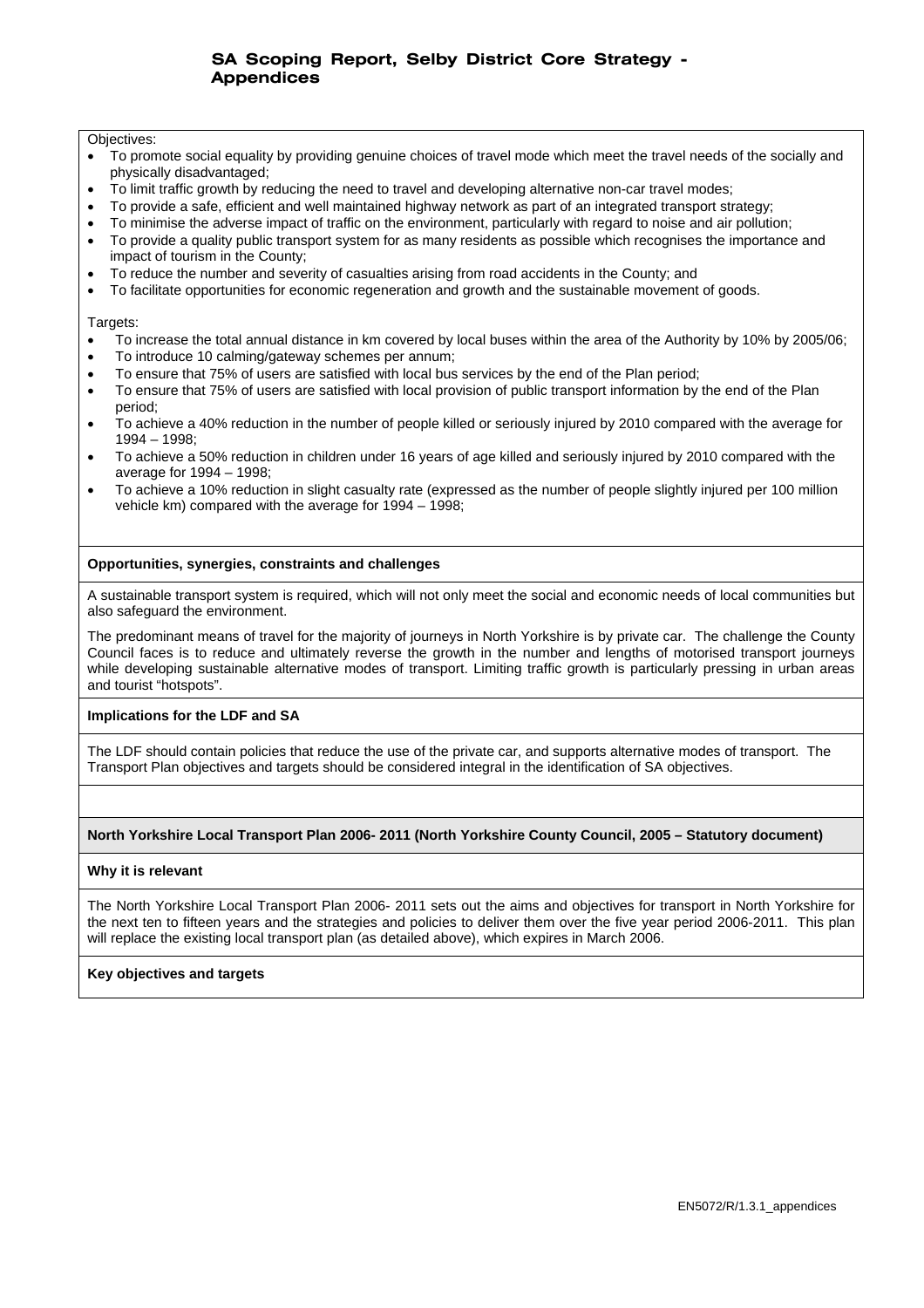- To ensure good access to key services (Education, Health, Food, Employment and Recreation and tourism) for everyone;
- To improve safety for all highway users;
- To enhance the natural and built environment through the appropriate provision of services and transport and where necessary protect it from the impacts of these provisions;
- To ensure that traffic congestion, and its adverse environmental and social effects, is minimised in both rural and urban areas;
- To ensure that transport provision contributes towards the promotion of healthy and sustainable communities;
- To provide and maintain an efficient transport network contributing towards increased economic prosperity for everyone; and
- To ensure that the management and maintenance of the transport infrastructure contributes towards the efficient use of resources.

### **Opportunities, synergies, constraints and challenges**

The Vision of the plan reflects the philosophy that transport is primarily a means of people accessing the services that they require and that most of those services can be provided in local communities.

### **Implications for the LDF and SA**

The LDF should contain policies that reduce the use of the private car, and which provides services in local communities. The Transport Plan objectives should be considered integral in the identification of SA objectives.

### **North Yorkshire Local Transport Plan Strategic Environmental Assessment Environmental Report (North Yorkshire County Council, 2005 – Statutory document)**

### **Why it is relevant**

This report assesses the potential environmental impacts of the Local Transport Plan against a set of environmental objectives.

### **Key objectives and targets**

 Provide for a high level of protection of the environment and contribute to the integration of environmental considerations into the preparation and adoption of the local transport plan with a view to promoting sustainable development.

### **Opportunities, synergies, constraints and challenges**

North Yorkshire is typified by scarcely populated, low density settlements set in extensive areas of open countryside. There is a need to travel to gain access to services and for many people in North Yorkshire the private car remains the only realistic means of transport. The high quality of the North Yorkshire environment attracts significant numbers of visitors. There is a need to balance the beneficial economic impact of tourism whilst minimising the adverse environmental impacts.

### **Implications for the LDF and SA**

The SA Framework should include environmental objectives when considering any transport related policies.

**North Yorkshire Second Draft School Organisation Plan 2004 – 2009 (North Yorkshire County Council, 2004 – Nonstatutory document)** 

### **Why it is relevant**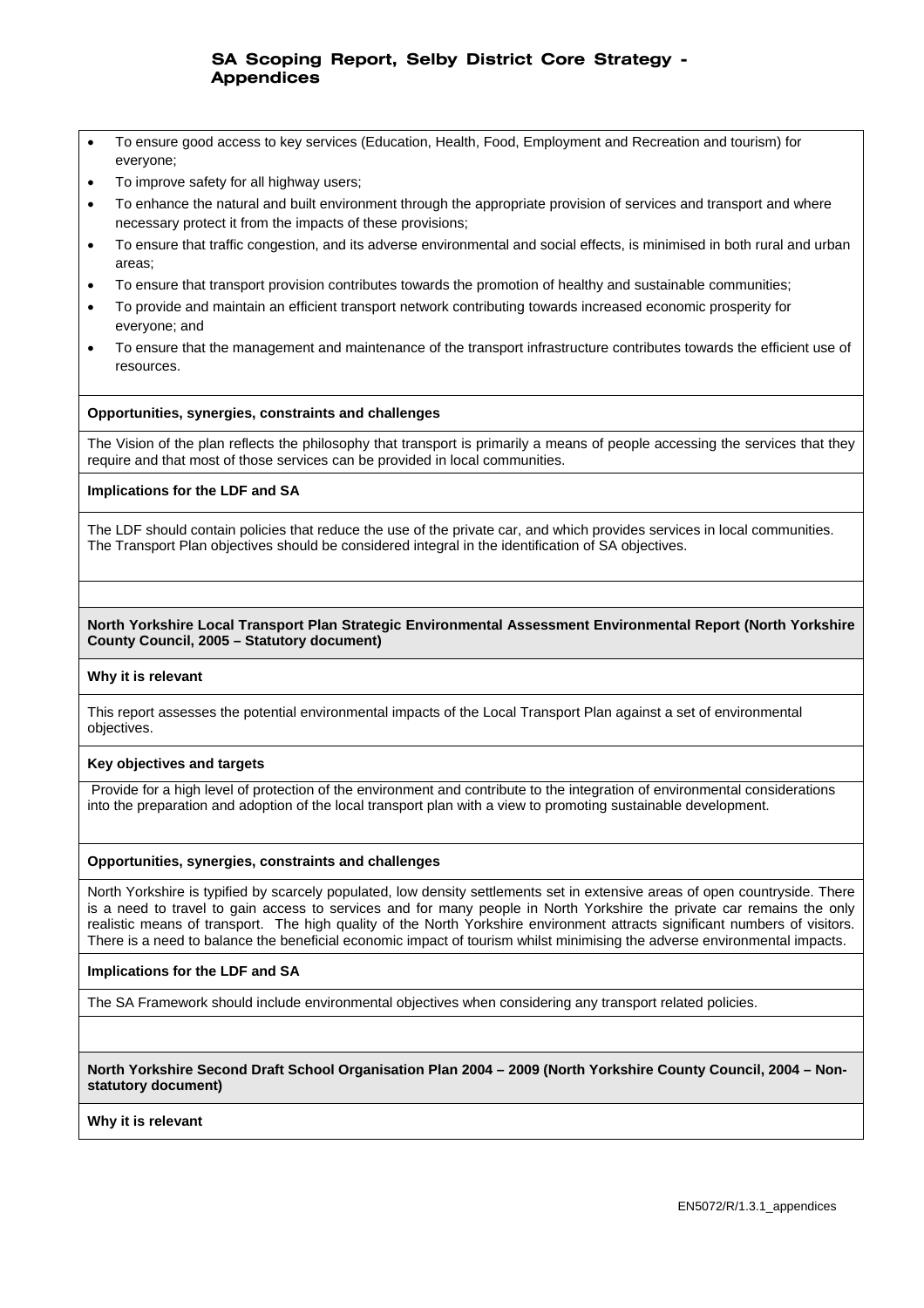This Draft School Organisation Plan provides information about the numbers of pupils expected to be in North Yorkshire's schools in the five years from 2004 to 2009, and about the numbers of school places there are available in the County. It is intended to give the background against which the Local Education Authority's (LEA) proposals for school planning may be viewed.

### **Key objectives and targets**

To raise standards of education through life, and to do so inclusively.

### **Opportunities, synergies, constraints and challenges**

For many years, North Yorkshire pupil numbers have been growing, at a rate comparable to areas of the South East. In keeping with most other areas, the picture is now changing to a reduction in pupil numbers as the decline in the birth rate starts to take effect at school level. This will be balanced out to some extent by housing planned in the County, but nevertheless the underlying downward trend is already showing in primary pupil numbers and will start to take effect in secondary schools in approximately three years' time.

### **Implications for the LDF and SA**

The LDF will need to consider the location of any new housing development, in line with the available school provision.

### **North Yorkshire Adult Learning Plan 2003 – 2006 (North Yorkshire County Council, 2003 – Non-statutory document)**

### **Why it is relevant**

The Plan provides a framework for the Council's objectives and priorities for Adult Learning in the area.

### **Key objectives and targets**

- Make learning truly demand-led so that it better meets the needs of employers and adults;
- Improve the skill for life of those living and working in North Yorkshire;
- Sector skills shortages; and
- Improving the skills of the public sector workforce.

### **Opportunities, synergies, constraints and challenges**

E-learning and ICT provision across the county is a priority area, and it may be necessary to divert resources from nonpriority areas of work.

### **Implications for the LDF and SA**

The SA Framework should include objectives related to improvement in educational skills.

### **North Yorkshire Cycling Strategy (North Yorkshire County Council, 1999 – Statutory document)**

### **Why it is relevant**

This strategy is concerned primarily with encouraging cycle use, which in turn helps to promote more sustainable transport.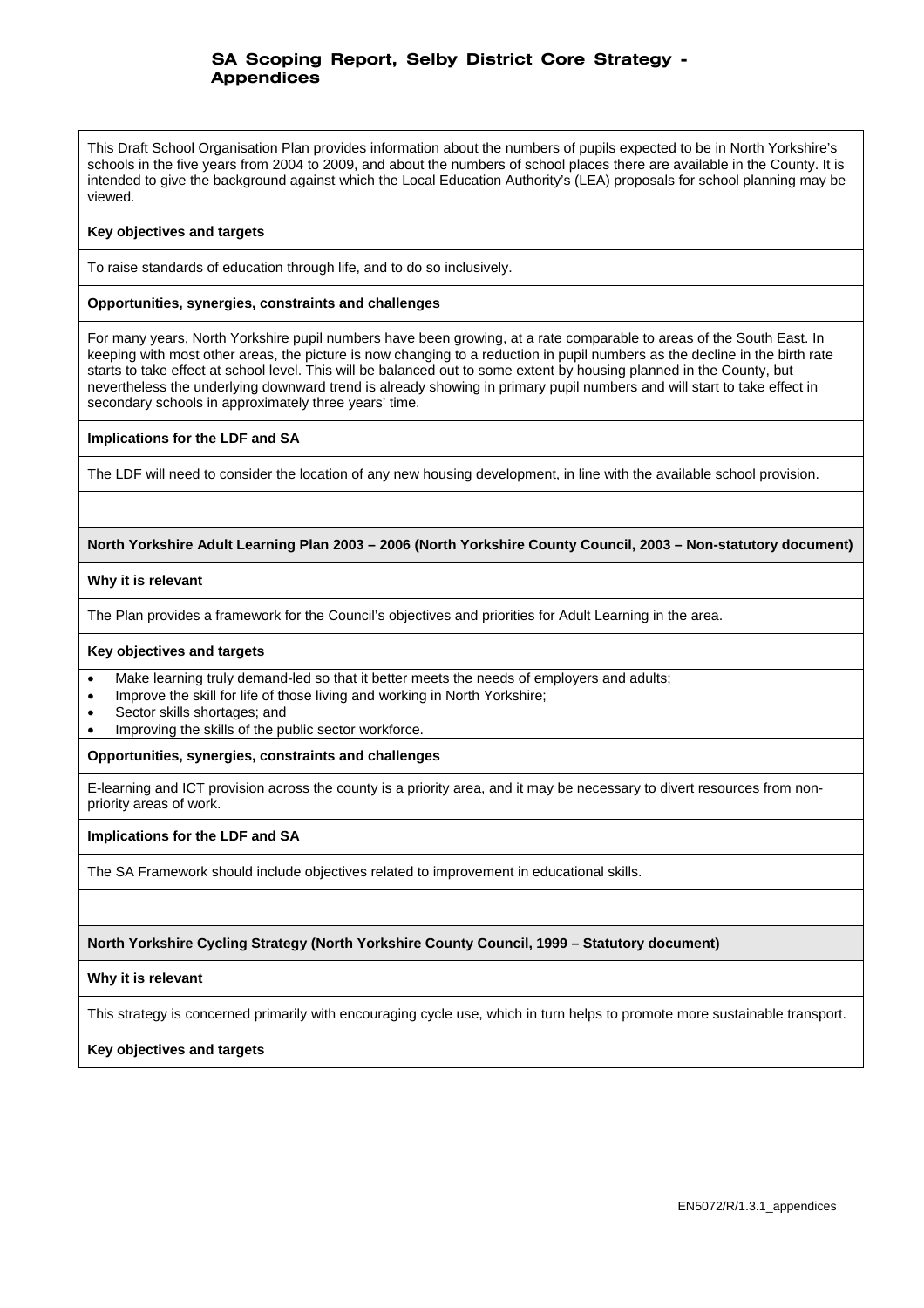- To maximise the role of cycling as a transport mode, in order to reduce the use of private cars both for utility and recreational purposes;
- To develop a safe, convenient, efficient and attractive transport infrastructure which encourages and facilitates the use of walking, cycling and public transport and which minimises reliance on and discourages unnecessary use of, private cars; and
- To ensure that policies to increase cycling and meet the needs of cyclists are fully integrated into the Structure Plan, the Local Transport Plan, the Road Safety Plan and all other relevant strategies. To encourage the appropriate authorities to do likewise for the District Local Plans.

### **Opportunities, synergies, constraints and challenges**

Safety of cycling is the main reason given by potential cyclists for not cycling. Measures should be provided, wherever possible, which improve cyclists' safety and give cyclists greater priority (in terms of access and journey time) over other traffic, on all roads with significant cycle flows or significant potential cycle flows.

### **Implications for the LDF and SA**

The LDF needs to include policies that will increase cycling and meet the needs of cyclists.

### **North Yorkshire Community Strategy 2005 - 2008 (North Yorkshire Strategic Partnership, 2005 – Statutory document)**

### **Why it is relevant**

The purpose of the North Yorkshire Community Strategy is to set out ways of making a real difference to the social, economic and environmental well-being of the people and places of North Yorkshire.

### **Key objectives and targets**

- Secure a thriving economy;
- Provide everyone with the opportunity to develop to their full potential;
- Help people in need;
- Promote socially inclusive, safe and sustainable communities;
- Take care of our heritage, landscape and environment;
- Ensure that people's needs for access to jobs and services of all kinds are met as effectively as possible; and
- Plan for emergencies and cope with their aftermath.

### **Opportunities, synergies, constraints and challenges**

The Community Strategy has identified a number of issues that will need to be addressed. These are as follows:

- Weakness in the local economy, especially in relation to low wage and seasonal employment;
- Under-developed skills in the adult workforce improving their skills will improve their opportunities, make businesses more competitive and add to the attraction of the County to employers;
- Inequalities in access to housing where people with incomes based on the local economy cannot compete with second home owners or commuters;
- The extent and quality of our heritage and cultural assets, the quality of our environment and their importance to our quality of life and the local economy;
- The effects of inaccessibility on access to opportunities of all kinds, especially for those without private transport;
- A need to improve waste management and reduce reliance on landfill as a means of disposal; and
- An under-investment in broadband telecommunications infrastructure.

### **Implications for the LDF and SA**

The LDF will need to include policies that consider the above challenges, and the objectives in the SA Framework will need to consider these issues.

### **Let's Talk Rubbish – Developing a Waste Strategy for York and North Yorkshire (North Yorkshire Waste Management Partnership, 2002 - Statutory document)**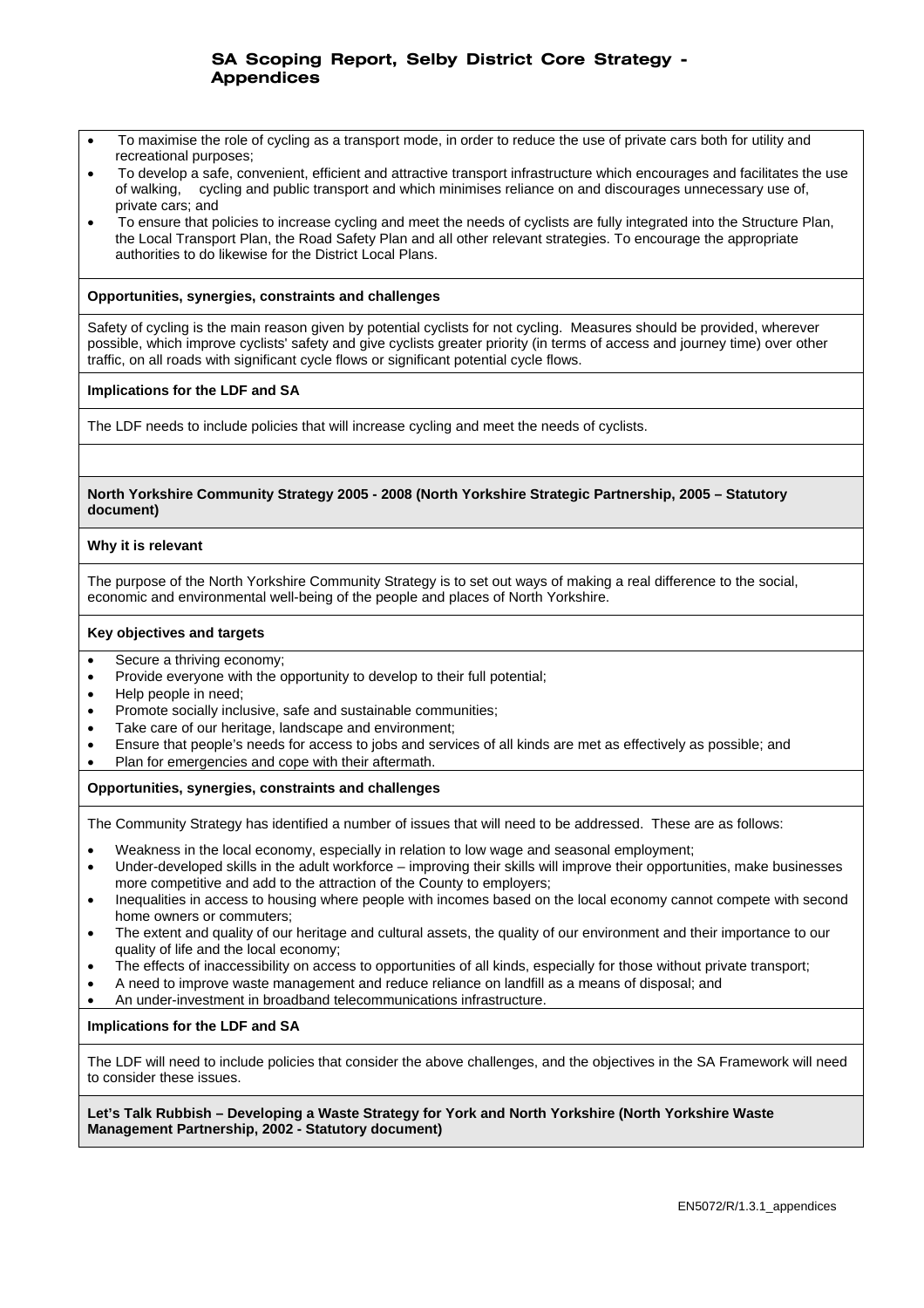### **Why it is relevant**

The waste strategy sets out how waste can be managed in an environmentally friendly way to meet Government targets. It is based upon the Government's vision for sustainable waste management as outlined in its Waste Strategy 2000 and its Guidance on Municipal Waste Management Strategies.

#### **Key objectives and targets**

To meet the targets set out in the EU Landfill Directive and the UK Government's Waste Strategy 2000, including:

- Thirty three per cent of household waste is recycled or composted by 2015.
- Value is recovered from 67 per cent of municipal waste by 2015.
- The amount of biodegradable municipal waste being buried in landfill sites is reduced to 35 per cent of the amount that was being buried in 1995, by 2020.

#### **Opportunities, synergies, constraints and challenges**

In line with the waste hierarchy the priorities, after reduction, should be to re-use, recycle and compost waste.

Reducing the amount of waste produced in the County must be the priority. Less waste means fewer resources are used and less waste treatment is needed.

To achieve these targets there will need to be more kerbside collection schemes to serve communities across all parts of the region. It is recommended that local authorities implement much more widespread kerbside schemes.

Consultation has identified that residents accept they as well as the councils, have responsibilities for dealing with waste. People have begun to recycle and there is a willingness to do more if convenient systems and facilities are provided.

#### **Implications for the LDF and SA**

Consider how the LDF could contribute to the objectives and achieving the targets for waste reduction and recycling. SA objectives should consider the promotion of recycling and methods for dealing with waste, other than landfill.

### **Investment Plan for York and North Yorkshire 2004 – 2009 - Initial Plan (York and North Yorkshire Partnership Unit, 2004 – Non-statutory document)**

### **Why it is relevant**

The overriding strategic consideration of this plan is that the Investment Plan operates within the context of the Regional Sustainable Development Framework, which has informed the SA Framework.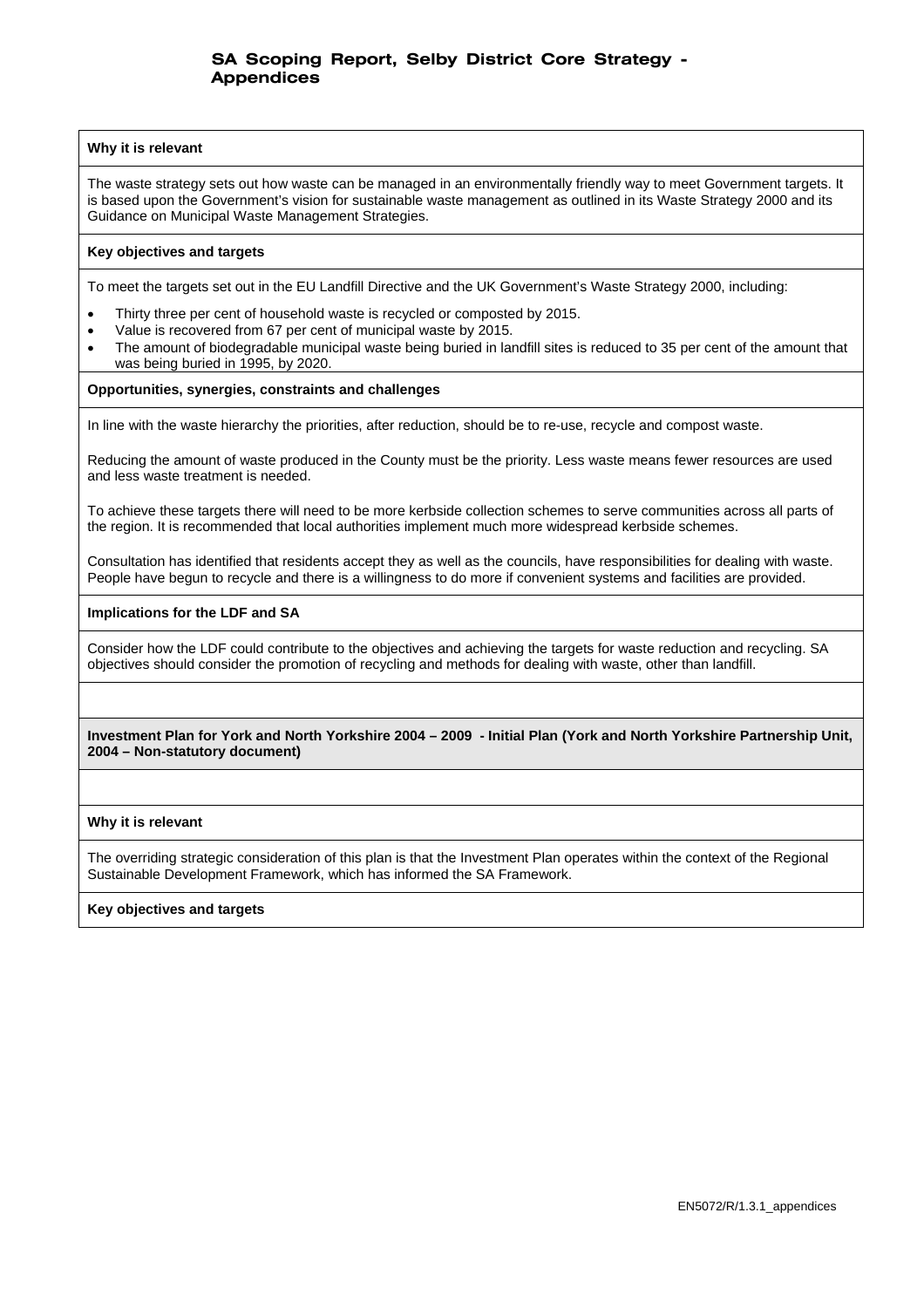- To grow the regions businesses, focusing on key clusters, to create a radical improvement in the competitiveness, productivity and value they add to the regions wealth;
- To achieve a higher business birth and survival rates to create a radical improvement in the number of new, competitive businesses that last;
- To attract and retain more private and public investment in the region by providing the right product for investors and more effective marketing of the region;
- To achieve a radical improvement in the development and application of education, learning and skills, particularly highquality vocational skills;
- Connect all the regions communities to economic opportunity through targeted regeneration activity; and
- Enhance and utilise the regions infrastructure of physical and environmental assets.

#### **Opportunities, synergies, constraints and challenges**

One of the challenges set out in this plan is to develop the renaissance of Selby, through transforming its economic base. Selby is under-going significant structural change with the closure of the coalfield complex and the power industry. Although Selby performs well in terms of productivity this is currently due to these two industries and as these decline output and employment will be lost. Any economic development must be considered in light of the sustainable development framework, which has informed this Plan.

### **Implications for the LDF and SA**

The LDF must include policies that encourage new businesses, and helps their survival, whilst taking into account the social and environmental needs of the District.

### **LOCAL DOCUMENTS**

### **Selby District Local Plan Adoption Draft (Selby District Council, 2005 – Statutory document)**

#### **Why it is relevant**

The Plan sets out policies for the control of development in the District, makes proposals for development and the use of land to allocate land for specific purposes and highlights local planning issues.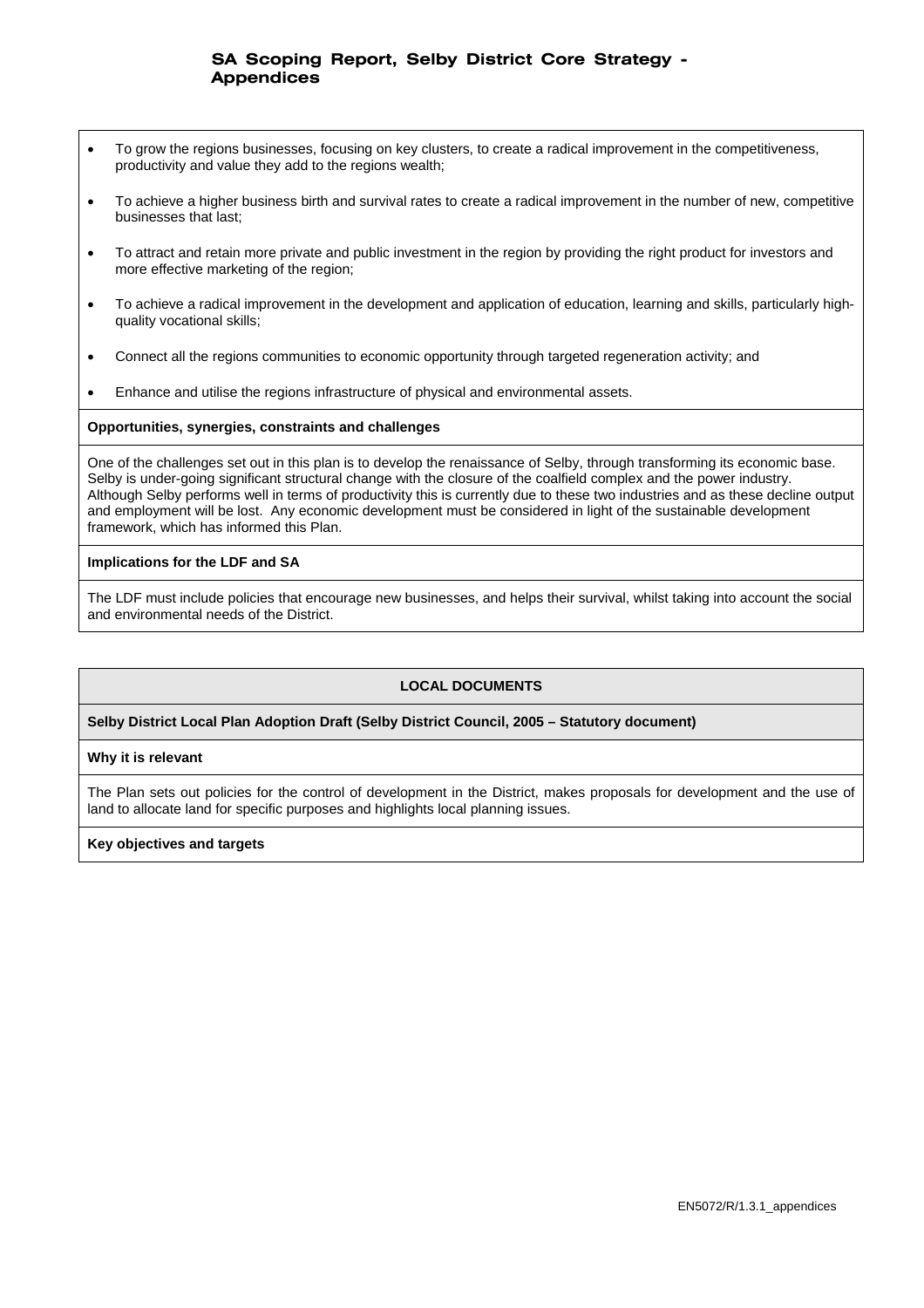The primary aims and objectives of the Plan are concerned with:

- 1) the promotion of sustainable development;
- 2) the protection and enhancement of environmental quality; and
- 3) planning for contemporary patterns of development.

Under each of these headings are a number of key objectives:

- To balance competing demands on a finite quantity of land and make the best use of resources.
- To ensure an adequate supply of suitable land for employment, housing and other purposes whilst safeguarding environmental and natural resources from inappropriate development.
- To facilitate economic recovery and diversification in a way which enhances environmental quality.
- To ensure full and effective use of land and property within existing settlements and to maintain the quality of the countryside.
- To assist in meeting the national goal of reducing harmful  $CO<sub>2</sub>$  emissions.
- To encourage energy efficient forms of development and renewable forms of energy.
- To protect and enhance the special character and wildlife habitats of the Selby District.
- To protect the countryside for its open character and its landscape, wildlife, recreational and natural resource value.
- To protect built heritage including important buildings, conservation areas, open spaces and historical sites.
- To ensure control over the pollution of water, air, soil and other environmental assets.
- To promote excellence in the quality of design of new development.
- To safeguard the amenity of existing and proposed sensitive developments such as homes and schools.
- To concentrate new development within or close to market towns and selected villages that are capable of accommodating additional growth.
- To sustain rural communities and the growth of the rural economy in a way which respects the character and appearance of the countryside.
- To strengthen town and local centres by encouraging community, shopping and employment opportunities.
- To maintain and improve choice for people to cycle, walk or use public transport rather than drive between home, jobs and facilities they use regularly.
- To maximise the use of existing facilities and investment in infrastructure including public transport.

#### **Opportunities, synergies, constraints and challenges**

Significant provision should be made for affordable housing in both urban and rural areas.

The scale of previous population growth has not been matched by the provision of adequate social and recreational facilities and services. This is exacerbated by the decline of rural facilities and local shops.

It is important to promote and strengthen the economic base of the District.

High priority should be given to protecting the Plan area's special designations, and avoiding, minimising or compensating for the impact of development on other natural and man-made features, which contribute to the character and identity of the Plan area and to the quality of life of residents.

#### **Implications for the LDF and SA**

Develop LDF objectives and policies to reflect the main strategic objectives.

#### **Community Strategy 2005 – 2010 Selby District (Selby Strategy Forum, 2005 – Non-Statutory document)**

#### **Why it is relevant**

The Plan seeks to provide a positive force for change to improve the quality of life for all who live, work and enjoy leisure time in the District.

#### **Key objectives and targets**

The main aim of the community strategy is to improve the quality of life for those who live and work in the District.

There are five themes for the community strategy, under which are various objectives. These are:

- 1. Targeting and co-ordinating our efforts in the areas of greatest need;
- 2. Working with our community;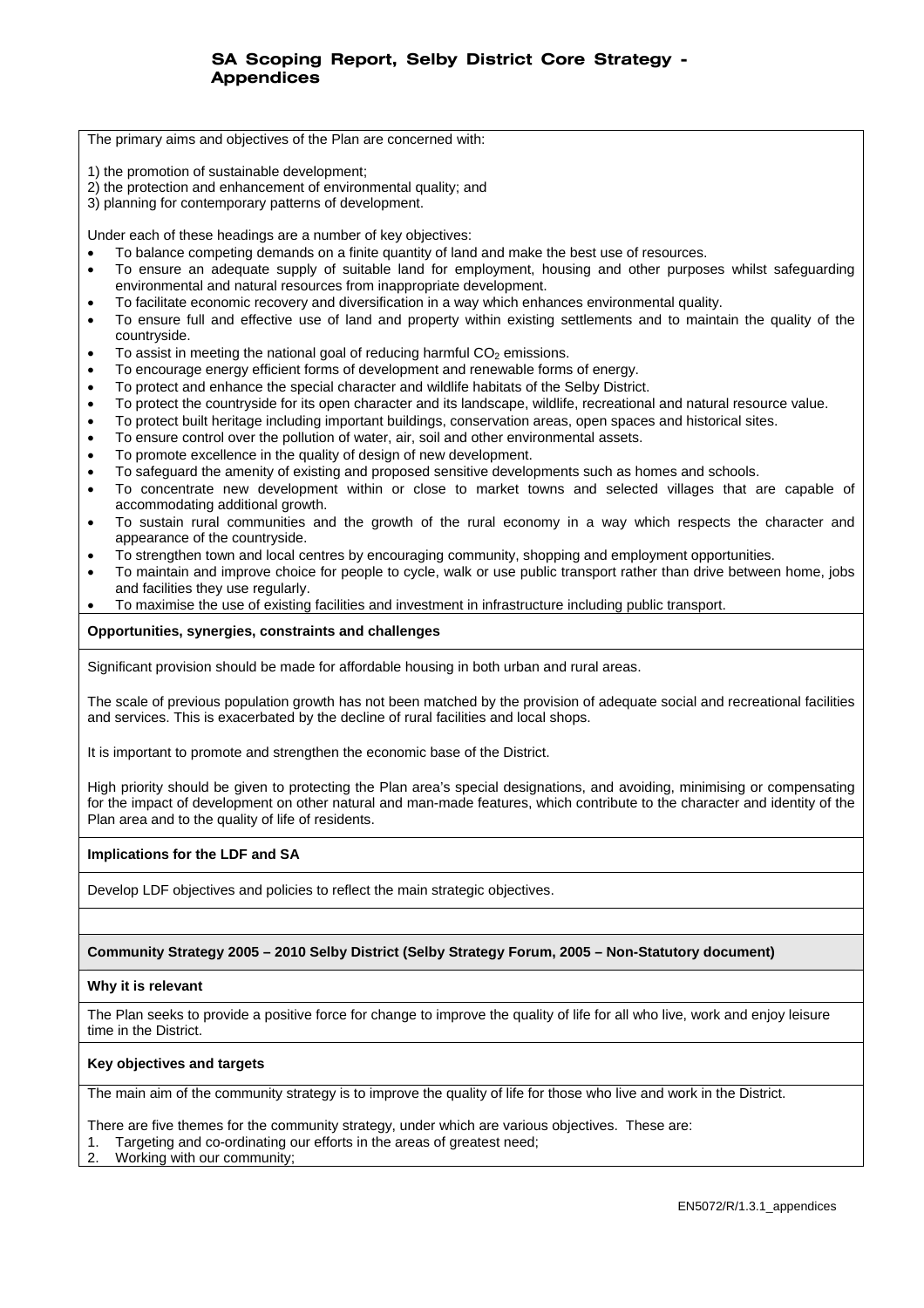- 3. Developing sustainable communities;
- 4. Developing our three market towns and surrounding rural areas; and
- 5. Improving the image of the area.

#### **Opportunities, synergies, constraints and challenges**

The voluntary and community sector needs to be strengthened so it can play an increased role in supporting the community and delivering local services.

Education should meet the needs of the local business community, not only academically, but in terms of attitude and ambition and the ability to solve problems, communicate effectively and work as a team.

A balance is required between providing more affordable housing, and increased income and salaries through the development of the local economy, to make sure more people can afford to rent or buy houses.

#### **Implications for the LDF and SA**

The LDF objectives should be significantly informed by the objectives of this strategy which reflect local concerns and issues.

Targets and data sources should be considered as suitable indicators for SA objectives.

#### **Economic Development Strategy and Improvement Plan 2003 – 2008 (Selby District Council, 2003 – Non-statutory document)**

#### **Why it is relevant**

The Strategy aims to facilitate and encourage quality sustainable enterprise and employment.

#### **Key objectives and targets**

- Promote and support projects which will contribute to the economic growth of the District;
- Encourage support services that will enhance skills, raise confidence and improve the ability of local people to access local job opportunities or community schemes;
- Making the connection between work, learning, healthcare etc:
- Help to present a positive image of the District; and
- To meet concerns and priorities of local communities.

#### **Opportunities, synergies, constraints and challenges**

Economic and commercial activities will be refocused on the three townships of the District. Economic development will encourage the re-use of brownfield sites. Rail transport is not being used to its full advantage and beer usage will nee to be developed.

#### **Implications for the LDF and SA**

The LDF will need to consider appropriate locations for employment allocation, and objectives will need to be included in the SA Framework to ensure that the most sustainable locations are selected.

#### **A Cultural Strategy for Selby District (Selby District Council, 2003 – Non-statutory document)**

#### **Why it is relevant**

The Strategy promotes the cultural well-being of the District. The purpose of the document is to ensure that a strategic approach is adopted to culture.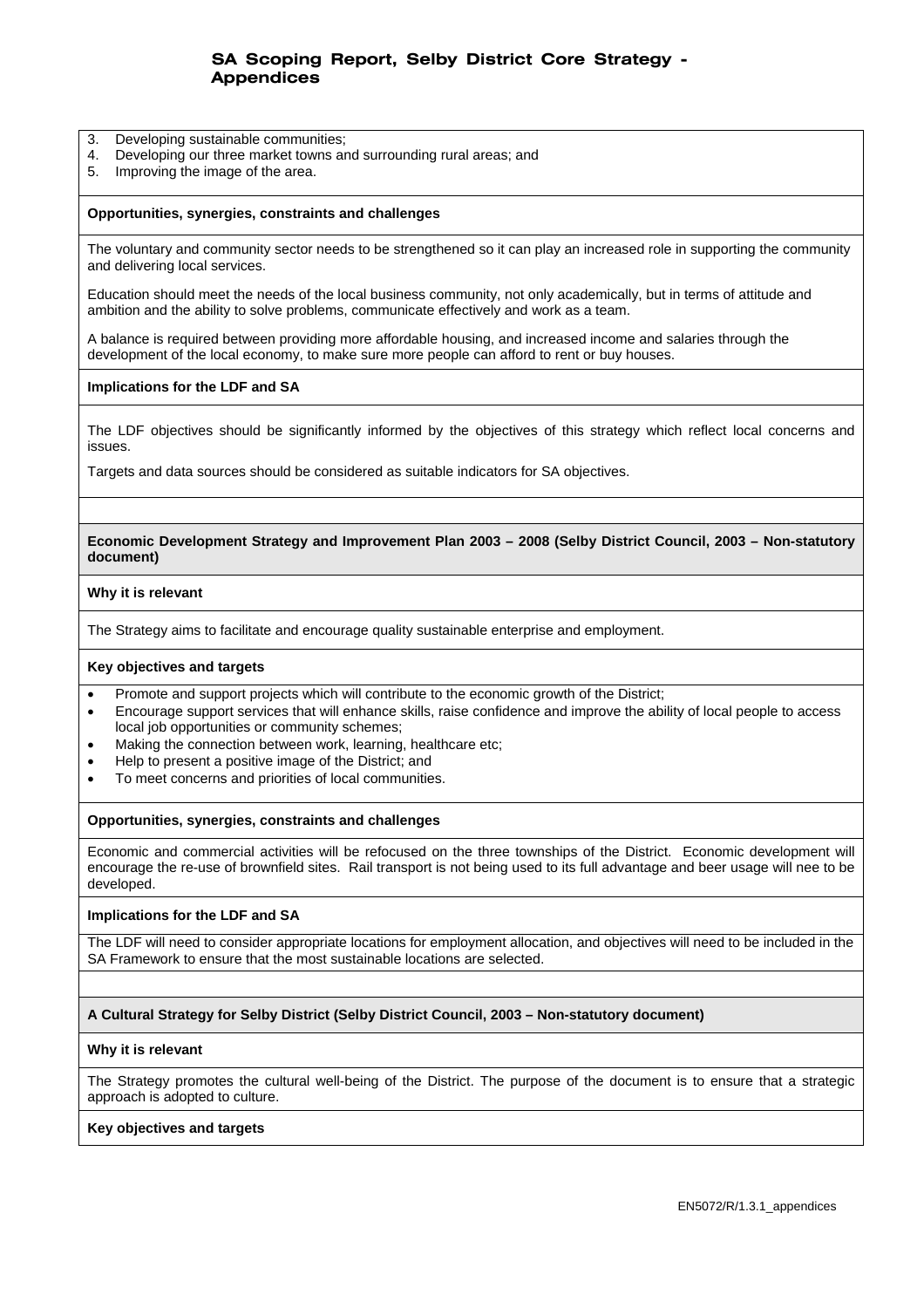The Cultural Strategy's vision is as follows:-

'By 2010 the District of Selby will be an area of high quality, accessible cultural activity. Everyone will be aware of their cultural opportunities and the diverse cultural provision available to the District and will be inspired to participate at all levels, leading to individual and community enrichment'.

This is a vision that focuses on retaining and creating opportunities for people to experience and partake in cultural activities regardless of geography, education, background, physical abilities or income, and that reflects the diversity of the Selby District. It also focuses on maximising resources to ensure greater cultural provision within the area, but recognises that much needs to be done to support the agencies working towards this vision. This vision is supported by a series of broad aims:

- Increasing awareness of cultural provision and activity and promoting the notion that cultural activity and participation is enjoyable;
- Removing the barriers to increased participation in cultural activity;
- Providing cultural services activities and venues of the highest quality and opportunities for those at all levels of ability;
- Strengthening the contribution of the cultural sector in Selby District to sustainable economic growth and the wider regional agenda;
- Maximising internal and external investment into the cultural sector and providing a more effective and equitable distribution of resources;
- Promoting a District that recognises its cultural diversity and excels in the harmony between preserving traditional culture and developing new and exciting opportunities for cultural growth;
- Identification and agreement of common goals. Increased co-operation and sharing of information and resources between partners to avoid conflict; and
- Developing and promoting the District, both within the UK and internationally, as a diverse and quality tourist and business destination.

### **Opportunities, synergies, constraints and challenges**

The geographical size and sparsity of population in Selby leads to rural isolation. This issue influences a number of barriers to increased enjoyment of cultural activity in the District, including physical access, increased cost, poor awareness and quality of facilities.

Accessibility constraints are primarily concerned with the limited transport infrastructure, large distance to travel, financial cost of getting to facilities and limited awareness of cultural activities and resources.

Selby has a strong and distinct cultural identity that should be celebrated but equally there is a need to promote cultural growth and greater diversity whilst preserving local distinctiveness.

Facilities, largely due to the rural nature of the District, tend to be of a lower quality or standard than in larger urban areas. There is a clear need to raise both the quantity and the quality of cultural provision in the District.

There are a number of groups who are not actively engaged in cultural activity and it is important that greater opportunities are created to involve them in cultural activity.

### **Implications for the LDF and SA**

Consider objectives within the LDF where possible and appropriate.

### **Homelessness Strategy 2005 - 2008 (Selby District Council, 2005 - Non-statutory document)**

### **Why it is relevant**

This document sets out how Selby District Council plans to address homelessness in the District.

- To Prevent and Reduce Homelessness
- Resettle Homeless Households
- Ensure Provision of Permanent Accommodation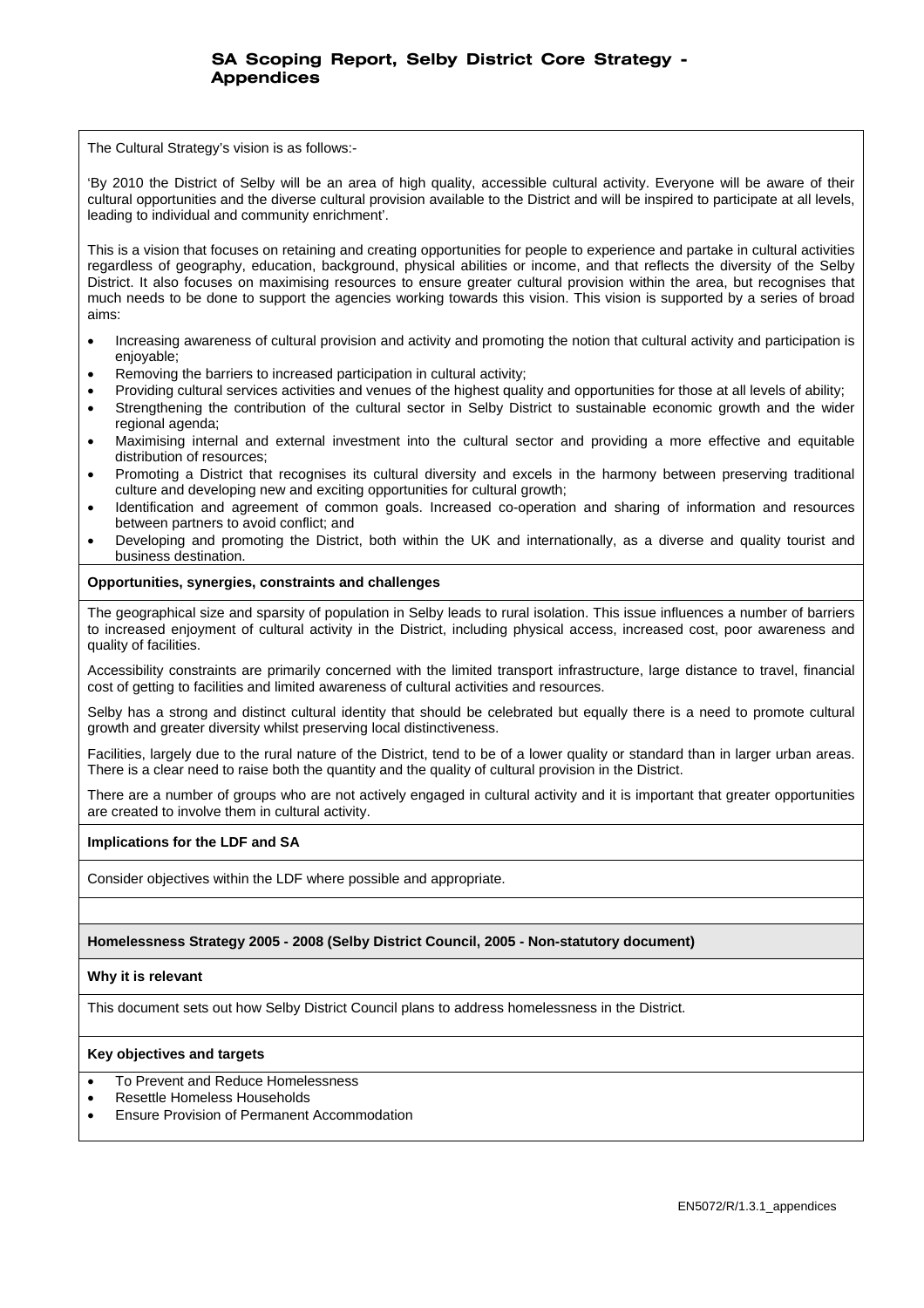#### **Opportunities, synergies, constraints and challenges**

There is an estimated shortfall of affordable housing in the District of around 294 units per annum. The shortfall is most acute for smaller properties (one and two bedroom), and fall across most parts of the District.

#### **Implications for the LDF and SA**

The LFD and SA Framework should consider the provision of suitable housing for all.

### **Interim Housing Strategy 2004 - 2005 (Selby District Council, 2004 – Statutory document)**

#### **Why it is relevant**

The Strategy sets out the vision for housing in the District until 2006.

#### **Key objectives and targets**

The three main objectives of the strategy are to:-

- profile the District's housing stock and monitor current and future housing needs;
- ensure that decent and affordable housing is available to everyone; and
- promote social inclusion and sustainable communities.

### **Opportunities, synergies, constraints and challenges**

Selby North has the highest level of poor private housing in the District and is in the country's most deprived 25%. Most other wards are the country's least deprived 50%. Of the 28,387 private dwellings only 5% are flats. This figure sits uncomfortably against the general District desire for small accommodation units. This shortfall needs to be tackled through planning, private housing and Public Finance initiatives.

There is not a significant overcrowding issue in the District – over 90% of all other England and Wales Authorities have a greater problem. The number of households without their own bath/shower and toilet is even lower – only 40 – placing Selby in the lowest 5% in England & Wales and the very lowest in Yorkshire and The Humber.

The demand for affordable social rented homes continues to grow and homelessness presentations have increased over the past few years. Council housing stock is dimishing through right to buy sales and some rural villages have no remaining stock. The supply of new housing in the District continues to be low. All of these issues contribute to the lack of affordable housing in the District.

#### **Implications for the LDF and SA**

Consider Strategy objectives in formulating LDF objectives.

### **Social Inclusion Strategy 2003 – 2006 (Selby District Council, 2003 – Non-Statutory document)**

#### **Why it is relevant**

The Strategy sets out the District Councils approach to reducing the effects of Social Exclusion and developing more inclusive communities.

- To improve all residents' access to services and opportunities;
- To make it as easy as reasonably possible for all residents' to get access to services and facilities.
- To improve aspects of the social, economic and environmental wellbeing of the District, which may affect people's health.
- To ensure that decent and affordable housing is available to everyone.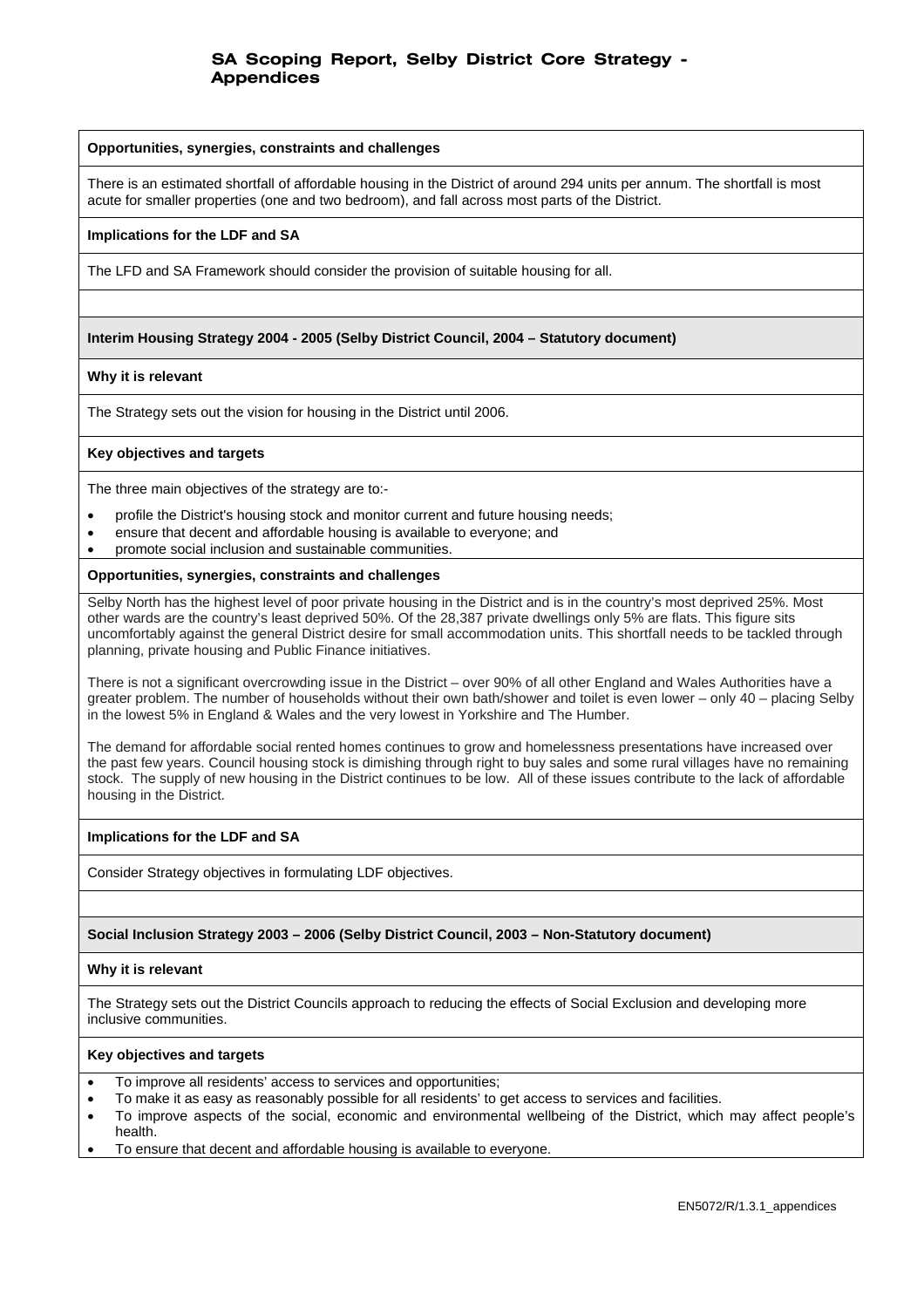- To promote social inclusion and sustainable communities.
- To support the development and retention of skills within the District to maximise business growth and the employability of members of the community.
- Improve the skills and qualifications of a greater proportion of Selby adults.
- Increase learning participation amongst the unemployed
- Develop a greater number of ICT access points in the District
- Develop a long-term strategy for stemming the migration of skilled individuals and students from the District
- Continue to enable those people who are disadvantaged or disaffected to take up training and employment opportunities through a varied programme of accredited and non-accredited courses.

#### **Opportunities, synergies, constraints and challenges**

The largely rural nature of the District presents particular problems for many people in gaining access to appropriate health and social care resources, and services. This is particularly so for older people, those with disabilities, carers and those with young children and these are just the groups who rely the most on these services.

The lack of affordable housing for both sale and rent particularly for first time buyers is widely acknowledged as an area of concern.

The District has an ageing population that places demands on services, between 1991 - 2011 the number of 80 year olds is predicted to increase by 82.9%, therefore planning housing services for this group is essential.

### **Implications for the LDF and SA**

Consider objectives within the LDF where possible and appropriate.

### **Draft Recreational Open Space Strategy (Selby District Council, 2005 – Non-statutory document)**

#### **Why it is relevant**

The Selby Recreational Open Space Strategy provides a comprehensive framework for the auditing, assessment and future provision of recreational open space, including children's play areas, outdoor sports and other community outdoor recreational facilities across the District.

### **Key objectives and targets**

- To enhance the access and quality of recreation and open space;
- To gain community involvement in the development and maintenance of their recreation spaces.
- To ensure that recreation open space provision keeps pace with new housing development and seek in partnership with other organisations and bodies to rectify any identified shortages.
- To make provision for the sport and recreation needs of the community, including the disabled.

#### **Opportunities, synergies, constraints and challenges**

Recreational open space should be protected through local planning policies and no losses should be approved unless an audit of provision and an assessment of needs have been undertaken.

### **Implications for the LDF and SA**

The LDF should consider the need for increased recreational open space wherever possible, and should ensure that recreational open space is accessible to all.

### **Community Safety Strategy 2005 – 2008 (Selby District Community Safety Partnership, 2005 – Statutory document)**

#### **Why it is relevant**

The Strategy aims to deal with the community safety issues that affect the quality of life of people who live and work in the District.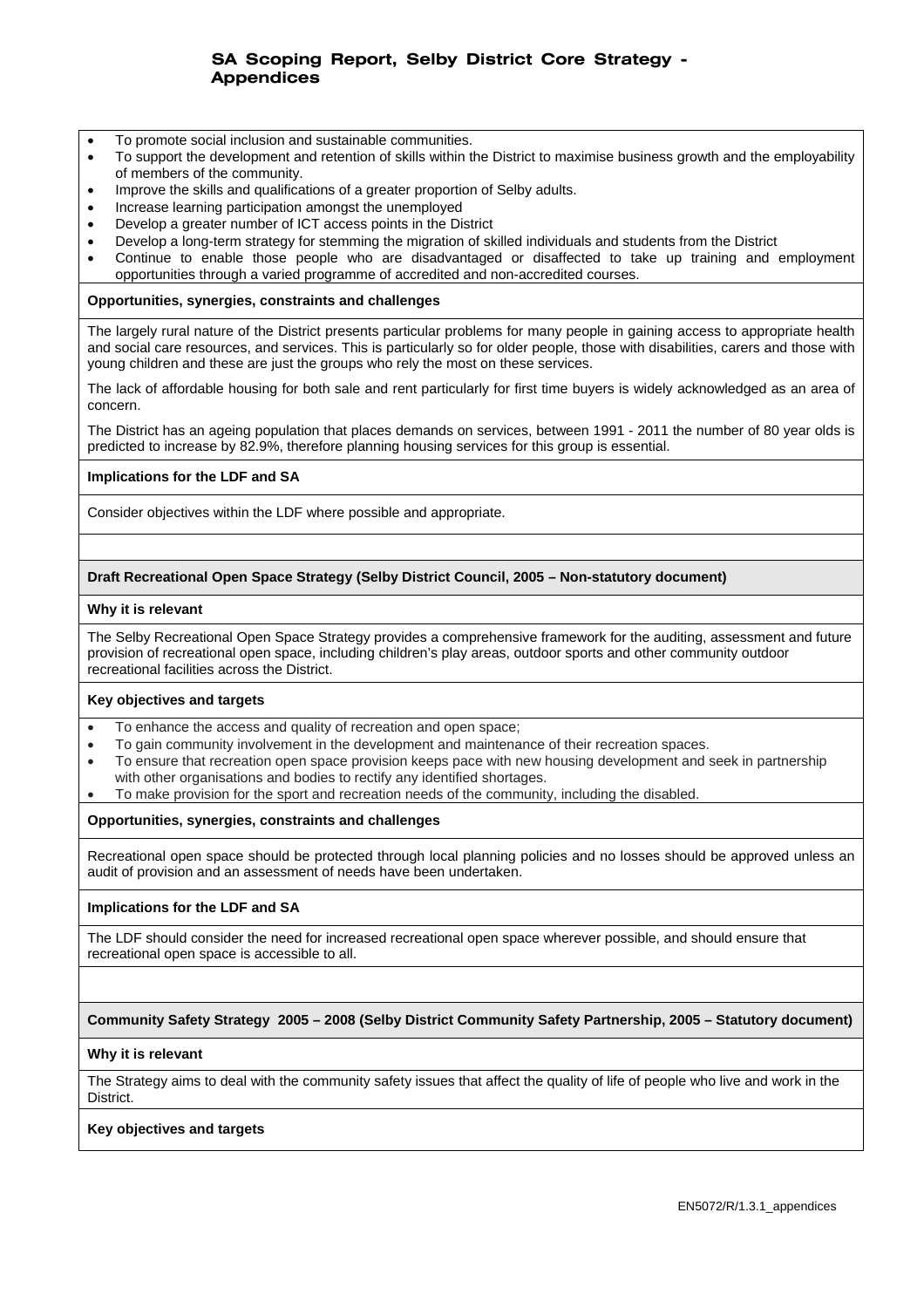The five priority areas to tackle are:

- Acquisitive crime
- Violent crime
- Anti-social behaviour
- Accident prevention
- Fear of crime
- Reduce domestic burglary by 30%
- Reduce non-domestic burglary by 20%
- Reduce vehicle crime by 25%
- Reduce shoplifting by 10%
- Reduce common assault by 10%
- Reduce woundings
- Reduce other crimes of violence
- Reduce vehicle interference by 25%
- Reduce criminal damage by 15%
- Anti-social behaviour perception: decrease the percentage of residents who consider that anti-social behaviour is a major concern in the community
- Stop the increase in hospital admissions caused by accidents
- Increase the percentage of residents who feel safe or very safe during the day and after dark in the District
- Increase the percentage of residents who are involved in decision-making
- Increase the percentage of residents who feel they can influence decisions in their area
- Increase the percentage of residents doing voluntary work in the community
- Reduce the percentage of residents who consider drugs use to be a major problem in the community

### **Opportunities, synergies, constraints and challenges**

Selby District has higher levels of acquisitive crimes than other similar Community Safety Partnerships. This is therefore an important area to tackle.

In Selby District the key accident types to tackle are road collisions, fire-related accidents, accidents in the home and waterrelated accidents.

### **Implications for the LDF and SA**

The LDF should include policies to reduce crime, and the SA Framework should include objectives to help meet these targets.

### **Air Quality Updating and Screening Assessment for Selby District Council (NETCEN, 2003 – Statutory document)**

### **Why it is relevant**

The updating and screening assessment details the quality of the District's air, in comparison to the national air quality objectives.

### **Key objectives and targets**

To identify whether the air quality situation has changed since the first round of review and assessment, and if so, what impact this may have on predicted exceedences of the air quality objectives.

### **Opportunities, synergies, constraints and challenges**

No exceedences of the air quality objectives are predicted, except for sulphur dioxide levels at 2 industrial locations within the District.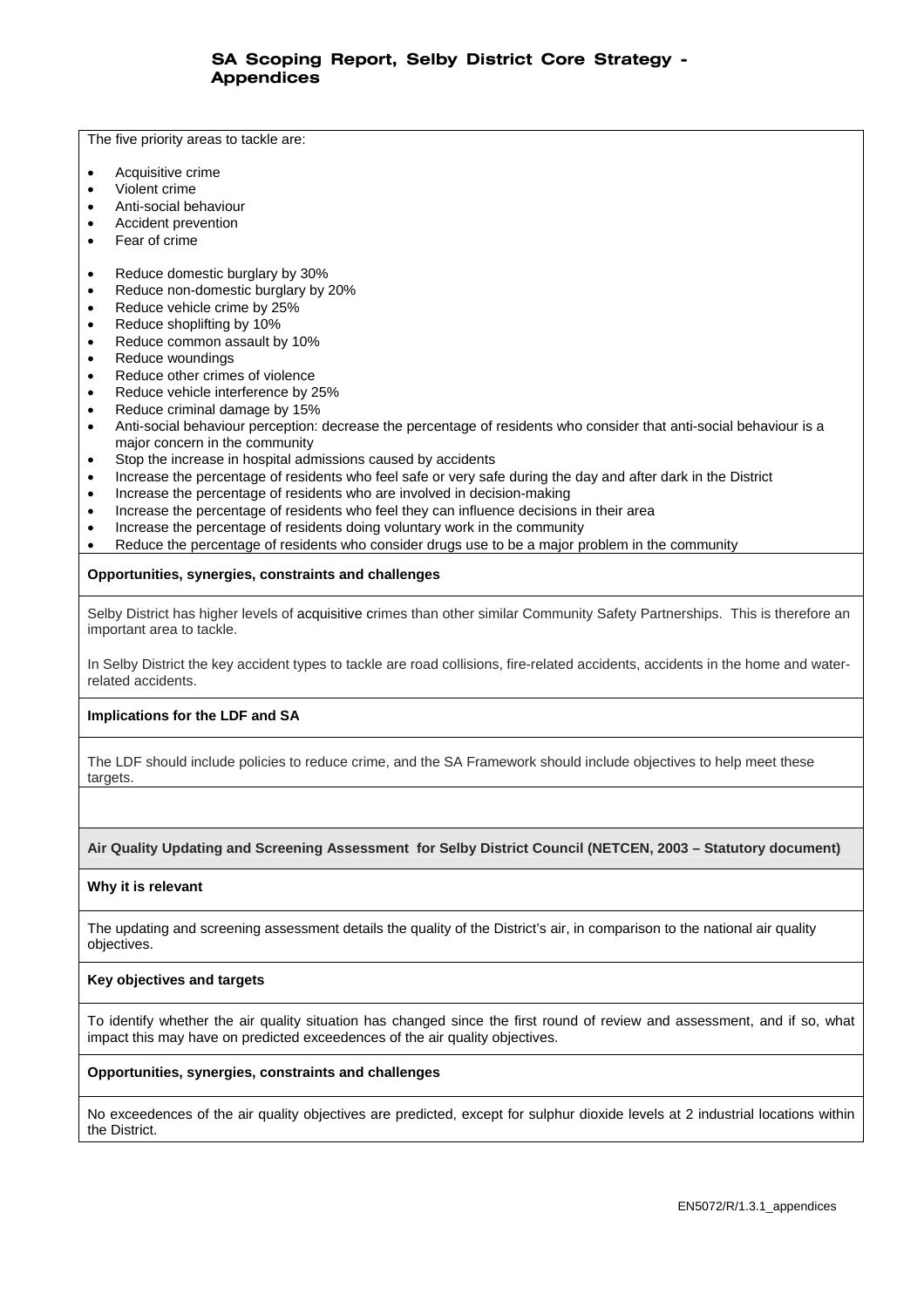### **Implications for the LDF and SA**

The objectives of the SA Framework should consider the need to maintain the good standard of air quality across the District and prevent any activities that would be likely to cause future exceedences of the air quality objectives.

**Selby District Renaissance Charter (Urban and Economic Development Group (URBED), 2005 – Non-statutory document)** 

#### **Why it is relevant**

The Urban Renaissance programme will take a long-term view on revitalising the towns of the District, looking ahead over a 25-30 year period.

#### **Key objectives and targets**

The Charter sets out a 25 year vision for the Selby District and in particular for the three towns. The vision is based on 6 themes:

- Growing smart the creative use of housing development to reinforce the towns;
- Revitalising town centres;
- Uncovering the District's hidden heritage;
- Diversifying the economy;
- Embracing new futures for the energy industry; and
- Managing water so that it becomes an asset rather than a threat

#### **Opportunities, synergies, constraints and challenges**

There are two strands to urban renaissance - the 'stick' of planning policy to restrict out-of-town development and the 'carrot' of urban policy to make towns and cities more attractive so that they become places where people live and work out of choice rather than necessity.

### **Implications for the LDF and SA**

The policies of the LDF must support the concept of urban renaissance by restricting out of town development and making the Districts town more attractive places to live.

**The Selby Biodiversity Action Plan (North Yorkshire County Council, Selby District Council and the Selby BAP Partnership, 2004 – Statutory document)** 

#### **Why it is relevant**

The document identifies methods by which to conserve, enhance and restore biodiversity in Selby and contributes to the targets set out in the UK Biodiversity Action Plan.

#### **Key objectives and targets**

The Selby Biodiversity Action Plan seeks to achieve the following:

Ensure national targets for species and habitats (in the UK BAP) are translated into effective action at the local level. Identify targets for species and habitats of local value.

Develop effective, long-term local partnerships.

Raise awareness of the need for biodiversity conservation.

Consider opportunities for conservation of the whole biodiversity resource.

Set up a monitoring programme for local priorities.

Set up a reporting programme

To conserve and restore all ancient semi-natural woodland and to increase the number of woods under unfavourable management. To increase the amount of new woodland from the current 1.7% of the Selby land area to the Yorkshire average of 6.7%.

Ensure positive conservation management of all key lowland wood pasture and parkland sites. In the long term, double the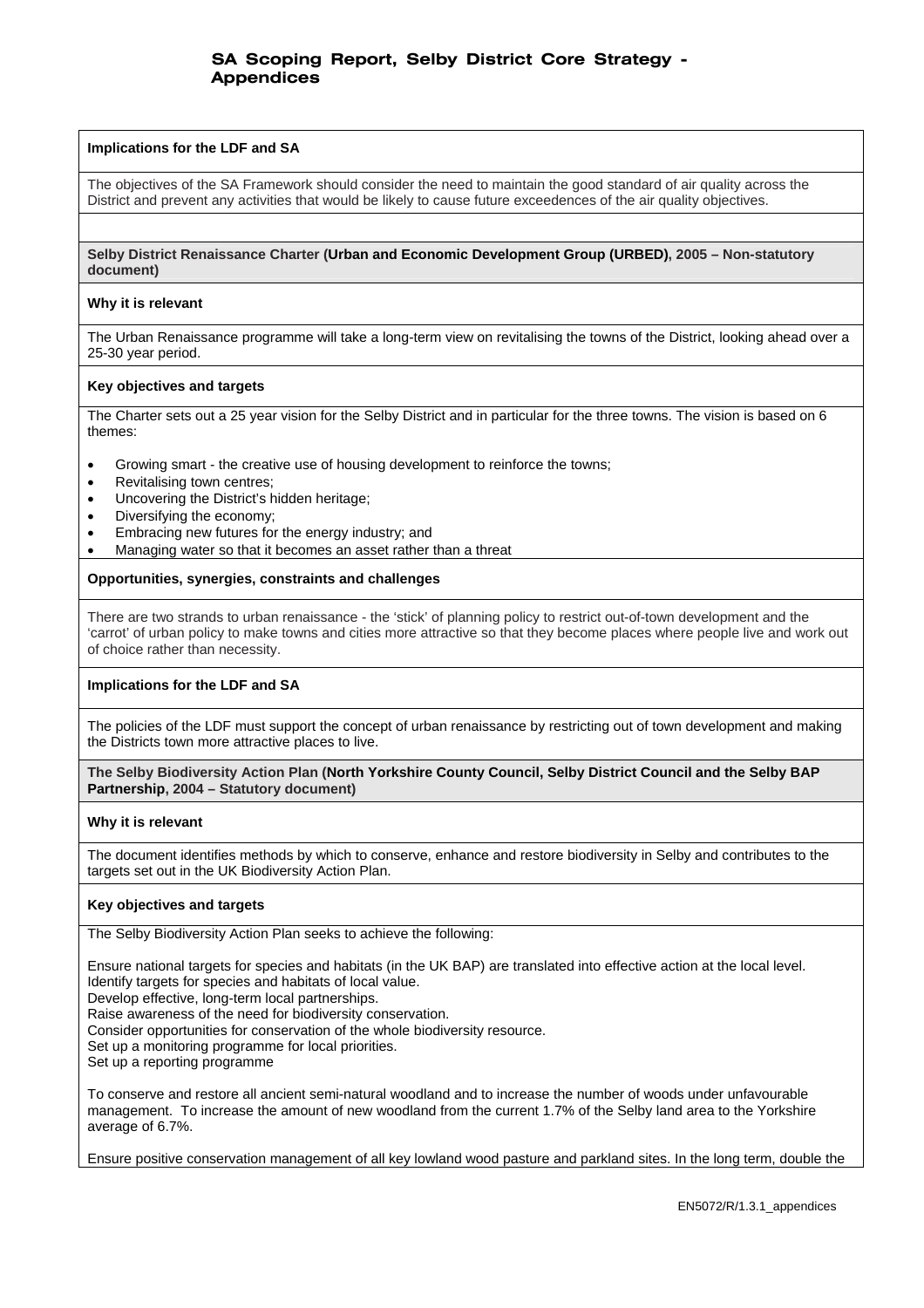area of wood pasture by reinstating the habitat on sites where it occurred historically. Retain veteran trees wherever they occur.

To retain and manage all Ancient and species-rich hedgerows, and to double the amount of species-rich hedgerow, using plants of local provenance.

Increase the biodiversity potential of all arable farmland by appropriate cropping practices and conservation management, thereby helping to restore recent losses of farmland wildlife.

Maintain the extent and quality of remaining remnants of Floodplain grazing marsh. Double the existing resource, which will benefit birds in particular.

To conserve and enhance all remaining areas of species-rich, unimproved grassland. Doubling of the resource through restoration and re-creation.

Double the Lowland heathland resource, through re-creation, restoration and management, and manage it for priority Selby species.

To increase understanding of the extent, quality, ownership and current management of Fen habitat in the District, and to conserve and enhance all fen communities. To investigate techniques for fen creation and increase the resource by one site.

To establish the number of reedbeds in the District and to double the resource.

Carefully target the creation of hundreds of water bodies for wildlife and bring all exiting water bodies into favourable conservation management.

To improve the biodiversity of the canal and navigable river corridors.

To ensure and integrated and sustainable approach to river management with the key aims being environmental improvements and increased biodiversity.

To maximise the wildlife value of Selby District's greenspace, through education and encouraging management practices sympathetic to wildlife.

A stable, resident, breeding otter populations to be present at carrying capacity throughout all rivers and tributaries in Selby District by 2014.

To identify remaining water vole populations in Selby District and to increase the number of water voles through habitat expansion, creation and management, to the 1997 level.

Expand the great crested newt population by working with planners, developers and land managers to protect existing and create new breeding ponds and foraging habitat.

To maintain all existing populations of tansy beetle in the Selby District and to increase its distribution, along both banks of the River Ouse.

To establish the butterfly's distribution and increase its distribution.

To maintain a population of pillwort on at least one site in Selby District.

Greatly increase the number of suitable pools for colonisation by aquatic beetle, and maintain one or more populations of this species in the District.

To increase the population and geographical ranges of all eight species of bats.

### **Opportunities, synergies, constraints and challenges**

There are 13 habitats, and 12 species that require priority action in the District.

### **Implications for the LDF and SA**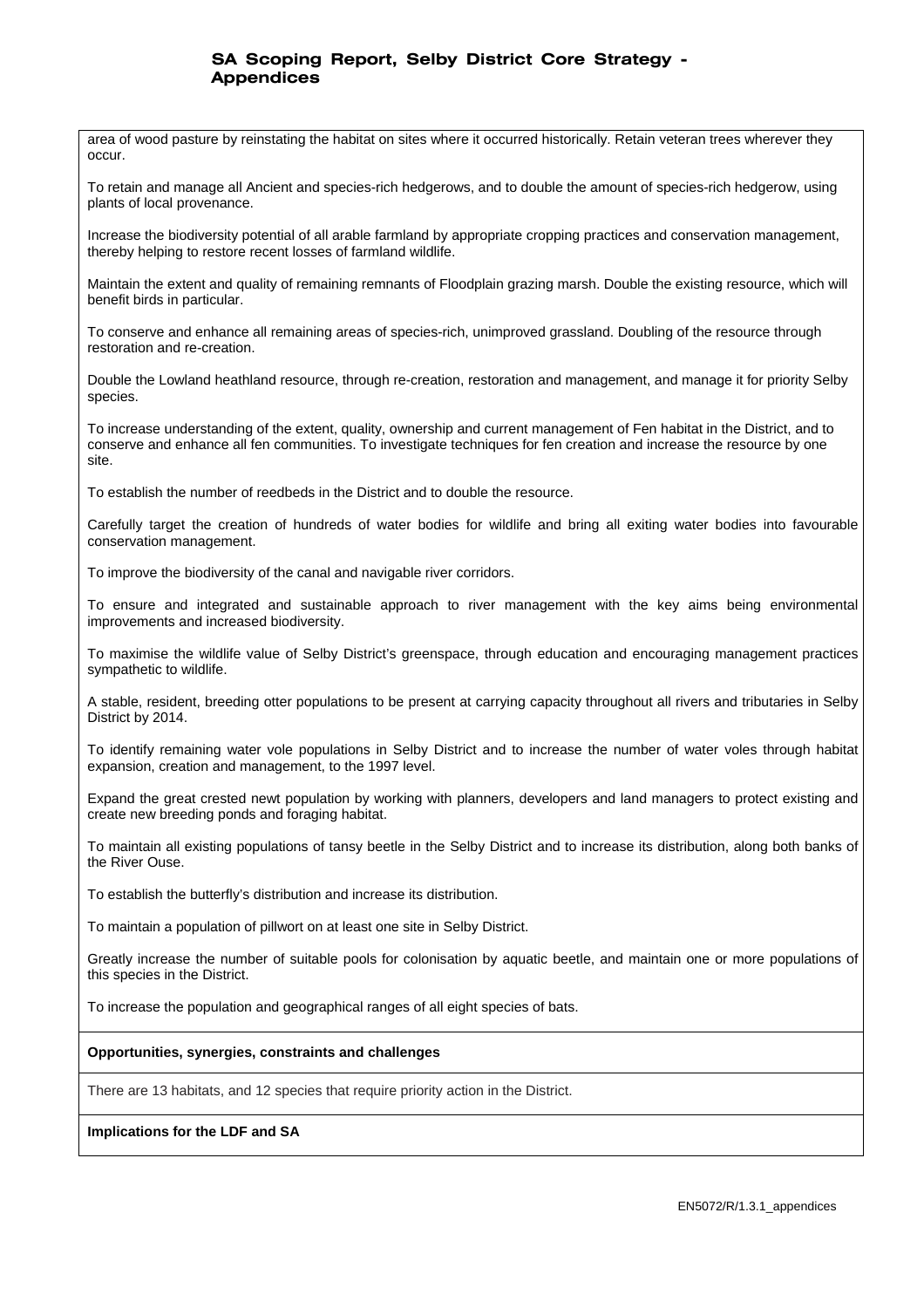Protect and enhance Selby's Biodiversity through Core Strategy policies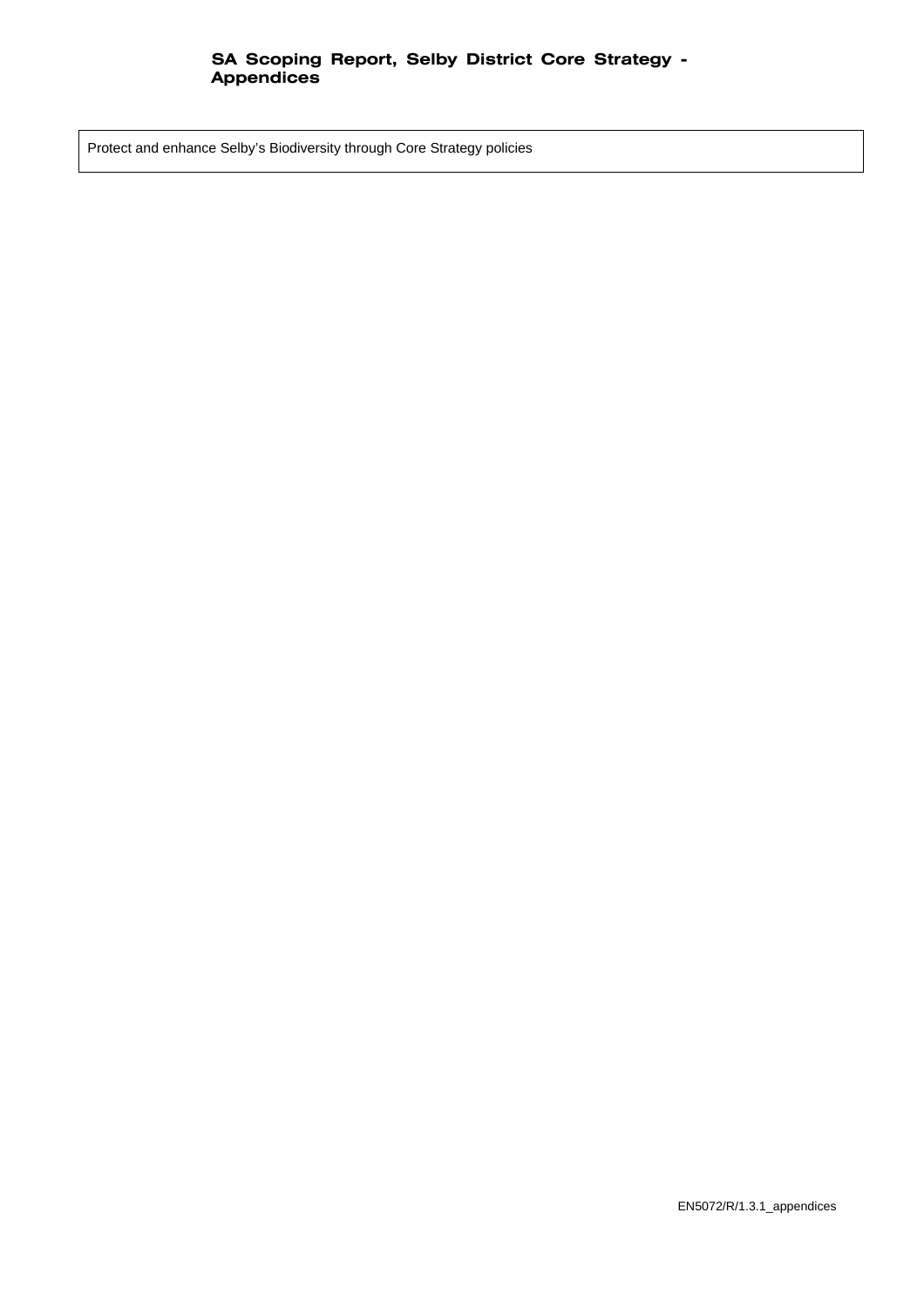# **Appendix B BASELINE DATA SOURCES**

Census 2001, Office of National Statistics www.statistics.gov.uk/census2001

http://www.environment-agency.gov.uk

http://www.magic.gov.uk

Indicative floodplain map http://www.environment-agency.gov.uk

www.airquality.co.uk

www.countryside-agency.gov.uk

www.english-heritage.gov.uk

www.naei.org.uk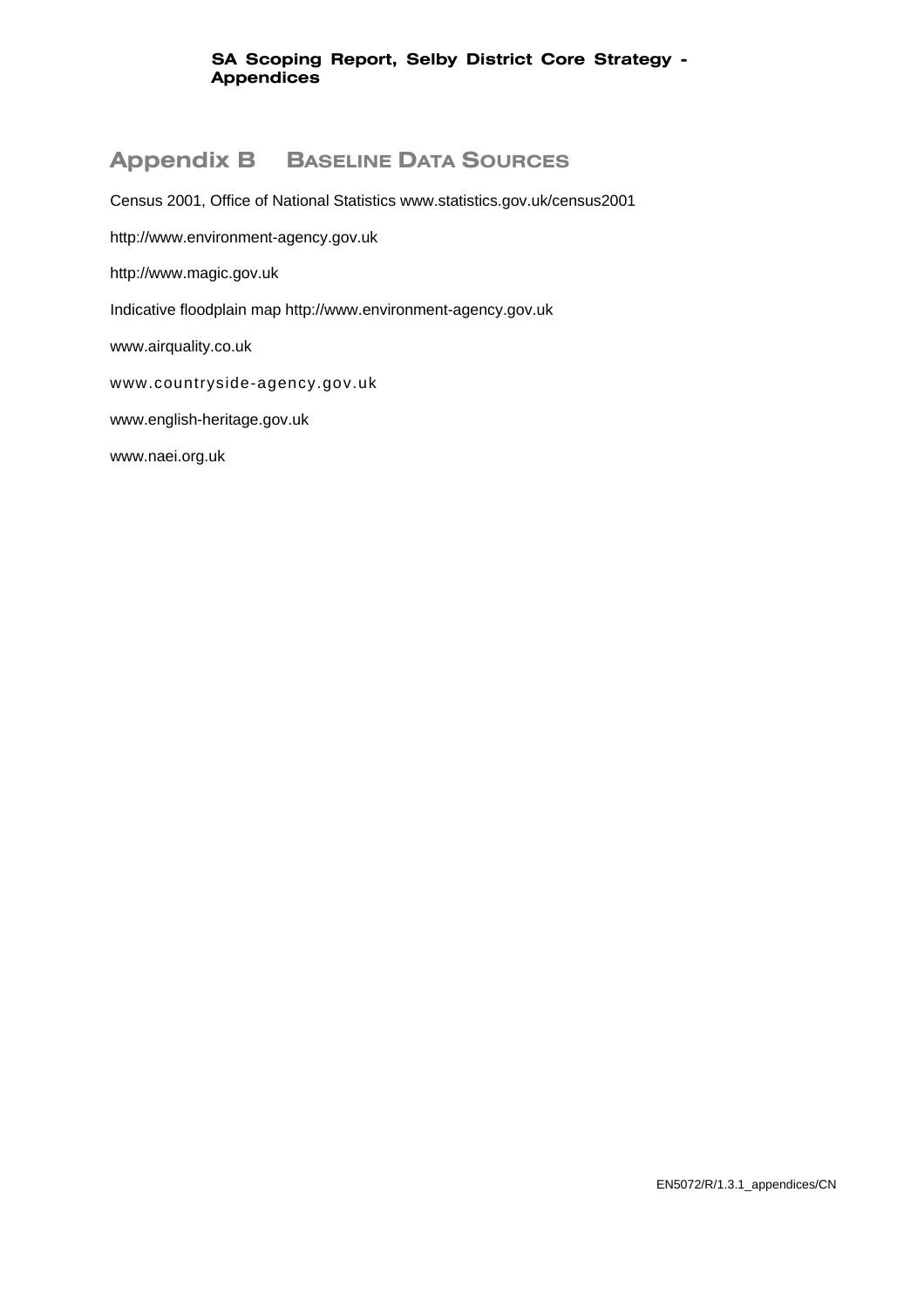# **Appendix C DETAILED BASELINE INFORMATION FOR THE DISTRICT**

| <b>Subject</b>    | <b>Baseline Information</b>                                                                                                                                                                                                                                                                                                                                                                                                                                                    |  |  |
|-------------------|--------------------------------------------------------------------------------------------------------------------------------------------------------------------------------------------------------------------------------------------------------------------------------------------------------------------------------------------------------------------------------------------------------------------------------------------------------------------------------|--|--|
|                   | <b>ECONOMIC</b>                                                                                                                                                                                                                                                                                                                                                                                                                                                                |  |  |
| <b>Economic</b>   | Selby District Local Plan 2005/ Selby Urban Renaissance Charter 2005                                                                                                                                                                                                                                                                                                                                                                                                           |  |  |
| Performance       | Traditionally the economy of the District has been based on industrialised forms of<br>employment, including coal mining and power generation. Agriculture has also traditionally<br>been important to the local economy.                                                                                                                                                                                                                                                      |  |  |
|                   | The Selby Mining Complex closed down in 2004 with the loss of 2200 jobs.                                                                                                                                                                                                                                                                                                                                                                                                       |  |  |
| <b>Employment</b> | Selby District Local Plan 2005/ National Statistics/ 2001 Census:                                                                                                                                                                                                                                                                                                                                                                                                              |  |  |
|                   | There is acute unemployment in the District, owing to difficulties associated with the<br>recession and structural weakness in the economy.                                                                                                                                                                                                                                                                                                                                    |  |  |
|                   | In 2005, over 33,000 jobs were supported by the District. Employment is primarily<br>concentrated in Selby and adjacent Parishes, Tadcaster, Eggborough/ Whitley Bridge and<br>Sherburn in Elmet, with additional pockets at more rural locations.                                                                                                                                                                                                                             |  |  |
|                   | Whilst employment in agriculture is declining, agriculture remains an important use of land<br>and source of opportunities for rural diversification. Other employment in the District is<br>concentrated in service villages in the form of shops and other local services.                                                                                                                                                                                                   |  |  |
|                   | In September 2004, just under 11.5% of people claiming work-related benefits in the District<br>had been doing so for more than 12 months. This has fallen considerably since September<br>1999, when the figure stood at almost 25%.                                                                                                                                                                                                                                          |  |  |
|                   | Between September 1999 and September 2004, the number of young people aged between<br>18 and 24 years, who were claiming work-related benefits, had declined by over 30% in the<br>District. This was equal to the percentage reduction in Great Britain overall.                                                                                                                                                                                                              |  |  |
|                   | In Summer (June – August) 2004, the employment rate for those of working age (16-64 for<br>men/ 16-59 for women) residing in the District was 80.3%. The average for Great Britain was<br>75% for the same period. In Summer 1999, 81% of the District's working age population<br>were in employment. The rate for Great Britain was 74.7%.                                                                                                                                   |  |  |
|                   | In 2001, 43.5% of the District population was in full-time employment, compared to 39% in<br>Yorkshire and the Humber and 40.5% in England and Wales. Approximately 25% of Selby's<br>residents were employed on a part-time basis, compared to 22% in Yorkshire and the<br>Humber and just over 20% in England and Wales. Of the District population, over 2.5% were<br>unemployed, compared to under 4% in Yorkshire and the Humber and under 3.5 % in<br>England and Wales. |  |  |
|                   | According to the 2001 Census, of those people unemployed, 20.38% were 50 years of age<br>and over, 3.84% had never been employed and 27.99% unemployed in the long-term.                                                                                                                                                                                                                                                                                                       |  |  |
|                   | Considerable out-commuting to Leeds, York and other employment centres, takes place<br>In 2004 49% of commuting journeys originating within the District<br>from the District.<br>terminated outside the District. 16% of commuting journeys terminated in Leeds, 12% in<br>York and 8% in Wakefield. This level of out-commuting is the highest in the Region. Almost<br>no commuting journeys are made into the District.                                                    |  |  |
|                   | <b>SOCIAL</b>                                                                                                                                                                                                                                                                                                                                                                                                                                                                  |  |  |
| Demographics      | Selby District Local Plan 2005/ Mid-2003 Census estimates/ 2001 Census/ National<br><b>Statistics:</b>                                                                                                                                                                                                                                                                                                                                                                         |  |  |
|                   | The three market towns of Selby, Tadcaster and Sherburn in Elmet, and a number of service<br>villages, are the main population centres within the District.                                                                                                                                                                                                                                                                                                                    |  |  |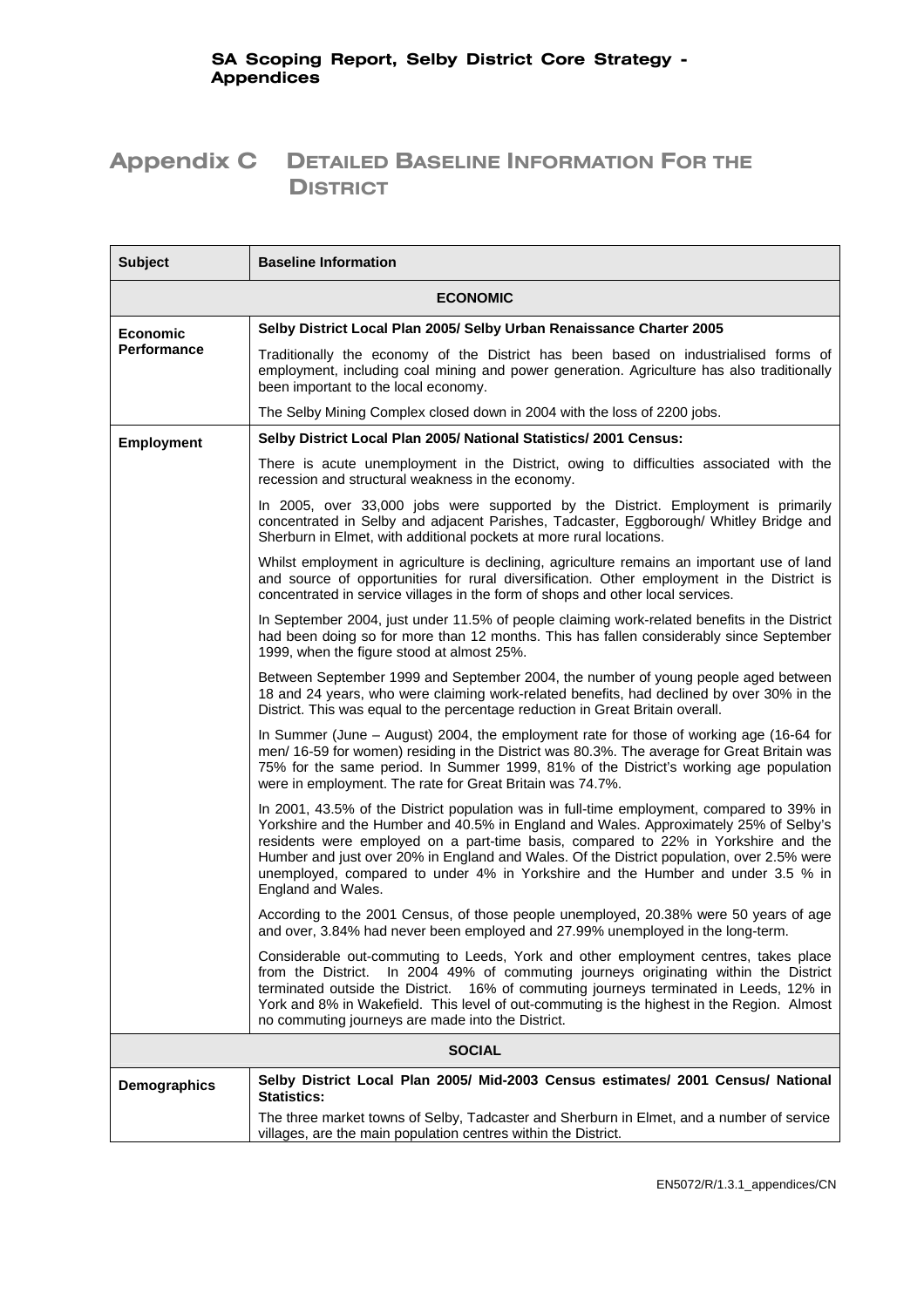| <b>Subject</b>                                                                                                   | <b>Baseline Information</b>                                                                                                                                                                                                                                                                                                                                                                                                                                                                                                                                                             |  |
|------------------------------------------------------------------------------------------------------------------|-----------------------------------------------------------------------------------------------------------------------------------------------------------------------------------------------------------------------------------------------------------------------------------------------------------------------------------------------------------------------------------------------------------------------------------------------------------------------------------------------------------------------------------------------------------------------------------------|--|
|                                                                                                                  | The Selby District resident population, according to mid-2003 population estimates, stood at<br>76,800; of which 48.8% were male and 51.2% were female.                                                                                                                                                                                                                                                                                                                                                                                                                                 |  |
|                                                                                                                  | The population of the District has risen by 0.5% since 2001, when Census data for this year<br>revealed the population of Selby to be 76,468 (with a 49% male and 51% female population<br>split), and 7% since 1991, when the population was 71,801.                                                                                                                                                                                                                                                                                                                                   |  |
|                                                                                                                  | In mid-2003, children under five accounted for approximately 5% of Selby's resident<br>population, compared to approximately 7% for Yorkshire and the Humber and just under 6%<br>for England and Wales. In mid-2003, 17% of the District's population were of retirement age<br>(65 and over for males/ 60 and over for females), compared with just under 19% for<br>Yorkshire and the Humber and 18.5% in England and Wales.                                                                                                                                                         |  |
|                                                                                                                  | In 2001, approximately 5.5% of the population of Selby was under 5 years of age, compared<br>to approximately 6% for both Yorkshire and the Humber, and England and Wales. In the<br>same year, 15% of Selby's population were of retirement age, compared to 16% in Yorkshire<br>and the Humber and in England and Wales.                                                                                                                                                                                                                                                              |  |
|                                                                                                                  | With regard to ethnicity, in 2001, 99% of the population of the District was white; 0.28% was<br>of mixed ethnicity; 0.13% was Asian/ Asian British; 0.06% was Black/ Black British; and<br>0.21% was Chinese/ other ethnic group.                                                                                                                                                                                                                                                                                                                                                      |  |
|                                                                                                                  | Percentage of people in retirement data (1991 Census and mid-2003 Census estimates<br>based on adjusted 2001 Census)                                                                                                                                                                                                                                                                                                                                                                                                                                                                    |  |
| 2001 Census/ National Statistics/ Selby Social Inclusion Strategy/ Selby Homeless<br><b>Housing</b><br>Strategy. |                                                                                                                                                                                                                                                                                                                                                                                                                                                                                                                                                                                         |  |
|                                                                                                                  | Selby is a fairly affluent area with average house prices ranging from £65,539 in Selby to<br>£112,750 in Tadcaster, with an overall average of £84970 across the three main settlements<br>within the District.                                                                                                                                                                                                                                                                                                                                                                        |  |
|                                                                                                                  | Between 2002 and 2003, average dwelling prices in Yorkshire and the Humber increased by<br>22.4%. This was higher than the average for England (where the average was 12.2% rise).                                                                                                                                                                                                                                                                                                                                                                                                      |  |
|                                                                                                                  | In 2001, there were 30,836 houses in the District. 99% of Selby District's residents lived in<br>households. The remaining residents lived in communal establishments (supervised hostels,<br>hotels, large hospitals and prisons).                                                                                                                                                                                                                                                                                                                                                     |  |
|                                                                                                                  | 40.25% of the District's residents lived in detached houses in 2001. In the same year,<br>36.51% were living in semi-detached houses, and 16.93% were in terraced houses<br>(including end-terrace properties).                                                                                                                                                                                                                                                                                                                                                                         |  |
|                                                                                                                  | The average household size in the District in 2001 was 2.4 people. This was equal to the<br>average household size for England and Wales.                                                                                                                                                                                                                                                                                                                                                                                                                                               |  |
|                                                                                                                  | Between 1997 and 1998, there was a 2.7% rise in dwelling prices in Yorkshire and the<br>Humber. In England, there was an 8% rise, over the same period.                                                                                                                                                                                                                                                                                                                                                                                                                                 |  |
|                                                                                                                  | 79% of households are currently owner-occupiers with around 13% living in the social rented<br>sector.                                                                                                                                                                                                                                                                                                                                                                                                                                                                                  |  |
| <b>Education and</b>                                                                                             | Selby District Local Plan 2005/ National Statistics/ 2001 Census:                                                                                                                                                                                                                                                                                                                                                                                                                                                                                                                       |  |
| skills                                                                                                           | There are a number of educational establishments situated throughout the District. Nursery,<br>primary and secondary education falls under the responsibility of North Yorkshire County<br>Council, the Local Education Authority. 6 nursery classes, 43 primary schools, and 6<br>secondary schools in the Selby District are provided by the County Council. There are also 2<br>private schools; Queen Margaret's School (for girls), situated at Escrick and the Read<br>School (for boys) which is situated at Drax. Further and higher education is provided at<br>Selby College. |  |
|                                                                                                                  | 60.7% of pupils in North Yorkshire achieved 5 or more GCSEs graded A* to C, in the<br>academic year 2003/04. The average in England for the same period was 53.7%. In the<br>academic year 1998/99, the figures were 56.8% for North Yorkshire and 47.9%                                                                                                                                                                                                                                                                                                                                |  |
|                                                                                                                  | Standard Assessment Test (SATs) results for North Yorkshire show that over the last five<br>years, the number of students achieving at least level 4 at Key Stage 2 (the level expected                                                                                                                                                                                                                                                                                                                                                                                                 |  |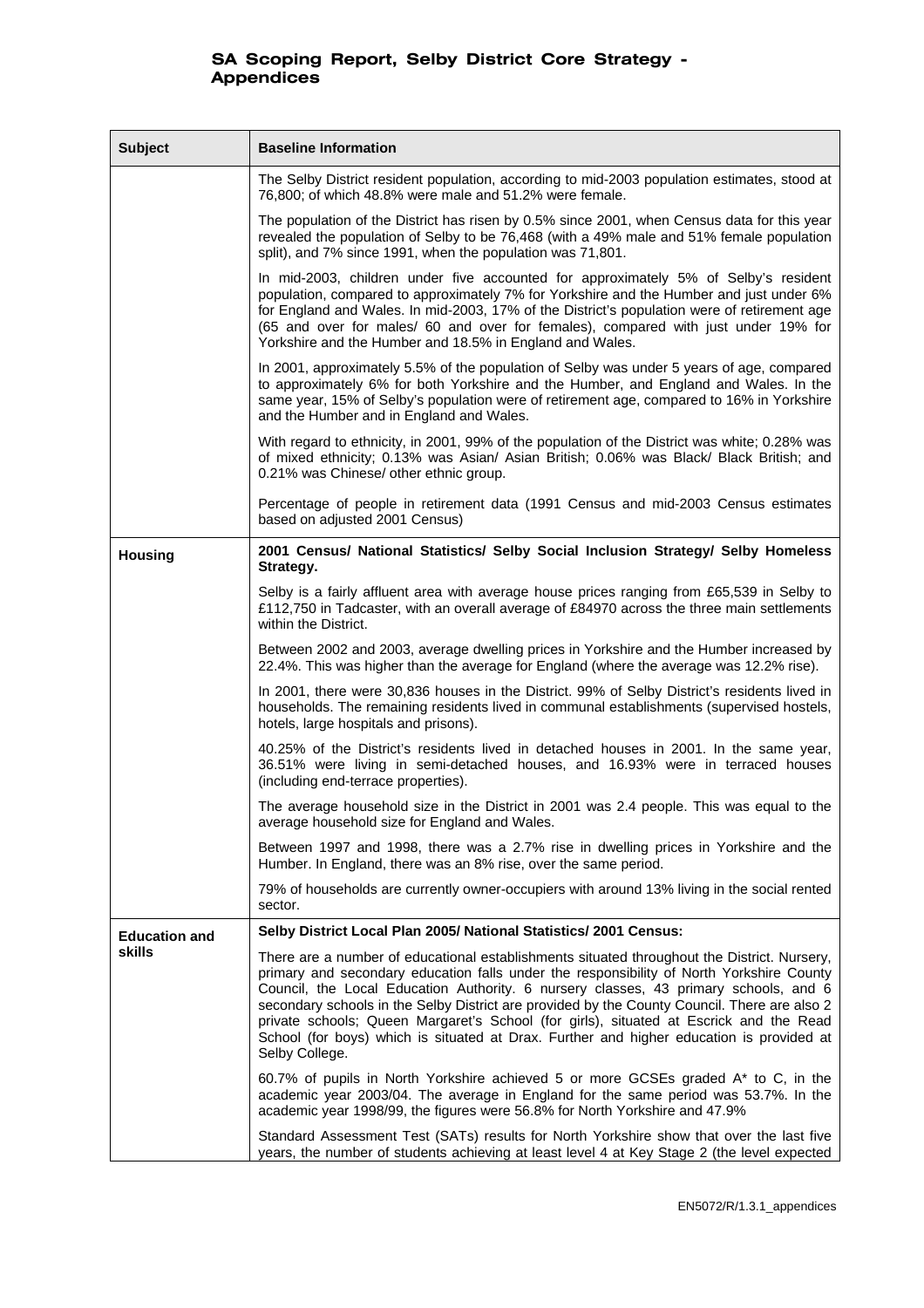| <b>Subject</b>     | <b>Baseline Information</b>                                                                                                                                                                                                                                                                                                                                                                                                                                                                                                          |
|--------------------|--------------------------------------------------------------------------------------------------------------------------------------------------------------------------------------------------------------------------------------------------------------------------------------------------------------------------------------------------------------------------------------------------------------------------------------------------------------------------------------------------------------------------------------|
|                    | of pupils aged 11 years and in their final year of primary school) rose by 3% (from 76% to<br>79%) for Mathematics and by 4% (from 77% to 81%) for English between 1998/99 and<br>2003/04 academic years.                                                                                                                                                                                                                                                                                                                            |
|                    | In 2001, 5% of the resident population of the District was in full-time education. This figure<br>comprised school pupils and residents aged 16-74 years. In England and Wales, the figure<br>stood at 5.1% during the same period.                                                                                                                                                                                                                                                                                                  |
|                    | 17.5% of residents aged 16-74 years in Selby District had qualifications at degree level or<br>higher, in 2001. 28.2% had no qualifications.                                                                                                                                                                                                                                                                                                                                                                                         |
| <b>Deprivation</b> | 2004 English Indices of Multiple Deprivation/ mid-2003 Census estimates:                                                                                                                                                                                                                                                                                                                                                                                                                                                             |
|                    | The District is ranked 239 <sup>th</sup> least-deprived out of 354 local authorities, according to the 2004<br>English Indices of Multiple Deprivation. Selby District is ranked 291 <sup>st</sup> on the income measure<br>and 257 <sup>th</sup> on the employment measure.                                                                                                                                                                                                                                                         |
|                    | According to the mid-2003 Census estimates, 5.6% of houses in the District were without<br>central heating. 0.1% had no bath/shower and toilet. In the same year, 3% of the District's<br>houses were overcrowded.                                                                                                                                                                                                                                                                                                                   |
|                    | Selby South has the highest level of deprivation in Selby District. It stands in the country's<br>most deprived 11%. Selby North, Selby Central, Fairburn and Eggborough are in the<br>country's most deprived 25%. Tadcaster West, Escrick and Monk Fryston are the least<br>deprived wards in Selby District. Tadcaster West is in the country's least deprived 6%.                                                                                                                                                                |
|                    | 22 per cent of households have incomes below £10000 which is well below the national<br>average and 47 per cent have incomes over £20000 which is above the national average.                                                                                                                                                                                                                                                                                                                                                        |
| <b>Crime</b>       | <b>Crime Audit 2004:</b>                                                                                                                                                                                                                                                                                                                                                                                                                                                                                                             |
|                    | The number of violent crimes is increasing in the District. There was a 47% rise in the<br>number of violent crimes committed between April 2001/2002 (when there were 668<br>incidences) and April 2003/04 (when there were 989 incidences). Within Selby District,<br>violent crime is worse in Selby town and Sherburn and Tadcaster. The number of violent<br>crimes is increasing at a faster rate in the District than in North Yorkshire.                                                                                     |
|                    | The number of detections of violent crimes has also, on the whole, increased: there were<br>592 detections in April 2001/02; 586 in April 2002/03; and 770 in April 2003/04. The number<br>of detections in the District is significantly higher than in North Yorkshire.                                                                                                                                                                                                                                                            |
|                    | The number of burglaries to dwellings in the District rose by 35% between April 2001 and<br>April 2004. There were 386 incidents in 2001/02; 437 in 2002/03; and 521 in 2003/04. This<br>type of crime is increasing at a faster rate in the District than in North Yorkshire.                                                                                                                                                                                                                                                       |
|                    | The number of burglaries to non-dwellings in the District rose by 14% between April 2001/02<br>and April 2002/03. In the period April 2001/02, there were 846 incidents. In April 2002/03 the<br>number had risen to 968. The number of burglaries to non-dwellings fell by 18% in April<br>2003/04. There were 793 incidences in April 2003/04. There were 6% less burglaries to non-<br>dwellings in April 2003/04 than in April 2001/02. Burglaries to non-dwellings have fallen<br>more in the District than in North Yorkshire. |
|                    | In Selby District, vehicle crime has increased since April 2001/02, when there were 217<br>stolen vehicles. In April 2002/03 the number had risen to 285 vehicles. In 2003/04, there<br>were 317 incidents of vehicle theft. This equates to a 46% increase in stolen vehicles<br>between April 2001 and April 2004 in the District. Vehicle crime is rising at a substantially<br>higher rate in the District than in North Yorkshire.                                                                                              |
|                    | Theft from a motor vehicle has also increased since April 2001/02, when there were 424<br>reported incidents in the District. By April 2002/03 the number of incidents had risen to 694.<br>The figure had fallen slightly, to 660 in April 2003/04. This equates to a 56% rise in thefts<br>from a motor vehicle since April 2001. These crimes are falling at a faster rate in the District<br>than in North Yorkshire.                                                                                                            |
|                    | Within the District, Selby town, Sherburn, the southern end of the District (Whitley and<br>Eggborough, and towns along the A1 including Fairburn, Brotherton and Byram) are the<br>areas where vehicle crime occurs most frequently.                                                                                                                                                                                                                                                                                                |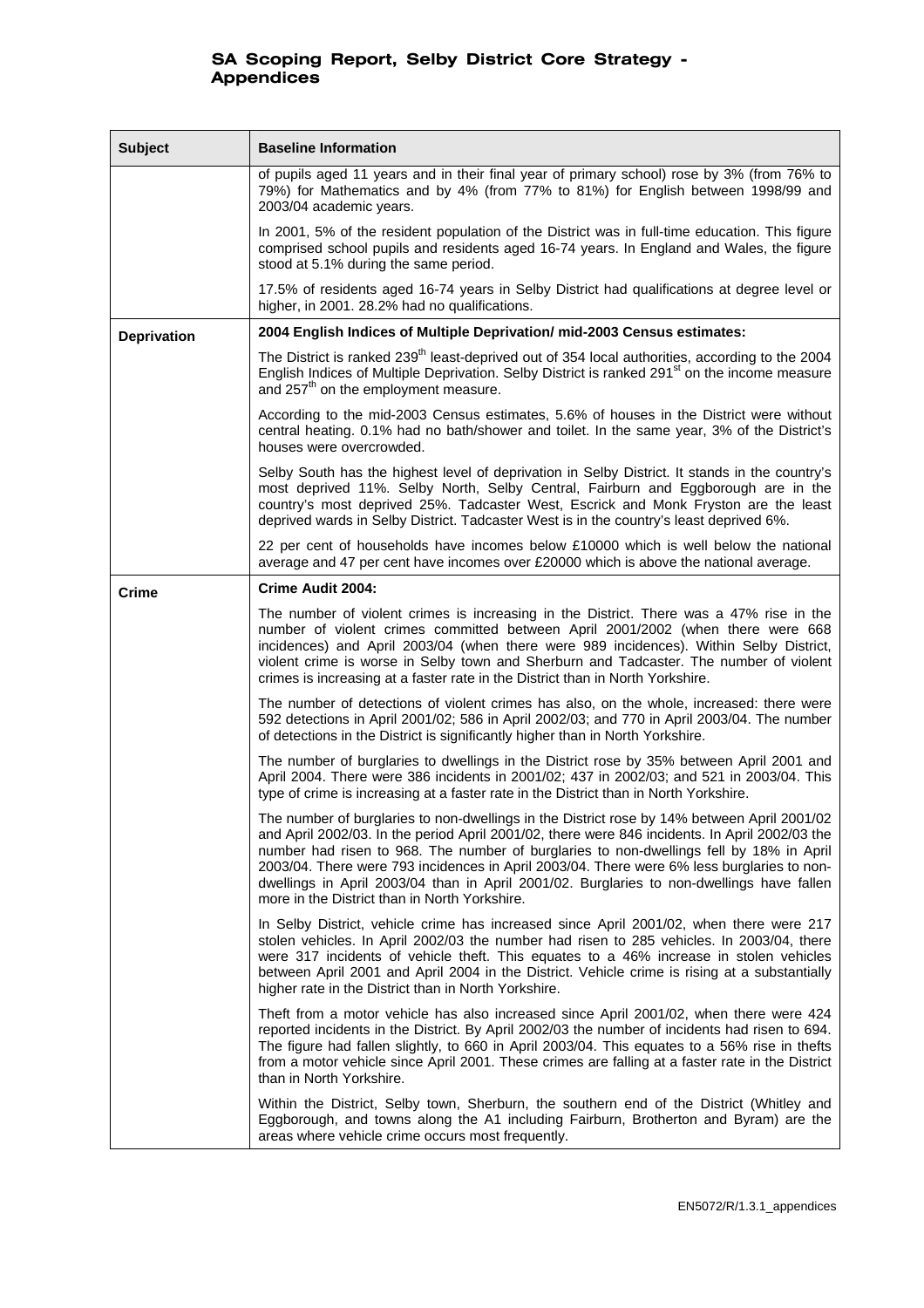| <b>Subject</b>                          | <b>Baseline Information</b>                                                                                                                                                                                                                                                                                                                                                                                                                                                                                                                                        |               |                     |                |  |
|-----------------------------------------|--------------------------------------------------------------------------------------------------------------------------------------------------------------------------------------------------------------------------------------------------------------------------------------------------------------------------------------------------------------------------------------------------------------------------------------------------------------------------------------------------------------------------------------------------------------------|---------------|---------------------|----------------|--|
| <b>Health</b>                           | Selby District local Plan/ 2001 Census/ Selby Social Deprivation Strategy                                                                                                                                                                                                                                                                                                                                                                                                                                                                                          |               |                     |                |  |
|                                         | Health services in the Plan area are mainly provided by the Primary Care Trust. Principal<br>facilities include the Selby War Memorial Hospital that provides inpatient, outpatient and<br>minor injuries facilities, a community unit for the elderly and mentally ill, clinics in Selby and<br>Tadcaster, and an ambulance station in Selby.                                                                                                                                                                                                                     |               |                     |                |  |
|                                         | There are currently a total of thirteen doctors' surgeries, nine dentists' surgeries, six<br>ophthalmic surgeries and eight pharmacies serving the Plan area, mainly concentrated in<br>and around Selby and Tadcaster.                                                                                                                                                                                                                                                                                                                                            |               |                     |                |  |
|                                         | In 2001 8% of the Districts population considered their health to be 'not good'. This is in<br>comparison to 9.2% in England and Wales. 16.1% of the Districts population has a limiting<br>long-term illness, which is below the national average of 18.2%.                                                                                                                                                                                                                                                                                                       |               |                     |                |  |
|                                         | Residents in the District enjoy good health when compared with the rest of the country. Even<br>so, there are parts of the country and of Yorkshire which have better health than the Selby<br>District. The largely rural nature of the District presents particular problems for many people<br>in gaining access to appropriate health and social care resources and services. This is<br>particularly so for older people, those with disabilities, carers and those with young children<br>and these are just the groups who rely the most on these services. |               |                     |                |  |
|                                         | In 2003, 2,320 people in Selby received Disability Living Allowance. This represents 3.6% all<br>people under the age of 65 living in the area, compared with 5.1 % of the population in<br>England and Wales.                                                                                                                                                                                                                                                                                                                                                     |               |                     |                |  |
|                                         | In 2003, 1,340 people in Selby received Attendance Allowance, which represented 11.6% of<br>all those people aged 65 and over living in the area; this compared with 14.4% in England<br>and Wales.                                                                                                                                                                                                                                                                                                                                                                |               |                     |                |  |
| ENVIRONMENTAL                           |                                                                                                                                                                                                                                                                                                                                                                                                                                                                                                                                                                    |               |                     |                |  |
| <b>Biodiversity, Flora</b><br>and Fauna | The District has a rich and diverse rural habitat. Selby contains notable 'Natural Areas',<br>namely the Humberhead Levels, the Southern Magnesian Limestone Area and the Vale of<br>York and Mowbray Natural Area. These contain a particular geology, wildlife, land use or<br>cultural heritage distinguishing them from other natural areas in the UK.                                                                                                                                                                                                         |               |                     |                |  |
|                                         | The District contains 14 SSSIs including the River Derwent SSSI which falls within both<br>Selby and a number of adjoining Districts. An area of approximately 800 hectares of SSSIs<br>are in a favourable or unfavourable condition. This represents approximately 79.8% which<br>falls below the Government's target for 90% of SSSIs to be in a favourable or recovering<br>position by 2010.                                                                                                                                                                  |               |                     |                |  |
|                                         |                                                                                                                                                                                                                                                                                                                                                                                                                                                                                                                                                                    | Favourable    | <b>Unfavourable</b> | Unfavourable   |  |
|                                         | <b>Breighton Meadows</b>                                                                                                                                                                                                                                                                                                                                                                                                                                                                                                                                           | 38.07         | Recovering<br>15.54 | No change<br>0 |  |
|                                         | <b>Brockadale</b>                                                                                                                                                                                                                                                                                                                                                                                                                                                                                                                                                  | 27.9          | 4.92                | 4.5            |  |
|                                         | <b>Burrs Close</b>                                                                                                                                                                                                                                                                                                                                                                                                                                                                                                                                                 | 1.28          | 0                   | 0              |  |
|                                         | Church Ings                                                                                                                                                                                                                                                                                                                                                                                                                                                                                                                                                        | 7.06          | $\mathbf 0$         | 0              |  |
|                                         | Derwent Ings<br>Forlorn Hope Meadow                                                                                                                                                                                                                                                                                                                                                                                                                                                                                                                                | 315.58<br>1.7 | 8.42<br>0           | 21.84<br>0     |  |
|                                         | Naburn Marsh                                                                                                                                                                                                                                                                                                                                                                                                                                                                                                                                                       | 13.22         | $\overline{0}$      | 0              |  |
|                                         | Sherburn Willows                                                                                                                                                                                                                                                                                                                                                                                                                                                                                                                                                   | 3.76          | 0                   | 0.96           |  |
|                                         | Skipworth Common                                                                                                                                                                                                                                                                                                                                                                                                                                                                                                                                                   | 0             | 295.4               | 0              |  |
|                                         | <b>River Derwent</b>                                                                                                                                                                                                                                                                                                                                                                                                                                                                                                                                               | 9.47          | $\Omega$            | 174.96         |  |
|                                         | Stutton Ings                                                                                                                                                                                                                                                                                                                                                                                                                                                                                                                                                       | 1.94          | 3.46                | 0              |  |
|                                         | Acaster South Ings                                                                                                                                                                                                                                                                                                                                                                                                                                                                                                                                                 | 0             | 38.89               | $\mathbf 0$    |  |
|                                         | <b>Bolton Percy Ings</b>                                                                                                                                                                                                                                                                                                                                                                                                                                                                                                                                           | 6.96          | 0                   | 0              |  |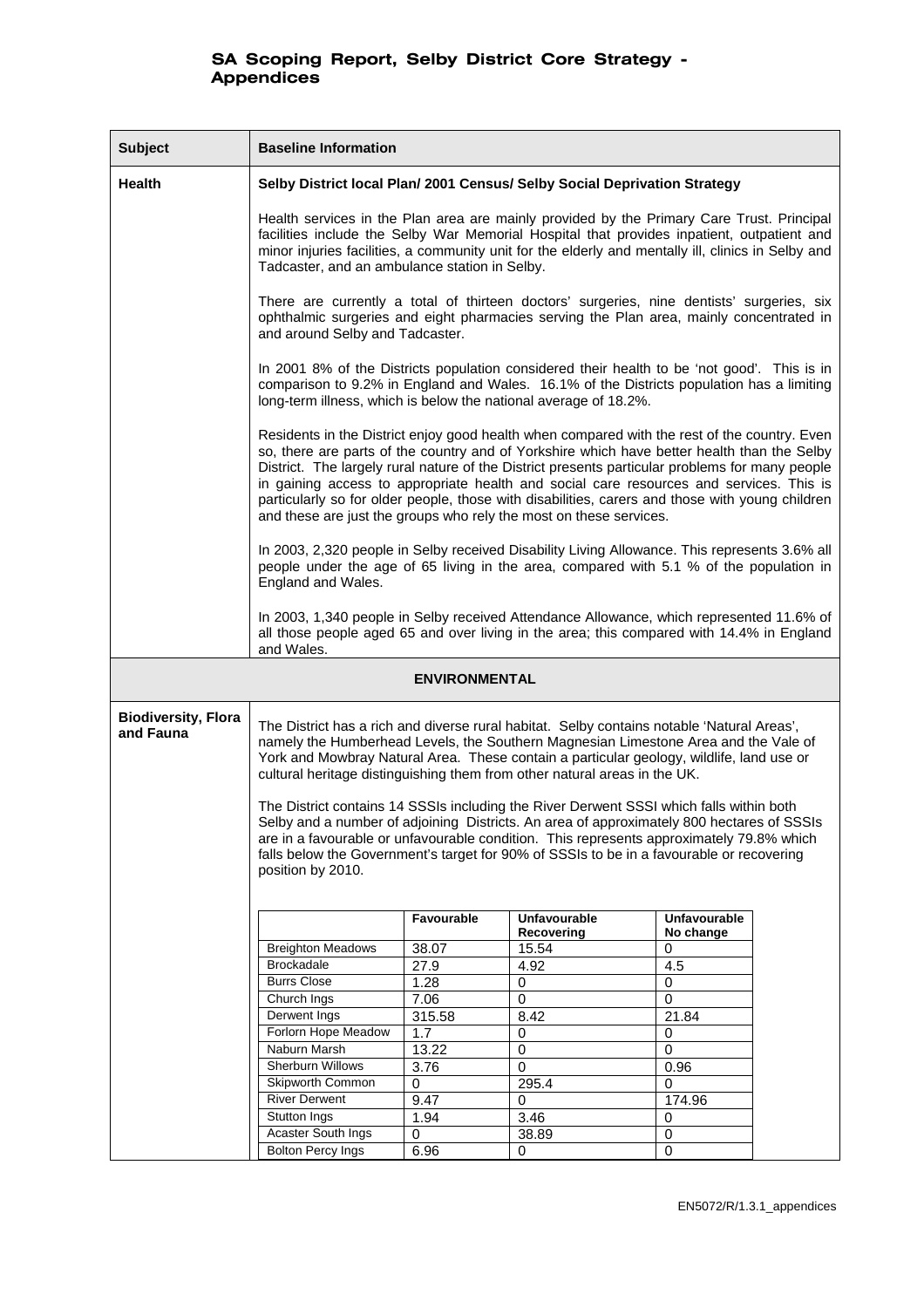| <b>Subject</b>                     | <b>Baseline Information</b>                                                                                                                                                                                                                                                                                                                                                                                                                                                                                                                                             |        |                                                                                                                                                                                                                                                                                                                                                                                            |        |  |
|------------------------------------|-------------------------------------------------------------------------------------------------------------------------------------------------------------------------------------------------------------------------------------------------------------------------------------------------------------------------------------------------------------------------------------------------------------------------------------------------------------------------------------------------------------------------------------------------------------------------|--------|--------------------------------------------------------------------------------------------------------------------------------------------------------------------------------------------------------------------------------------------------------------------------------------------------------------------------------------------------------------------------------------------|--------|--|
|                                    | <b>Tadcaster Mere</b>                                                                                                                                                                                                                                                                                                                                                                                                                                                                                                                                                   | 8.71   | 0                                                                                                                                                                                                                                                                                                                                                                                          | 0      |  |
|                                    | Fairburn and Newton<br>Ings                                                                                                                                                                                                                                                                                                                                                                                                                                                                                                                                             | 93.8   | 2                                                                                                                                                                                                                                                                                                                                                                                          | 2      |  |
|                                    | <b>Kirkby Wharfe</b>                                                                                                                                                                                                                                                                                                                                                                                                                                                                                                                                                    | 21.7   | ?                                                                                                                                                                                                                                                                                                                                                                                          | ?      |  |
|                                    | <b>Total</b>                                                                                                                                                                                                                                                                                                                                                                                                                                                                                                                                                            | 529.45 | 366.63                                                                                                                                                                                                                                                                                                                                                                                     | 202.26 |  |
|                                    |                                                                                                                                                                                                                                                                                                                                                                                                                                                                                                                                                                         |        | In addition, there are 144 Sites of Importance for nature conservation (SINCs).                                                                                                                                                                                                                                                                                                            |        |  |
|                                    | There are 3 Regional Character Areas which affect the District: The Vale of York; Southern<br>Magnesian Limestone and The Humberhead Levels. Selby is also defined by 10 Local<br>Landscape Character Areas.<br>Recent surveys carried out on behalf of Selby District Council reveal a continuing loss of<br>wildlife habitats and only 3.7% of the Plan area is now covered by natural or semi-natural                                                                                                                                                                |        |                                                                                                                                                                                                                                                                                                                                                                                            |        |  |
|                                    | habitats. The percentage land area of semi-natural habitat types comprises: Woodland<br>1.7%; Scrub 0.7; Neutral grassland 0.8%; Calcareous grassland 0.05%; Acidic grassland<br>0.2%; Marsh 0.3%; Swamp 0.2%; and Heathland 0.05%                                                                                                                                                                                                                                                                                                                                      |        |                                                                                                                                                                                                                                                                                                                                                                                            |        |  |
| <b>Transport</b>                   | In April 1997 there were 237 confirmed Tree Preservation Orders in the District.<br>The District benefits from well-developed transportation links. It is crossed by a number of<br>railway lines and major roads, including the M62, A1, A19, A63 and A64. There are six<br>railway stations which, whilst primarily catering for commuter traffic, also provide access to<br>other main line stations.                                                                                                                                                                |        |                                                                                                                                                                                                                                                                                                                                                                                            |        |  |
|                                    | The A1 in North Yorkshire forms part of the principal route from London to Edinburgh, east of<br>the Pennines. The road has considerable strategic importance and a number of sections<br>presently carry traffic far in excess of capacity. The A63 east of Selby and the A19 north of<br>Selby form part of an increasingly busy designated route between York and the M62<br>motorway junctions near Goole. The A64 forms an important route between Leeds, York<br>and Scarborough.                                                                                 |        |                                                                                                                                                                                                                                                                                                                                                                                            |        |  |
|                                    | Public transport connections to Leeds and York are good but public transport between the<br>three towns and connections to surrounding villages could be improved. As the area is<br>relatively flat cycling is a convenient form of transport and there are a number of cycleways,<br>including the Selby-York Spur of the Trans-Pennine Trail, and the cycleway alongside the<br>Drax/Airmyn Link Road.                                                                                                                                                               |        |                                                                                                                                                                                                                                                                                                                                                                                            |        |  |
|                                    | Despite the provision of bypasses, road traffic, in particular HGV travel remains a significant<br>problem in the town centre. Many residents, particularly those in rural areas, rely on public<br>transport to travel to work, school, shops and other facilities. The 2001 Census indicates that<br>a high proportion of people travel to work by car.<br>Diving or passenger in Car/Van - 69.2%; Bicycle - 3.8%; on foot - 8.3%; train - 2.0%;<br>bus/minibus/coach - 4.1%; underground - 0.1%; motorcycle/scooter/moped - 1.1% work<br>from home $-10.8%$ , other. |        |                                                                                                                                                                                                                                                                                                                                                                                            |        |  |
| <b>Built/ Cultural</b><br>Heritage | Within the District, there are 52 Scheduled Monuments, 631 Listed Buildings and 23<br>Conservation Areas (which cover a total of approximately 449 hectares -0.75% of the plan<br>area).                                                                                                                                                                                                                                                                                                                                                                                |        |                                                                                                                                                                                                                                                                                                                                                                                            |        |  |
|                                    | In 1991, 3% of the Listed Buildings in Selby District were reported as in need of urgent<br>repair, with a further 7% likely to be in need of attention in the longer term.                                                                                                                                                                                                                                                                                                                                                                                             |        |                                                                                                                                                                                                                                                                                                                                                                                            |        |  |
|                                    | There are 10 Historic Parks and Gardens in the District (which are important at the national<br>and local levels): Byram Hall; Carlton Towers; Grimston Hall; Hazleton Castle; Monk Fryston<br>Hall; Moreby Hall; Newton Kyme Hall; Nun Appleton Hall; Queen Margaret's School, Escrick;<br>and Scarthingwell Park. Moreby Hall and Nun Appleton Hall are included in English<br>Heritage's national register.                                                                                                                                                          |        |                                                                                                                                                                                                                                                                                                                                                                                            |        |  |
|                                    | and ruins such as Kyme Castle.                                                                                                                                                                                                                                                                                                                                                                                                                                                                                                                                          |        | The District is also rich in archaeological remains and contains 52 scheduled sites of<br>archaeological importance which includes upstanding monuments such as Cawood Castle                                                                                                                                                                                                              |        |  |
| <b>Land and Soil</b>               |                                                                                                                                                                                                                                                                                                                                                                                                                                                                                                                                                                         |        | The District is characterised by open sparsely wooded arable landscapes, consisting of<br>generally high quality farmland. A large proportion of the District lies within the Vale of York<br>which is a fertile and predominantly flat area centred upon the Ouse Valley, where farming<br>practice is mainly devoted to the cultivation of cereals and root crops. Substantial areas are |        |  |